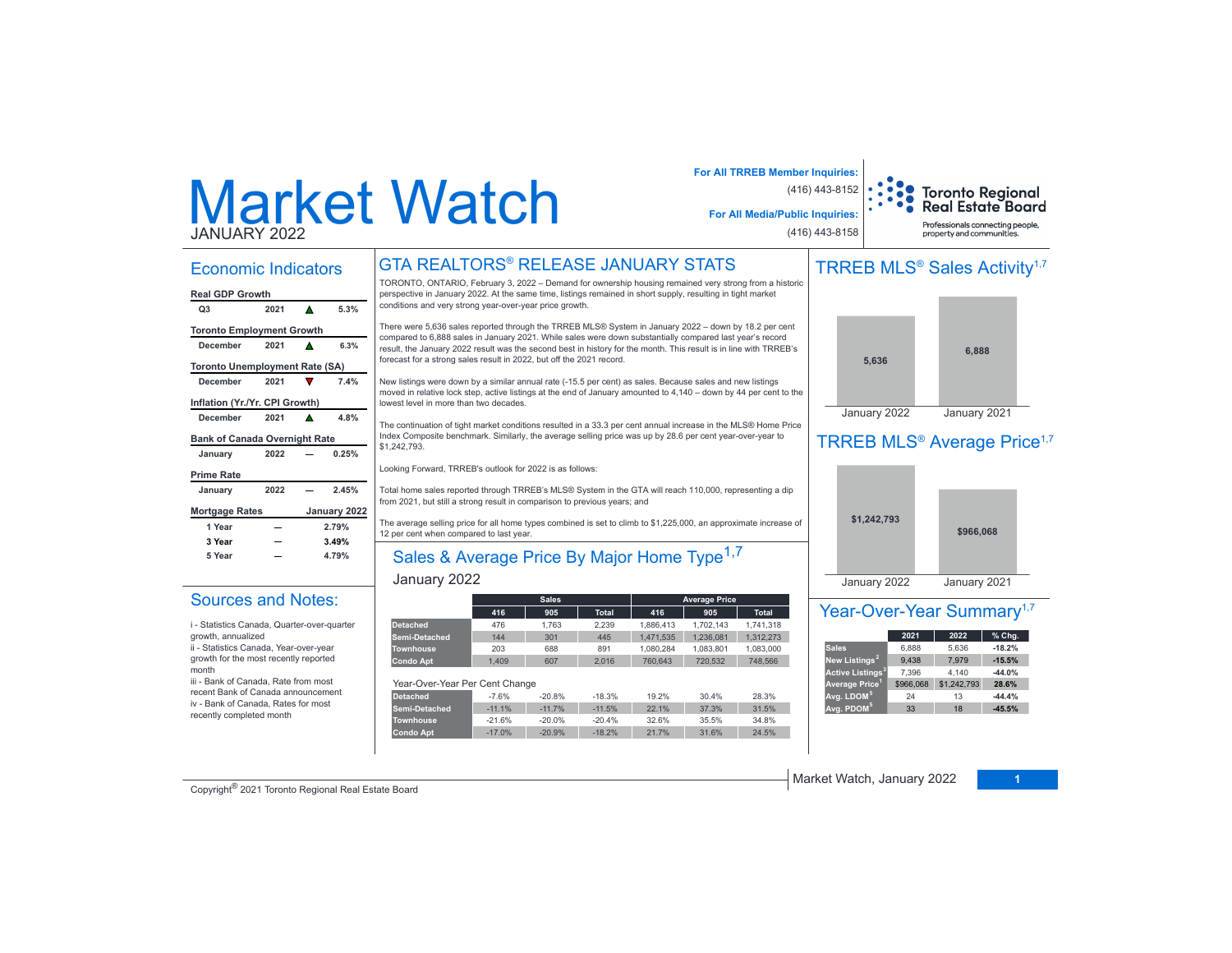|                            | <b>Detached</b> | <b>Semi-Detached</b> | <b>Att/Row/Twnhouse</b> | <b>Condo Townhouse</b> | <b>Condo Apt</b> | Link           | Co-Op Apt       | <b>Det Condo</b> | <b>Co-Ownership Apt</b> | Total          |
|----------------------------|-----------------|----------------------|-------------------------|------------------------|------------------|----------------|-----------------|------------------|-------------------------|----------------|
| \$0 to \$99,999            | $\mathbf{0}$    | $\mathbf{0}$         | $\mathbf{0}$            | $\theta$               | $\mathbf{0}$     | $\mathbb O$    | $\mathbf{0}$    | $\theta$         | $\mathbf{0}$            | $\mathbf{0}$   |
| \$100,000 to \$199,999     | $^{\circ}$      | $\Omega$             | $\Omega$                | $\Omega$               | $\overline{2}$   | $\mathbf 0$    | $\Omega$        | $\Omega$         | $\Omega$                | $\overline{2}$ |
| \$200,000 to \$299,999     | $\mathbf{0}$    | $\overline{0}$       | $\mathbf{0}$            |                        | 5                | $\mathbf 0$    | $\Omega$        | $\theta$         | $\mathbf{0}$            | 6              |
| \$300,000 to \$399,999     |                 | $\Omega$             | $\overline{2}$          | $\Omega$               | 14               | $\mathbf 0$    |                 | $\Omega$         | $\overline{2}$          | 20             |
| \$400,000 to \$499,999     | 5               | $\overline{0}$       | $\Omega$                |                        | 94               | $\mathbf{0}$   | $\overline{a}$  | $\Omega$         | $\overline{4}$          | 106            |
| \$500,000 to \$599,999     | 3               | $\Omega$             |                         | 13                     | 331              | $^{\circ}$     |                 |                  | $\Omega$                | 349            |
| \$600,000 to \$699,999     | 14              | $\mathbf{0}$         |                         | 39                     | 576              | $\mathbf{0}$   |                 | $\Omega$         | $\overline{2}$          | 633            |
| \$700,000 to \$799,999     | 28              | 3                    | 5                       | 70                     | 435              |                | $\Omega$        |                  | $\Omega$                | 542            |
| \$800,000 to \$899,999     | 50              | 17                   | 16                      | 82                     | 256              | $\mathbf{0}$   | $\mathbf{0}$    |                  |                         | 423            |
| \$900,000 to \$999,999     | 98              | 30                   | 81                      | 113                    | 124              | $\overline{2}$ | $\Omega$        | $\mathfrak{p}$   | $\Omega$                | 450            |
| \$1,000,000 to \$1,249,999 | 279             | 139                  | 161                     | 76                     | 105              | 5              | $\mathbf{0}$    | $\theta$         | $\mathbf{0}$            | 765            |
| \$1,250,000 to \$1,499,999 | 482             | 182                  | 135                     | 26                     | 31               | 13             | $\Omega$        |                  | $\Omega$                | 870            |
| \$1,500,000 to \$1,749,999 | 460             | 45                   | 35                      | 5                      | 17               | $\overline{3}$ | $\Omega$        | $\Omega$         | $\mathbf{0}$            | 565            |
| \$1,750,000 to \$1,999,999 | 269             | 13                   | 15                      |                        | 10               | 3              | $\Omega$        | $\Omega$         | $\Omega$                | 314            |
| $$2,000,000+$              | 550             | 16                   | 6                       | $\overline{3}$         | 15               | $\mathbf{0}$   | $\Omega$        | $\theta$         | $\mathbf{0}$            | 590            |
| <b>Total Sales</b>         | 2.239           | 445                  | 458                     | 433                    | 2.016            | 27             | $5\overline{5}$ | $\overline{4}$   | $\overline{9}$          | 5.636          |
| Share of Total Sales (%)   | 39.7%           | 7.9%                 | 8.1%                    | 7.7%                   | 35.8%            | 0.5%           | 0.1%            | 0.1%             | 0.2%                    | 100.0%         |
| Average Price (\$)         | \$1,741,318     | \$1,312,273          | \$1,221,726             | \$936,264              | \$748,566        | \$1,346,407    | \$502,800       | \$1,007,000      | \$517,168               | \$1,242,793    |

# SALES BY PRICE RANGE AND HOUSE TYPE <sup>1,7</sup> And the state of the state of the state of the state of the state of the state of the state of the state of the state of the state of the state of the state of the state of the sta

# SALES BY PRICE RANGE AND HOUSE TYPE <sup>1,7</sup>

### YEAR-TO-DATE, 2022

|                                 | <b>Detached</b> | <b>Semi-Detached</b> | Att/Row/Twnhouse         | <b>Condo Townhouse</b> | <b>Condo Apt</b> | Link                     | Co-Op Apt      | <b>Det Condo</b> | <b>Co-Ownership Apt</b>  | <b>Total</b>             |
|---------------------------------|-----------------|----------------------|--------------------------|------------------------|------------------|--------------------------|----------------|------------------|--------------------------|--------------------------|
| \$0 to \$99,999                 | $\mathbf{0}$    | $\mathbf{0}$         | $\Omega$                 | $\mathbf{0}$           | $\theta$         | $\mathbf{0}$             | $\mathbf{0}$   | $\mathbf{0}$     |                          | $\mathbf{0}$             |
| \$100,000 to \$199,999          | $\Omega$        | $\Omega$             | $\Omega$                 | $\theta$               | $\overline{2}$   | $\Omega$                 |                | $\Omega$         |                          | $\overline{\phantom{a}}$ |
| \$200,000 to \$299,999          | $\overline{0}$  | $\mathbf{0}$         | $\Omega$                 |                        | 5                | $\mathbf{0}$             | $\overline{0}$ | $\mathbf{0}$     | $\Omega$                 | 6                        |
| \$300,000 to \$399,999          |                 | $\Omega$             | $\overline{\phantom{a}}$ | $\Omega$               | 14               | $\Omega$                 |                | $\mathbf 0$      | $\overline{\phantom{a}}$ | 20                       |
| \$400,000 to \$499,999          | 5               | $\mathbf{0}$         | $\Omega$                 |                        | 94               | $\mathbf{0}$             | $\overline{2}$ | $\mathbf{0}$     |                          | 106                      |
| \$500,000 to \$599,999          | 3               | 0                    |                          | 13                     | 331              | $\Omega$                 |                | $\mathbf 0$      |                          | 349                      |
| \$600,000 to \$699,999          | 14              | $\mathbf{0}$         |                          | 39                     | 576              | $\mathbf{0}$             |                | $\mathbf{0}$     | $\overline{2}$           | 633                      |
| \$700,000 to \$799,999          | 28              | 3                    |                          | 70                     | 435              |                          |                | $\Omega$         |                          | 542                      |
| \$800,000 to \$899,999          | 50              | 17                   | 16                       | 82                     | 256              | $\mathbf{0}$             | $\mathbf{0}$   |                  |                          | 423                      |
| \$900,000 to \$999,999          | 98              | 30                   | 81                       | 113                    | 124              | $\overline{\phantom{a}}$ | 0              | $\overline{2}$   |                          | 450                      |
| \$1,000,000 to \$1,249,999      | 279             | 139                  | 161                      | 76                     | 105              | 5                        | $\Omega$       | $\mathbf{0}$     |                          | 765                      |
| \$1,250,000 to \$1,499,999      | 482             | 182                  | 135                      | 26                     | 31               | 13                       |                |                  |                          | 870                      |
| \$1,500,000 to \$1,749,999      | 460             | 45                   | 35                       | $5\overline{5}$        | 17               | $\mathbf{3}$             | $\Omega$       | $\mathbf{0}$     | $\Omega$                 | 565                      |
| \$1,750,000 to \$1,999,999      | 269             | 13                   | 15                       |                        | 10               | 3                        | Ò              | 0                |                          | 314                      |
| $$2,000,000+$                   | 550             | 16                   | 6                        | 3                      | 15               | $\mathbf{0}$             | $\mathbf{0}$   | $\mathbf{0}$     |                          | 590                      |
|                                 |                 |                      |                          |                        |                  |                          |                |                  |                          |                          |
| <b>Total Sales</b>              | 2,239           | 445                  | 458                      | 433                    | 2,016            | 27                       | 5              | $\overline{4}$   | $\mathbf{Q}$             | 5,636                    |
| <b>Share of Total Sales (%)</b> | 39.7%           | 7.9%                 | 8.1%                     | 7.7%                   | 35.8%            | 0.5%                     | 0.1%           | 0.1%             | 0.2%                     | 100.0%                   |
| Average Price (\$)              | \$1,741,318     | \$1,312,273          | \$1,221,726              | \$936,264              | \$748,566        | \$1,346,407              | \$502,800      | \$1,007,000      | \$517,168                | \$1,242,793              |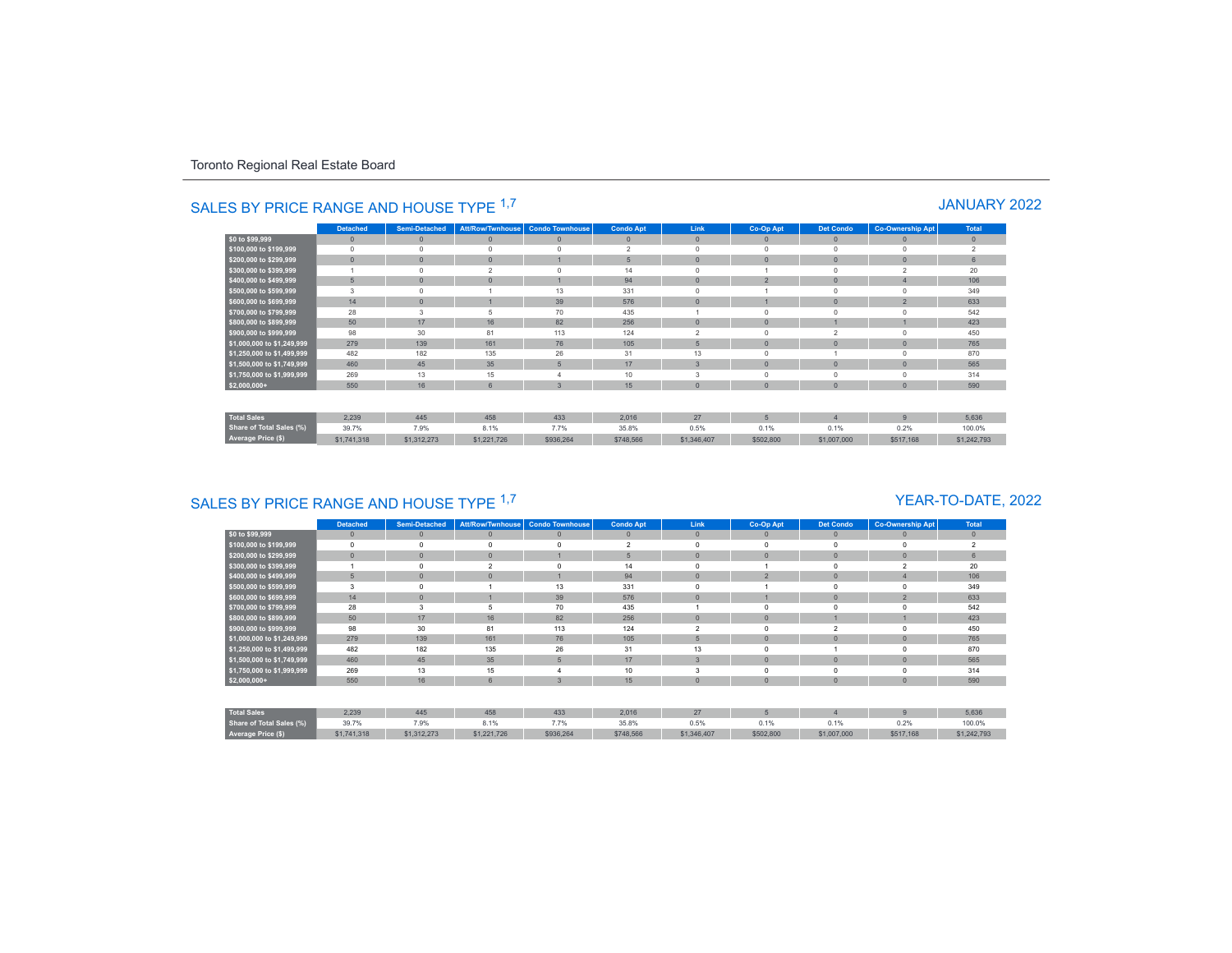#### SUMMARY OF EXISTING HOME TRANSACTIONS

### ALL TRREB AREAS ALL HOME TYPES, JANUARY 2022

|                                  | # of Sales | Dollar Volume <sup>1</sup> | <b>Average Price</b> | Median Price <sup>1</sup> | New Listings <sup>2</sup> | SNLR (Trend) $8$ | <b>Active Listings<sup>3</sup></b> | Mos Inv (Trend) | Avg. SP/LP <sup>4</sup> | Avg. LDOM <sup>5</sup> | Avg. PDOM <sup>5</sup> |
|----------------------------------|------------|----------------------------|----------------------|---------------------------|---------------------------|------------------|------------------------------------|-----------------|-------------------------|------------------------|------------------------|
| <b>TRREB Total</b>               | 5,636      | \$7.004.383.757            | \$1,242,793          | \$1,100,000               | 7,979                     | 72.9%            | 4,140                              | 0.9             | 113%                    | 13                     | 18                     |
| <b>Halton Region</b>             | 497        | \$737,679,812              | \$1,484,265          | \$1,340,000               | 685                       | 79.1%            | 298                                | 0.6             | 112%                    | 10                     | 12                     |
| Burlington                       | 153        | \$207,598,523              | \$1,356,853          | \$1,201,000               | 191                       | 82.0%            | 71                                 | 0.6             | 114%                    | 11                     | 12                     |
| <b>Halton Hills</b>              | 50         | \$69,986,101               | \$1,399,722          | \$1,277,250               | 68                        | 80.6%            | 37                                 | 0.6             | 113%                    | 10                     | 15                     |
| Milton                           | 131        | \$164,707,491              | \$1,257,309          | \$1,250,000               | 186                       | 77.5%            | 74                                 | 0.5             | 117%                    | $\overline{7}$         | 8                      |
| Oakville                         | 163        | \$295.387.697              | \$1,812,194          | \$1,611,000               | 240                       | 77.5%            | 116                                | 0.7             | 109%                    | 12                     | 15                     |
| <b>Peel Region</b>               | 1,166      | \$1,506,419,209            | \$1,291,955          | \$1,205,000               | 1,583                     | 74.8%            | 610                                | 0.7             | 113%                    | 9                      | 11                     |
| Brampton                         | 603        | \$824,568,727              | \$1,367,444          | \$1,308,000               | 832                       | 74.5%            | 255                                | 0.6             | 115%                    | 6                      | 8                      |
| Caledon                          | 47         | \$86,574,800               | \$1,842,017          | \$1,715,000               | 75                        | 68.8%            | 58                                 | 1.0             | 106%                    | 17                     | 22                     |
| Mississauga                      | 516        | \$595,275,682              | \$1,153,635          | \$950,000                 | 676                       | 76.0%            | 297                                | 0.8             | 112%                    | 11                     | 14                     |
| <b>City of Toronto</b>           | 2.247      | \$2,411,280,100            | \$1,073,111          | \$827,500                 | 3,110                     | 68.8%            | 1,918                              | $1.1$           | 109%                    | 18                     | 25                     |
| <b>Toronto West</b>              | 516        | \$529,245,027              | \$1,025,669          | \$877,500                 | 729                       | 70.4%            | 432                                | 1.0             | 109%                    | 18                     | 23                     |
| <b>Toronto Central</b>           | 1,218      | \$1,302,179,454            | \$1,069,113          | \$784,250                 | 1,700                     | 65.9%            | 1,203                              | 1.3             | 105%                    | 21                     | 30                     |
| <b>Toronto East</b>              | 513        | \$579,855,619              | \$1,130,323          | \$1,100,000               | 681                       | 73.8%            | 283                                | 0.7             | 119%                    | 11                     | 14                     |
| <b>York Region</b>               | 920        | \$1,398,016,286            | \$1,519,583          | \$1,441,000               | 1,464                     | 70.9%            | 861                                | 1.0             | 112%                    | 13                     | 17                     |
| Aurora                           | 56         | \$84,709,041               | \$1,512,661          | \$1,466,500               | 98                        | 72.5%            | 53                                 | 0.9             | 116%                    | 9                      | 14                     |
| East Gwillimbury                 | 40         | \$66,487,721               | \$1,662,193          | \$1,640,500               | 69                        | 73.6%            | 39                                 | 0.8             | 114%                    | 9                      | 10                     |
| Georgina                         | 50         | \$50,776,377               | \$1,015,528          | \$1,010,500               | 88                        | 73.5%            | 58                                 | 0.8             | 118%                    | 13                     | 17                     |
| King                             | 18         | \$35,326,900               | \$1,962,606          | \$1,917,500               | 41                        | 63.3%            | 50                                 | 2.0             | 103%                    | 22                     | 42                     |
| Markham                          | 219        | \$330,768,115              | \$1,510,357          | \$1,446,600               | 320                       | 72.9%            | 157                                | 0.8             | 115%                    | 10                     | 15                     |
| Newmarket                        | 64         | \$83,683,260               | \$1,307,551          | \$1,301,900               | 114                       | 75.7%            | 55                                 | 0.6             | 117%                    | 8                      | 11                     |
| <b>Richmond Hill</b>             | 207        | \$334,756,783              | \$1,617,183          | \$1,550,000               | 306                       | 66.6%            | 160                                | 1.2             | 112%                    | 13                     | 17                     |
| Vaughan                          | 233        | \$350,649,913              | \$1,504,935          | \$1,430,000               | 370                       | 69.8%            | 240                                | 1.0             | 110%                    | 16                     | 20                     |
| Whitchurch-Stouffville           | 33         | \$60,858,176               | \$1,844,187          | \$1,600,000               | 58                        | 74.2%            | 49                                 | 1.0             | 105%                    | 21                     | 22                     |
| <b>Durham Region</b>             | 609        | \$715,580,953              | \$1,175,010          | \$1,115,000               | 874                       | 80.5%            | 336                                | 0.5             | 127%                    | $\overline{7}$         | 10 <sub>1</sub>        |
| Ajax                             | 85         | \$105,421,770              | \$1,240,256          | \$1,200,000               | 121                       | 79.5%            | 42                                 | 0.4             | 132%                    | 6                      | 8                      |
| <b>Brock</b>                     | 14         | \$15,308,600               | \$1,093,471          | \$900,000                 | 18                        | 74.9%            | 12                                 | 0.9             | 106%                    | 10                     | 19                     |
| Clarington                       | 95         | \$108,991,546              | \$1,147,279          | \$1,091,000               | 144                       | 83.2%            | 61                                 | 0.5             | 127%                    | $\mathbf{8}$           | 10                     |
| Oshawa                           | 184        | \$187,842,639              | \$1,020,884          | \$995,500                 | 262                       | 80.7%            | 97                                 | 0.5             | 130%                    | 8                      | 10                     |
| Pickering                        | 83         | \$105,722,375              | \$1,273,764          | \$1,225,000               | 116                       | 78.2%            | 48                                 | 0.5             | 125%                    | 5                      | $\overline{7}$         |
| Scugog                           | 14         | \$17,571,602               | \$1,255,114          | \$1,070,000               | 16                        | 79.3%            | 11                                 | 0.9             | 105%                    | 25                     | 55                     |
| Uxbridge                         | 17         | \$25,141,000               | \$1,478,882          | \$1,210,000               | 26                        | 78.3%            | 14                                 | 0.8             | 113%                    | 18                     | 19                     |
| Whitby                           | 117        | \$149,581,421              | \$1,278,474          | \$1,225,000               | 171                       | 81.1%            | 51                                 | 0.4             | 131%                    | 5                      | 6                      |
| <b>Dufferin County</b>           | 39         | \$39,905,542               | \$1,023,219          | \$945,000                 | 45                        | 86.3%            | $\overline{9}$                     | 0.4             | 114%                    | $\mathbf{a}$           |                        |
| Orangeville                      | 39         | \$39,905,542               | \$1,023,219          | \$945,000                 | 45                        | 86.3%            | $\mathsf g$                        | 0.4             | 114%                    | 8                      | 8                      |
| <b>Simcoe County</b>             | 158        | \$195,501,855              | \$1,237,354          | \$1,150,000               | 218                       | 76.4%            | 108                                | 0.8             | 110%                    | 13                     | 15                     |
| Adjala-Tosorontio                | 12         | \$20,998,800               | \$1,749,900          | \$1,257,500               | 11                        | 75.8%            | 6                                  | 1.0             | 104%                    | 21                     | 27                     |
| <b>Bradford West Gwillimbury</b> | 26         | \$40,467,523               | \$1,556,443          | \$1,373,000               | 44                        | 74.8%            | 22                                 | 0.7             | 112%                    | 10                     | 14                     |
| Essa                             | 26         | \$25,138,450               | \$966,863            | \$911,500                 | 38                        | 84.0%            | 15                                 | 0.5             | 116%                    | 6                      | 8                      |
| Innisfil                         | 53         | \$62,011,601               | \$1,170,030          | \$1,150,000               | 69                        | 72.7%            | 37                                 | 1.0             | 108%                    | 15                     | 17                     |
| New Tecumseth                    | 41         | \$46,885,481               | \$1,143,548          | \$1,110,000               | 56                        | 79.9%            | 28                                 | 0.7             | 110%                    | 14                     | 15                     |

Market Watch, January 2022 **<sup>3</sup>** Copyright® 2021 Toronto Regional Real Estate Board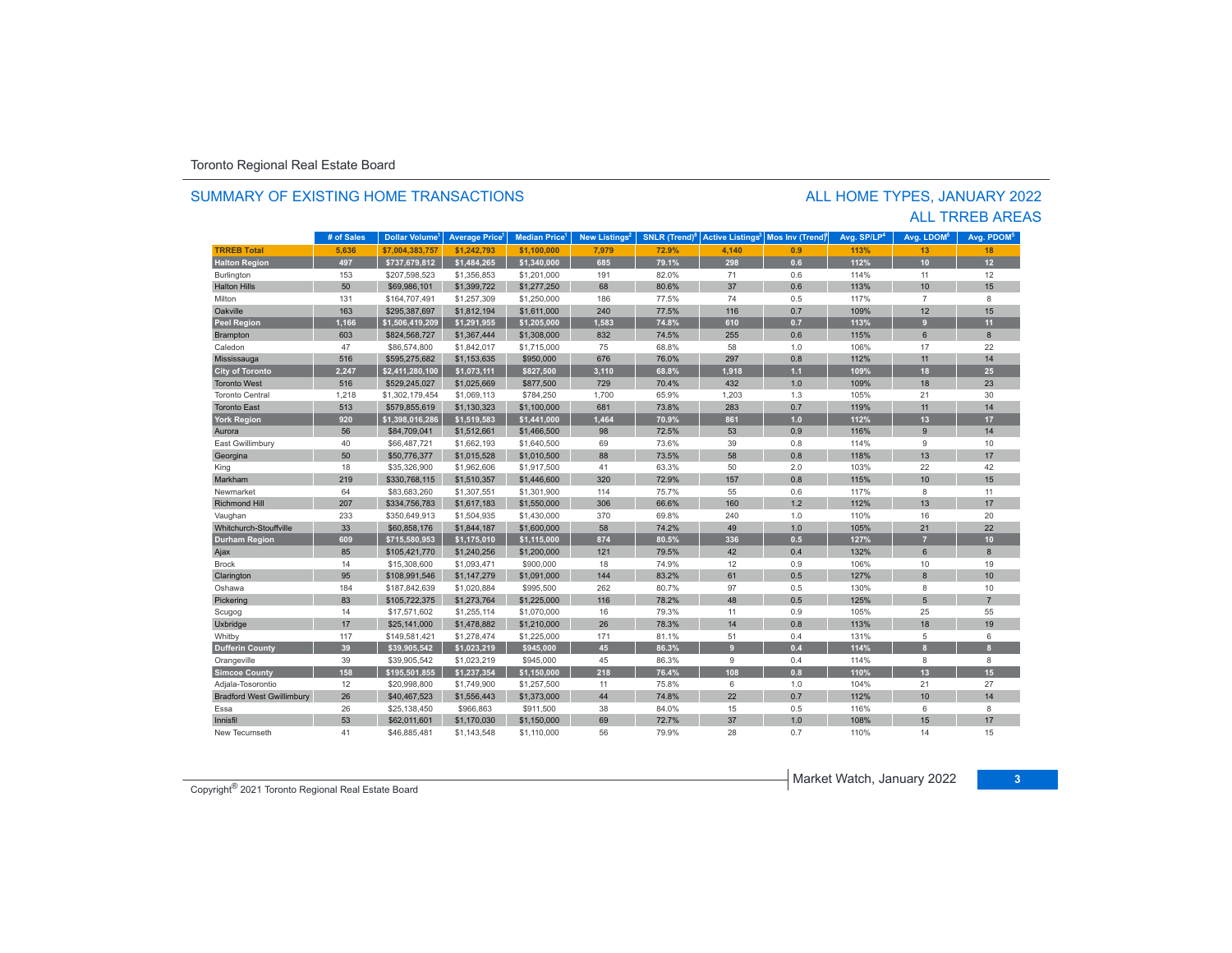#### SUMMARY OF EXISTING HOME TRANSACTIONS

### ALL HOME TYPES, JANUARY 2022 CITY OF TORONTO MUNICIPAL BREAKDOWN

|                              | # of Sales | Dollar Volume <sup>1</sup> | <b>Average Price</b> | <b>Median Price</b> | New Listings <sup>2</sup> | SNLR (Trend) <sup>8</sup> | <b>Active Listings<sup>3</sup></b> | Mos Inv (Trendf | Avg. SP/LP <sup>4</sup> | Avg. LDOM <sup>5</sup> | Avg. PDOM <sup>5</sup> |
|------------------------------|------------|----------------------------|----------------------|---------------------|---------------------------|---------------------------|------------------------------------|-----------------|-------------------------|------------------------|------------------------|
| <b>TRREB Total</b>           | 5.636      | \$7.004.383.757            | \$1.242.793          | \$1.100.000         | 7.979                     | 72.9%                     | 4.140                              | 0.9             | 113%                    | 13                     | 18                     |
| <b>City of Toronto Total</b> | 2,247      | \$2,411,280,100            | \$1,073,111          | \$827,500           | 3,110                     | 68.8%                     | 1,918                              | $1.1$           | 109%                    | 18                     | 25                     |
| <b>Toronto West</b>          | 516        | \$529,245,027              | \$1,025,669          | \$877,500           | 729                       | 70.4%                     | 432                                | 1.0             | 109%                    | 18                     | 23                     |
| Toronto W01                  | 28         | \$34,823,455               | \$1,243,695          | \$968,370           | 53                        | 68.8%                     | 39                                 | 0.8             | 110%                    | 15                     | 21                     |
| Toronto W02                  | 49         | \$60,836,287               | \$1,241,557          | \$1,185,000         | 70                        | 70.7%                     | 32                                 | 0.7             | 111%                    | 12                     | 20                     |
| Toronto W03                  | 29         | \$31,389,800               | \$1,082,407          | \$1,160,000         | 55                        | 66.4%                     | 31                                 | 0.9             | 112%                    | 14                     | 22                     |
| Toronto W04                  | 58         | \$50,874,797               | \$877,152            | \$693,000           | 61                        | 67.4%                     | 33                                 | 1.2             | 107%                    | 25                     | 31                     |
| Toronto W05                  | 70         | \$62,767,040               | \$896,672            | \$755,000           | 107                       | 71.7%                     | 68                                 | 1.1             | 109%                    | 19                     | 23                     |
| Toronto W06                  | 90         | \$92,787,380               | \$1,030,971          | \$940,001           | 140                       | 66.3%                     | 116                                | 1.2             | 105%                    | 20                     | 25                     |
| Toronto W07                  | 8          | \$14,118,938               | \$1,764,867          | \$1,802,500         | 18                        | 69.9%                     | 13                                 | 0.9             | 102%                    | 27                     | 27                     |
| Toronto W08                  | 97         | \$98,594,456               | \$1,016,438          | \$770,000           | 129                       | 75.8%                     | 65                                 | 0.9             | 110%                    | 14                     | 17                     |
| Toronto W09                  | 41         | \$37,826,499               | \$922,598            | \$555,000           | 33                        | 71.0%                     | 11                                 | 1.0             | 111%                    | 21                     | 28                     |
| Toronto W10                  | 46         | \$45,226,375               | \$983,182            | \$965,000           | 63                        | 73.7%                     | 24                                 | 0.9             | 113%                    | 12                     | 19                     |
| <b>Toronto Central</b>       | 1,218      | \$1,302,179,454            | \$1,069,113          | \$784,250           | 1,700                     | 65.9%                     | 1,203                              | $1.3$           | 105%                    | 21                     | 30 <sub>o</sub>        |
| Toronto C01                  | 430        | \$380,922,016              | \$885,865            | \$755,000           | 543                       | 68.2%                     | 361                                | 1.2             | 105%                    | 22                     | 31                     |
| Toronto C02                  | 45         | \$71,516,899               | \$1,589,264          | \$1,370,000         | 98                        | 56.0%                     | 97                                 | 2.2             | 103%                    | 23                     | 33                     |
| Toronto C03                  | 24         | \$34,658,523               | \$1,444,105          | \$1,246,500         | 53                        | 59.0%                     | 46                                 | 1.4             | 108%                    | 17                     | 27                     |
| Toronto C04                  | 36         | \$81,040,500               | \$2,251,125          | \$2,104,500         | 69                        | 66.9%                     | 52                                 | 1.1             | 105%                    | 21                     | 29                     |
| Toronto C06                  | 33         | \$30,572,988               | \$926,454            | \$645,000           | 39                        | 64.0%                     | 20                                 | 1.2             | 101%                    | 29                     | 32                     |
| Toronto C07                  | 69         | \$78,605,359               | \$1,139,208          | \$855,000           | 84                        | 66.0%                     | 51                                 | 1.4             | 106%                    | 17                     | 25                     |
| Toronto C08                  | 209        | \$162,492,366              | \$777,475            | \$716,000           | 268                       | 63.3%                     | 192                                | 1.4             | 104%                    | 22                     | 33                     |
| Toronto C09                  | 19         | \$29,817,080               | \$1,569,320          | \$1,298,000         | 38                        | 65.4%                     | 36                                 | 1.7             | 103%                    | 29                     | 40                     |
| Toronto C10                  | 44         | \$44,385,053               | \$1,008,751          | \$800,500           | 70                        | 70.1%                     | 47                                 | 1.2             | 106%                    | 11                     | 20                     |
| Toronto C11                  | 21         | \$17,406,600               | \$828,886            | \$695,000           | 32                        | 66.8%                     | 15                                 | 1.1             | 105%                    | 19                     | 19                     |
| Toronto C12                  | 22         | \$75,925,000               | \$3,451,136          | \$3,160,000         | 50                        | 52.9%                     | 71                                 | 3.1             | 96%                     | 30                     | 45                     |
| Toronto C13                  | 46         | \$57,294,500               | \$1,245,533          | \$852,500           | 70                        | 67.4%                     | 53                                 | $1.2$           | 106%                    | 24                     | 41                     |
| Toronto C14                  | 108        | \$125,904,018              | \$1,165,778          | \$813,750           | 138                       | 68.7%                     | 66                                 | 1.3             | 108%                    | 15                     | 23                     |
| Toronto C15                  | 112        | \$111,638,552              | \$996,773            | \$790,500           | 148                       | 69.6%                     | 96                                 | 1.1             | 113%                    | 20                     | 25                     |
| <b>Toronto East</b>          | 513        | \$579,855,619              | \$1,130,323          | \$1,100,000         | 681                       | 73.8%                     | 283                                | 0.7             | 119%                    | 11                     | 14                     |
| Toronto E01                  | 47         | \$58,370,973               | \$1,241,936          | \$1,210,000         | 64                        | 72.0%                     | 26                                 | 0.7             | 123%                    | 8                      | 10                     |
| Toronto E02                  | 42         | \$66,196,290               | \$1,576,102          | \$1,531,000         | 57                        | 71.3%                     | 27                                 | 0.7             | 112%                    | 10                     | 18                     |
| Toronto E03                  | 64         | \$78,799,188               | \$1,231,237          | \$1,260,000         | 76                        | 67.0%                     | 38                                 | 0.8             | 117%                    | 21                     | 28                     |
| Toronto E04                  | 51         | \$48,923,915               | \$959,292            | \$781,001           | 65                        | 74.4%                     | 27                                 | 0.6             | 116%                    | 10                     | 12                     |
| Toronto E05                  | 56         | \$61,736,988               | \$1,102,446          | \$1,045,000         | 81                        | 74.9%                     | 35                                 | 0.8             | 121%                    | 11                     | 14                     |
| Toronto E06                  | 20         | \$26,645,170               | \$1,332,259          | \$1,112,450         | 29                        | 64.5%                     | 15                                 | 1.0             | 119%                    | 11                     | 19                     |
| Toronto E07                  | 34         | \$36,893,588               | \$1,085,106          | \$1,150,000         | 58                        | 77.1%                     | 25                                 | 0.7             | 122%                    | 6                      | 6                      |
| Toronto E08                  | 40         | \$43,364,440               | \$1,084,111          | \$990,325           | 60                        | 72.7%                     | 35                                 | 0.8             | 114%                    | 12                     | 13                     |
| Toronto E09                  | 66         | \$60,755,979               | \$920,545            | \$755,500           | 85                        | 81.9%                     | 20                                 | 0.6             | 122%                    | $\overline{7}$         | 9                      |
| Toronto E10                  | 40         | \$44,613,100               | \$1,115,328          | \$1,112,500         | 55                        | 72.9%                     | 23                                 | 0.8             | 125%                    | 11                     | 14                     |
| Toronto E11                  | 53         | \$53,555,988               | \$1,010,490          | \$915,000           | 51                        | 78.4%                     | 12                                 | 0.6             | 115%                    | 14                     | 14                     |

Market Watch, January 2022 **<sup>4</sup>** Copyright® 2021 Toronto Regional Real Estate Board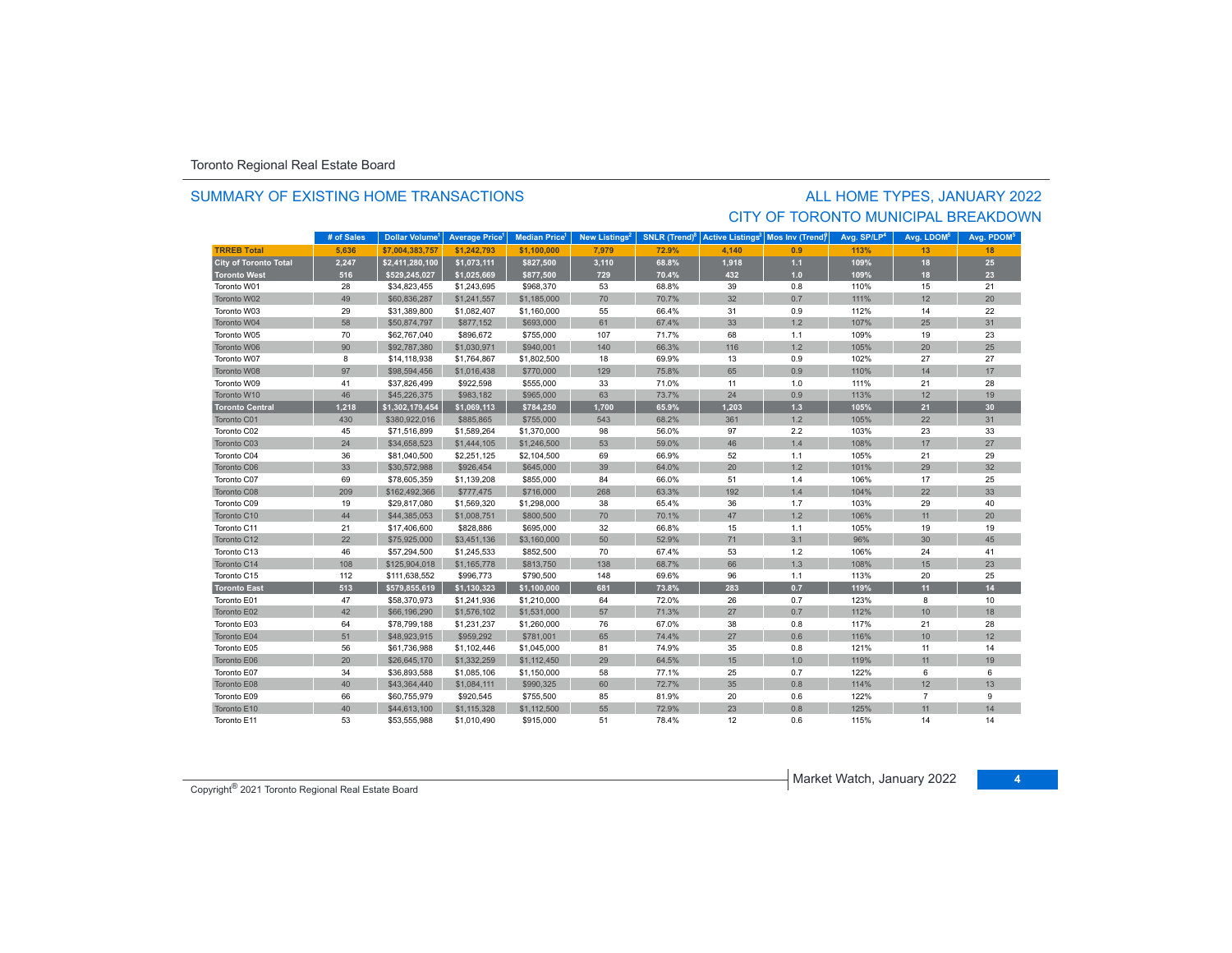#### SUMMARY OF EXISTING HOME TRANSACTIONS

### ALL TRREB AREAS ALL HOME TYPES, YEAR-TO-DATE 2022

|                                  | <b>Number of Sales</b> | Dollar Volume <sup>1</sup> | <b>Average Price</b> <sup>1</sup> | <b>Median Price</b> | New Listings <sup>2</sup> | Avg. SP/LP <sup>4</sup> | Avg. LDOM <sup>5</sup> | Avg. PDOM <sup>6</sup> |
|----------------------------------|------------------------|----------------------------|-----------------------------------|---------------------|---------------------------|-------------------------|------------------------|------------------------|
| <b>TRREB Total</b>               | 5,636                  | \$7,004,383,758            | \$1,242,793                       | \$1,100,000         | 7,979                     | 113%                    | 13                     | 18                     |
| <b>Halton Region</b>             | 497                    | \$737,679,812              | \$1,484,265                       | \$1,340,000         | 685                       | 112%                    | 10                     | 12                     |
| <b>Burlington</b>                | 153                    | \$207,598,523              | \$1,356,853                       | \$1,201,000         | 191                       | 114%                    | 11                     | 12                     |
| <b>Halton Hills</b>              | 50                     | \$69,986,101               | \$1,399,722                       | \$1,277,250         | 68                        | 113%                    | 10                     | 15                     |
| Milton                           | 131                    | \$164,707,491              | \$1,257,309                       | \$1,250,000         | 186                       | 117%                    | $\overline{7}$         | 8                      |
| Oakville                         | 163                    | \$295,387,697              | \$1,812,194                       | \$1,611,000         | 240                       | 109%                    | 12                     | 15                     |
| Peel Region                      | 1,166                  | \$1,506,419,209            | \$1,291,955                       | \$1,205,000         | 1.583                     | 113%                    | $\mathbf{q}$           | 11                     |
| Brampton                         | 603                    | \$824,568,727              | \$1,367,444                       | \$1,308,000         | 832                       | 115%                    | 6                      | 8                      |
| Caledon                          | 47                     | \$86,574,800               | \$1,842,017                       | \$1,715,000         | 75                        | 106%                    | 17                     | 22                     |
| Mississauga                      | 516                    | \$595,275,682              | \$1,153,635                       | \$950,000           | 676                       | 112%                    | 11                     | 14                     |
| <b>City of Toronto</b>           | 2.247                  | \$2,411,280,100            | \$1,073,111                       | \$827,500           | 3,110                     | 109%                    | 18                     | 25                     |
| <b>Toronto West</b>              | 516                    | \$529.245.027              | \$1,025,669                       | \$877,500           | 729                       | 109%                    | 18                     | 23                     |
| <b>Toronto Central</b>           | 1,218                  | \$1,302,179,454            | \$1,069,113                       | \$784,250           | 1,700                     | 105%                    | 21                     | 30                     |
| <b>Toronto East</b>              | 513                    | \$579,855,619              | \$1,130,323                       | \$1,100,000         | 681                       | 119%                    | 11                     | 14                     |
| <b>York Region</b>               | 920                    | \$1,398,016,286            | \$1,519,583                       | \$1,441,000         | 1,464                     | 112%                    | 13                     | 17                     |
| Aurora                           | 56                     | \$84,709,041               | \$1,512,661                       | \$1,466,500         | 98                        | 116%                    | 9                      | 14                     |
| East Gwillimbury                 | 40                     | \$66,487,721               | \$1,662,193                       | \$1,640,500         | 69                        | 114%                    | 9                      | 10                     |
| Georgina                         | 50                     | \$50,776,377               | \$1,015,528                       | \$1,010,500         | 88                        | 118%                    | 13                     | 17                     |
| King                             | 18                     | \$35,326,900               | \$1,962,606                       | \$1,917,500         | 41                        | 103%                    | 22                     | 42                     |
| Markham                          | 219                    | \$330,768,115              | \$1,510,357                       | \$1,446,600         | 320                       | 115%                    | 10                     | 15                     |
| Newmarket                        | 64                     | \$83,683,260               | \$1,307,551                       | \$1,301,900         | 114                       | 117%                    | 8                      | 11                     |
| <b>Richmond Hill</b>             | 207                    | \$334,756,783              | \$1,617,183                       | \$1,550,000         | 306                       | 112%                    | 13                     | 17                     |
| Vaughan                          | 233                    | \$350,649,913              | \$1,504,935                       | \$1,430,000         | 370                       | 110%                    | 16                     | 20                     |
| Whitchurch-Stouffville           | 33                     | \$60,858,176               | \$1,844,187                       | \$1,600,000         | 58                        | 105%                    | 21                     | 22                     |
| <b>Durham Region</b>             | 609                    | \$715,580,954              | \$1,175,010                       | \$1,115,000         | 874                       | 127%                    |                        | 10                     |
| Ajax                             | 85                     | \$105,421,770              | \$1,240,256                       | \$1,200,000         | 121                       | 132%                    | 6                      | 8                      |
| <b>Brock</b>                     | 14                     | \$15,308,600               | \$1,093,471                       | \$900,000           | 18                        | 106%                    | 10                     | 19                     |
| Clarington                       | 95                     | \$108,991,546              | \$1,147,279                       | \$1,091,000         | 144                       | 127%                    | 8                      | 10                     |
| Oshawa                           | 184                    | \$187,842,640              | \$1,020,884                       | \$995,500           | 262                       | 130%                    | $\overline{8}$         | 10                     |
| Pickering                        | 83                     | \$105,722,375              | \$1,273,764                       | \$1,225,000         | 116                       | 125%                    | 5                      | $\overline{7}$         |
| Scugog                           | 14                     | \$17,571,602               | \$1,255,114                       | \$1,070,000         | 16                        | 105%                    | 25                     | 55                     |
| Uxbridge                         | 17                     | \$25,141,000               | \$1,478,882                       | \$1,210,000         | 26                        | 113%                    | 18                     | 19                     |
| Whitby                           | 117                    | \$149,581,421              | \$1,278,474                       | \$1,225,000         | 171                       | 131%                    | 5                      | 6                      |
| <b>Dufferin County</b>           | 39                     | \$39,905,542               | \$1,023,219                       | \$945,000           | 45                        | 114%                    | $\mathbf{a}$           | $\mathbf{a}$           |
| Orangeville                      | 39                     | \$39,905,542               | \$1,023,219                       | \$945,000           | 45                        | 114%                    | 8                      | 8                      |
| <b>Simcoe County</b>             | 158                    | \$195,501,855              | \$1,237,354                       | \$1,150,000         | 218                       | 110%                    | 13                     | 15                     |
| Adjala-Tosorontio                | 12                     | \$20,998,800               | \$1,749,900                       | \$1,257,500         | 11                        | 104%                    | 21                     | 27                     |
| <b>Bradford West Gwillimbury</b> | 26                     | \$40,467,523               | \$1,556,443                       | \$1,373,000         | 44                        | 112%                    | 10                     | 14                     |
| <b>Essa</b>                      | 26                     | \$25,138,450               | \$966,863                         | \$911,500           | 38                        | 116%                    | 6                      | 8                      |
| Innisfil                         | 53                     | \$62,011,601               | \$1,170,030                       | \$1,150,000         | 69                        | 108%                    | 15                     | 17                     |
| <b>New Tecumseth</b>             | 41                     | \$46,885,481               | \$1,143,548                       | \$1,110,000         | 56                        | 110%                    | 14                     | 15                     |

Market Watch, January 2022 **<sup>5</sup>** Copyright® 2021 Toronto Regional Real Estate Board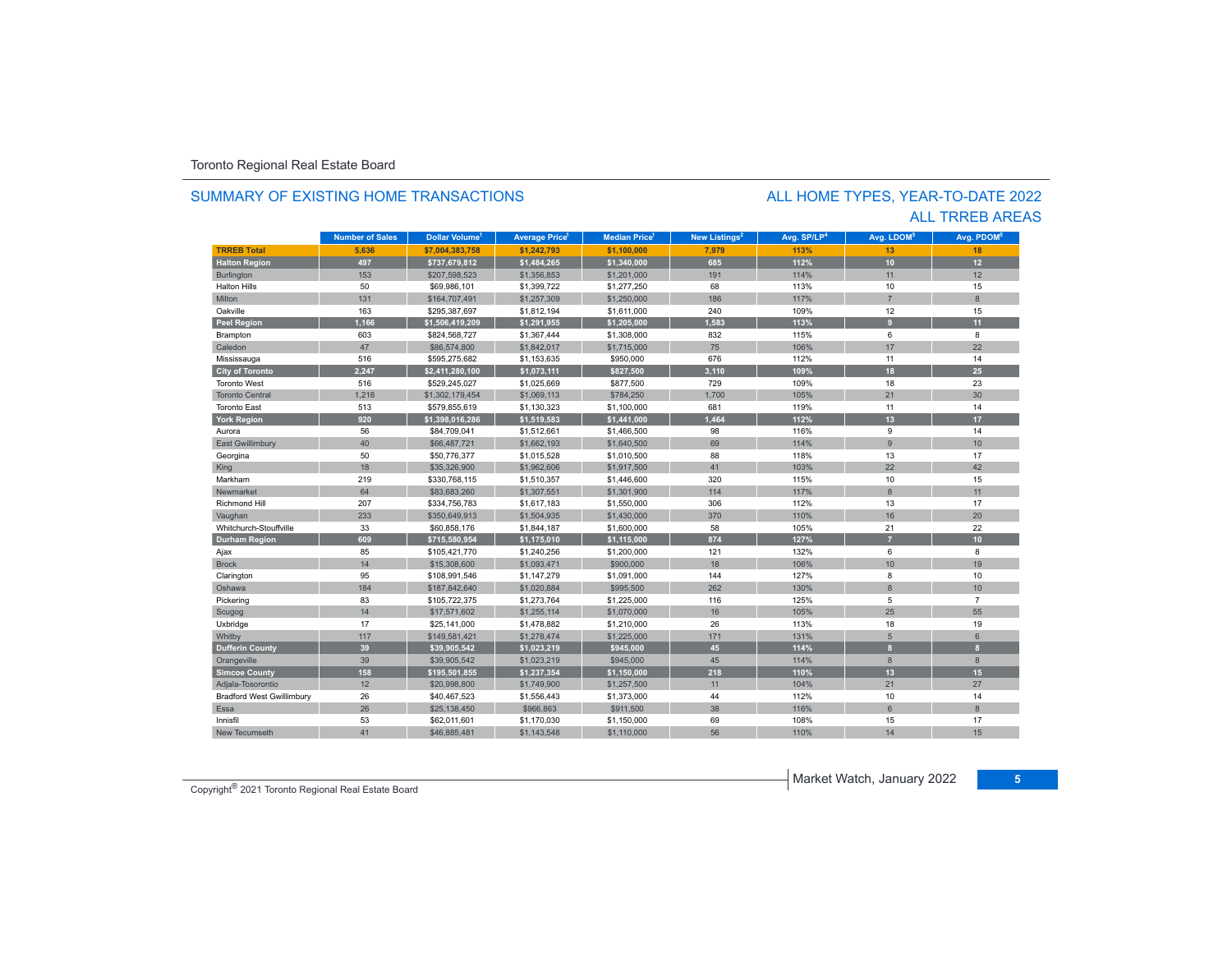#### SUMMARY OF EXISTING HOME TRANSACTIONS

## CITY OF TORONTO MUNICIPAL BREAKDOWNALL HOME TYPES, YEAR-TO-DATE 2022

|                              | <b>Number of Sales</b> | Dollar Volume <sup>1</sup> | <b>Average Price<sup>1</sup></b> | <b>Median Price</b> <sup>1</sup> | New Listings <sup>2</sup> | Avg. SP/LP <sup>4</sup> | Avg. LDOM <sup>5</sup> | Avg. PDOM <sup>5</sup> |
|------------------------------|------------------------|----------------------------|----------------------------------|----------------------------------|---------------------------|-------------------------|------------------------|------------------------|
| <b>TRREB Total</b>           | 5.636                  | \$7.004.383.758            | \$1.242.793                      | \$1.100.000                      | 7.979                     | 113%                    | 13                     | 18                     |
| <b>City of Toronto Total</b> | 2,247                  | \$2,411,280,100            | \$1,073,111                      | \$827,500                        | 3,110                     | 109%                    | 18                     | 25                     |
| <b>Toronto West</b>          | 516                    | \$529,245,027              | \$1,025,669                      | \$877,500                        | 729                       | 109%                    | 18                     | 23                     |
| Toronto W01                  | 28                     | \$34,823,455               | \$1,243,695                      | \$968,370                        | 53                        | 110%                    | 15                     | 21                     |
| Toronto W02                  | 49                     | \$60,836,287               | \$1,241,557                      | \$1,185,000                      | 70                        | 111%                    | 12                     | 20                     |
| Toronto W03                  | 29                     | \$31,389,800               | \$1,082,407                      | \$1,160,000                      | 55                        | 112%                    | 14                     | 22                     |
| Toronto W04                  | 58                     | \$50,874,797               | \$877,152                        | \$693,000                        | 61                        | 107%                    | 25                     | 31                     |
| Toronto W05                  | 70                     | \$62,767,040               | \$896,672                        | \$755,000                        | 107                       | 109%                    | 19                     | 23                     |
| Toronto W06                  | 90                     | \$92,787,380               | \$1,030,971                      | \$940.001                        | 140                       | 105%                    | 20                     | 25                     |
| Toronto W07                  | 8                      | \$14,118,938               | \$1,764,867                      | \$1,802,500                      | 18                        | 102%                    | 27                     | 27                     |
| Toronto W08                  | 97                     | \$98,594,456               | \$1,016,438                      | \$770,000                        | 129                       | 110%                    | 14                     | 17                     |
| Toronto W09                  | 41                     | \$37,826,499               | \$922,598                        | \$555,000                        | 33                        | 111%                    | 21                     | 28                     |
| Toronto W10                  | 46                     | \$45,226,375               | \$983,182                        | \$965,000                        | 63                        | 113%                    | 12                     | 19                     |
| <b>Toronto Central</b>       | 1,218                  | \$1,302,179,454            | \$1,069,113                      | \$784,250                        | 1,700                     | 105%                    | 21                     | 30                     |
| Toronto C01                  | 430                    | \$380.922.016              | \$885,865                        | \$755,000                        | 543                       | 105%                    | 22                     | 31                     |
| Toronto C02                  | 45                     | \$71,516,899               | \$1,589,264                      | \$1,370,000                      | 98                        | 103%                    | 23                     | 33                     |
| Toronto C03                  | 24                     | \$34,658,523               | \$1,444,105                      | \$1,246,500                      | 53                        | 108%                    | 17                     | 27                     |
| Toronto C04                  | 36                     | \$81,040,500               | \$2,251,125                      | \$2,104,500                      | 69                        | 105%                    | 21                     | 29                     |
| Toronto C06                  | 33                     | \$30,572,988               | \$926,454                        | \$645,000                        | 39                        | 101%                    | 29                     | 32                     |
| Toronto C07                  | 69                     | \$78,605,359               | \$1,139,208                      | \$855,000                        | 84                        | 106%                    | 17                     | 25                     |
| Toronto C08                  | 209                    | \$162,492,366              | \$777,475                        | \$716,000                        | 268                       | 104%                    | 22                     | 33                     |
| Toronto C09                  | 19                     | \$29,817,080               | \$1,569,320                      | \$1,298,000                      | 38                        | 103%                    | 29                     | 40                     |
| Toronto C10                  | 44                     | \$44,385,053               | \$1,008,751                      | \$800,500                        | 70                        | 106%                    | 11                     | 20                     |
| Toronto C11                  | 21                     | \$17,406,600               | \$828,886                        | \$695,000                        | 32                        | 105%                    | 19                     | 19                     |
| Toronto C12                  | 22                     | \$75,925,000               | \$3,451,136                      | \$3,160,000                      | 50                        | 96%                     | 30                     | 45                     |
| Toronto C13                  | 46                     | \$57,294,500               | \$1,245,533                      | \$852,500                        | 70                        | 106%                    | 24                     | 41                     |
| Toronto C14                  | 108                    | \$125,904,018              | \$1,165,778                      | \$813,750                        | 138                       | 108%                    | 15                     | 23                     |
| Toronto C15                  | 112                    | \$111,638,552              | \$996,773                        | \$790,500                        | 148                       | 113%                    | 20                     | 25                     |
| <b>Toronto East</b>          | 513                    | \$579,855,619              | \$1,130,323                      | \$1,100,000                      | 681                       | 119%                    | 11                     | 14                     |
| Toronto E01                  | 47                     | \$58,370,973               | \$1,241,936                      | \$1,210,000                      | 64                        | 123%                    | 8                      | 10                     |
| Toronto E02                  | 42                     | \$66,196,290               | \$1,576,102                      | \$1,531,000                      | 57                        | 112%                    | 10                     | 18                     |
| Toronto E03                  | 64                     | \$78,799,188               | \$1,231,237                      | \$1,260,000                      | 76                        | 117%                    | 21                     | 28                     |
| Toronto E04                  | 51                     | \$48,923,915               | \$959,292                        | \$781,001                        | 65                        | 116%                    | 10                     | 12                     |
| Toronto E05                  | 56                     | \$61,736,988               | \$1,102,446                      | \$1,045,000                      | 81                        | 121%                    | 11                     | 14                     |
| Toronto E06                  | 20                     | \$26,645,170               | \$1,332,259                      | \$1,112,450                      | 29                        | 119%                    | 11                     | 19                     |
| Toronto E07                  | 34                     | \$36,893,588               | \$1,085,106                      | \$1,150,000                      | 58                        | 122%                    | 6                      | 6                      |
| Toronto E08                  | 40                     | \$43,364,440               | \$1,084,111                      | \$990,325                        | 60                        | 114%                    | 12                     | 13                     |
| Toronto E09                  | 66                     | \$60,755,979               | \$920,545                        | \$755,500                        | 85                        | 122%                    | $\overline{7}$         | 9                      |
| Toronto E10                  | 40                     | \$44,613,100               | \$1,115,328                      | \$1,112,500                      | 55                        | 125%                    | 11                     | 14                     |
| Toronto E11                  | 53                     | \$53,555,988               | \$1,010,490                      | \$915,000                        | 51                        | 115%                    | 14                     | 14                     |

Market Watch, January 2022 **<sup>6</sup>** Copyright® 2021 Toronto Regional Real Estate Board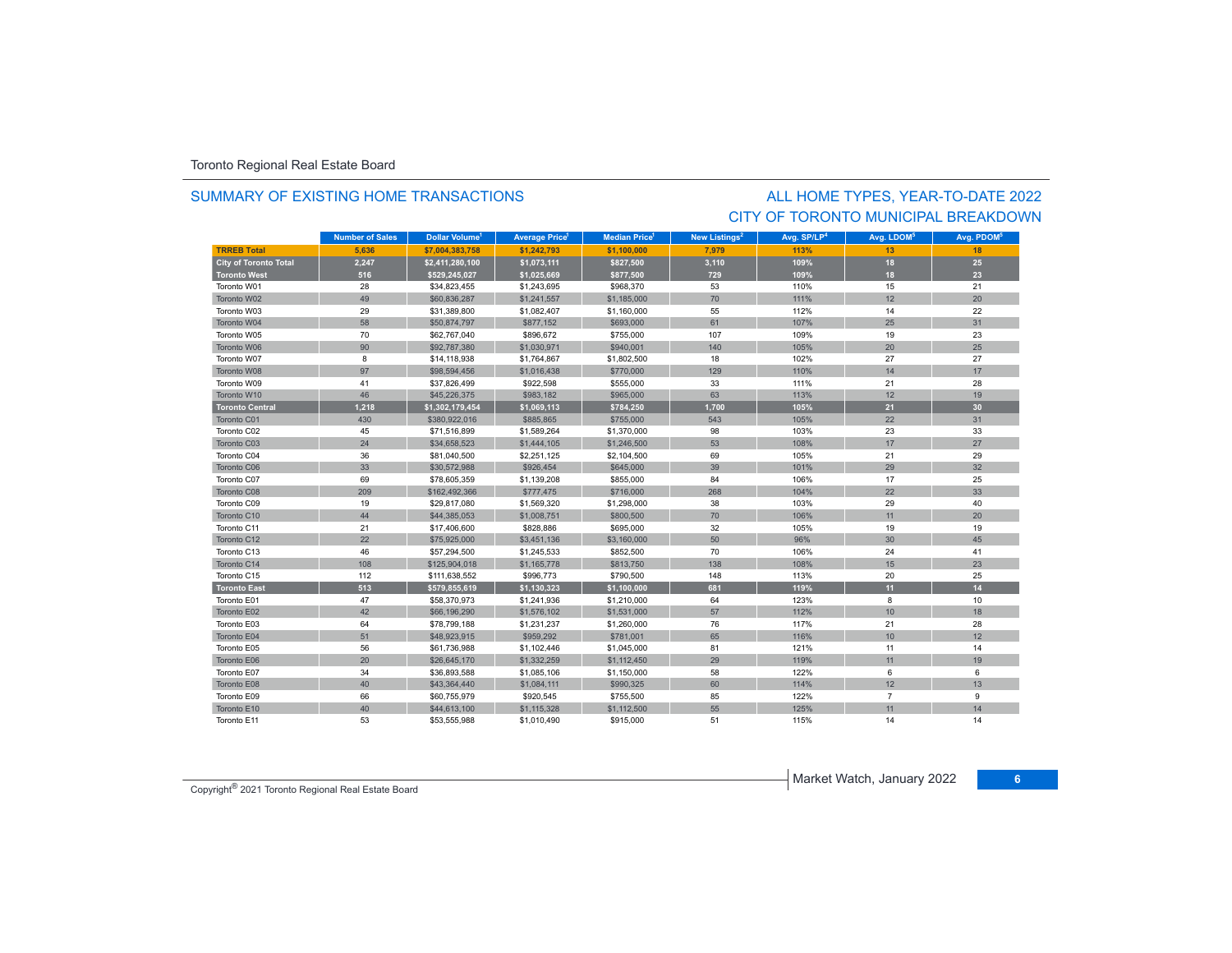#### **TR5EB Total 2,239 \$3,898,810,430 \$1,741,318 \$1,575,000 3,480 1,935 113%113%** 12 **Halton Region 244 \$474,024,542 \$1,942,724 \$1,720,800 355 174 111% 11** Burlington 74 \$135,230,555 \$1,827,440 \$1,697,911 101 43 114% 12 Halton Hillss 40 \$61,699,200 \$1,542,480 \$1,397,500 56 31 112% $\%$  11 Miltonn 51 \$79,731,600 \$1,563,365 \$1,585,000 76 40 113% 113% 7 Oakvillee 79 \$197,363,187 \$2,498,268 \$2,300,000 122 60 107% 107% 13 **Peel Region 490 \$871,660,664 \$1,778,899 \$1,635,500 710 318 112% 10** Brampton 313 \$517,103,478 \$1,652,088 \$1,540,000 445 144 114% 8 Caledonn 31 \$67,801,900 \$2,187,158 \$1,890,000 62 55 105% 105% 21 Mississauga 146 \$286,755,286 \$1,964,077 \$1,706,300 203 119 109% 14 **City of Toronto 476 \$897,932,387 \$1,886,413 \$1,570,000 795 521 111% 15** Toronto West 147 $$230,269,620$   $$1,566,460$   $$1,450,000$  200 101 111% 15 Toronto Central 132 \$358,586,306 \$2,716,563 \$2,450,000 289 283 104% 22 Toronto East 197 \$309,076,461 \$1,568,916 \$1,438,000 306 137 120%% 10 **York Region 486 \$938,662,422 \$1,931,404 \$1,800,000 827 576 109% 15** Auroraa 31 \$57,009,441 \$1,839,014 \$1,780,000 57 38 113% 9 East Gwillimbury 35 \$60,322,721 \$1,723,506 \$1,708,000 60 36 113% 10 Georgina 45 \$45,939,377 \$1,020,875 \$1,011,000 81 55 118% 14 King 16 16 16 \$33,531,900 \$2,095,744 \$1,950,000 \$1,950,000 \$39 50 103% 103% 24 Markhamm 85 \$180,581,496 \$2,124,488 \$1,878,000 139 96 110% 110% 13 Newmarkett 31 1 \$46,631,100 \$1,504,229 \$1,500,000 65 39 111% 111% 10 Richmond Hill 113 \$236,155,718 \$2,089,874 \$1,900,000 174 108 109%% 14 Vaughan 107 107 \$228,110,380 \$2,131,873 \$2,050,000 1000 170 112 112 109% 170 170 Whitchurch-Stouffville 23 \$50,380,289 \$2,190,447 \$1,700,800 42 42 102%102% 28 **Durham Region 393 \$521,003,057 \$1,325,708 \$1,280,000 583 244 127% 8** Ajax 47 \$68,963,687 \$1,467,312 \$1,400,000 72 31 133% 6 Brockk 13 \$14,463,600 \$1,112,585 \$920,000 17 12 106%106% 11 Clarington 65 \$83,126,475 \$1,278,869 \$1,207,000 102 48 127% 8 Oshawa 130 \$146,642,752 \$1,128,021 \$1,072,000 190 70 131% 7 Pickering 43 \$67,418,175 \$1,567,865 \$1,510,000 61 25 125% 7 Scugog 11 | \$14,796,632 | \$1,345,148 \$1,310,000 | 16 | 11 | 106% | 15 Uxbridge 13 \$21,422,000 \$1,647,846 \$1,405,000 22 13 111% 19 130% / Whitby 71 \$104,169,736 \$1,467,179 \$1,405,000 103 103 34 130% 5 **Dufferin County 23 \$27,016,441 \$1,174,628 \$1,075,000 27 6 114% 6** Orangeville 23 | \$27,016,441 \$1,174,628 \$1,075,000 27 | 6 | 114% 6 **Simcoe County 127 \$168,510,917 \$1,326,858 \$1,238,800 183 96 110% 13** Adjala-Tosorontio 12 \$20,998,800 \$1,749,900 \$1,257,500 11 6 104% 21 Bradford West Gwillimbury 23 \$36,889,523 \$1,603,892 \$1,525,500 35 18 111% 11 Essa19 19 19 **19 115% are to the Step 115% are to the S**950,000 step 115 minutes and the Superior of the Step 115% 115% 7 Innisfil 43 \$54,491,813 \$1,267,251 \$1,208,000 60 32 108%108% 15 New Tecumseth 30 \$37,027,481 \$1,234,249 \$1,221,900 47 26 110%110% 13 **Municipality Number of Sales Dollar Volume Average Price Median Price New Listings Active Listings Avg. SP/LP Avg. LDOM Number of Sales<sup>1</sup>** 1 **Dollar Volume<sup>1</sup> Aversen Price<sup>1</sup> Median Price<sup>1</sup> Maw Listings<sup>2</sup> Active Listings<sup>3</sup> Ave SD/LD<sup>4</sup> Ave LDOM<sup>5</sup>**

#### SUMMARY OF EXISTING HOME TRANSACTIONS

DETACHED, JANUARY 2022 ALL TRREB AREAS

Market Watch, January 2022 **<sup>7</sup>** Copyright® 2021 Toronto Regional Real Estate Board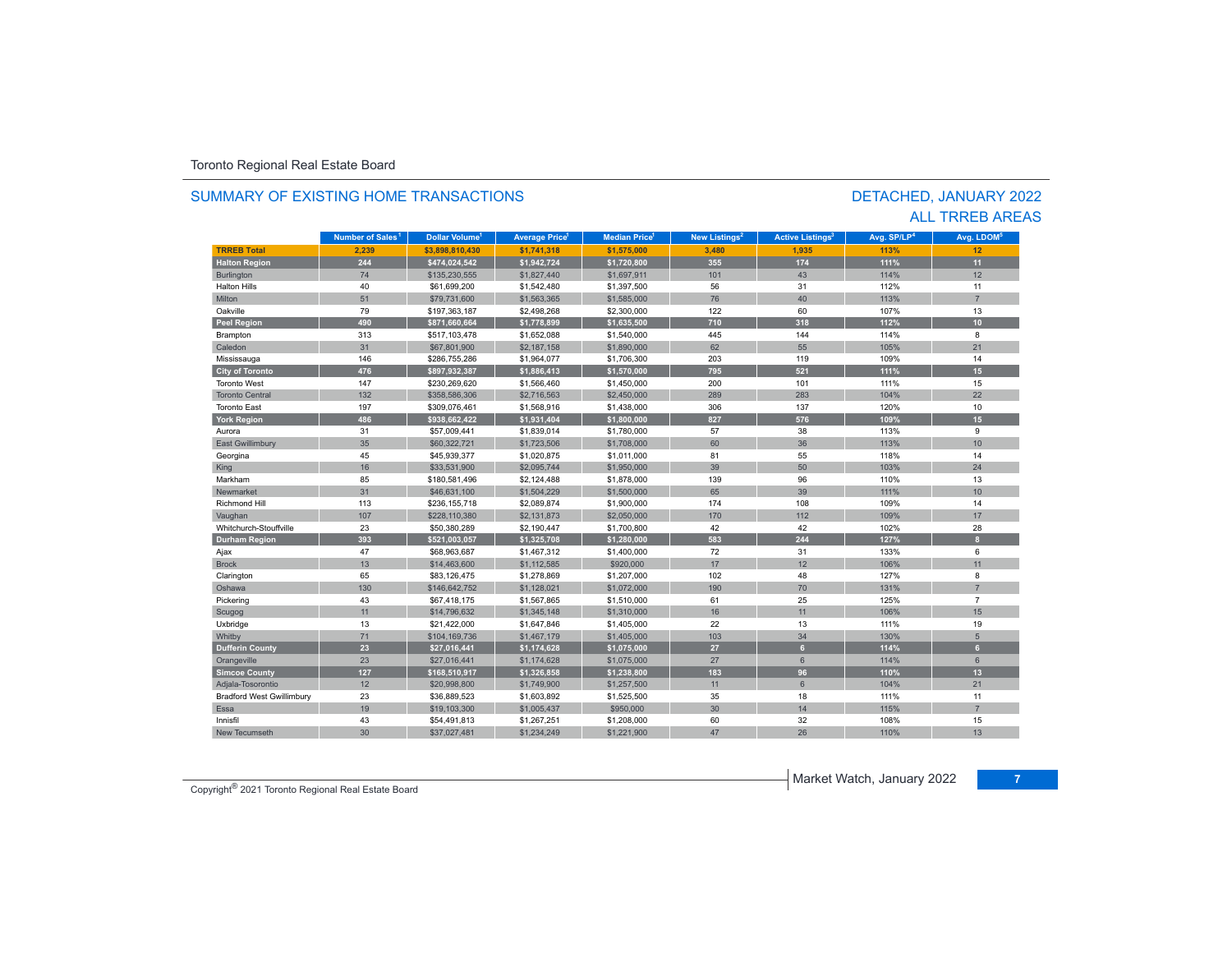#### SUMMARY OF EXISTING HOME TRANSACTIONS

# DETACHED, JANUARY 2022 CITY OF TORONTO MUNICIPAL BREAKDOWN

|                        | Number of Sales <sup>1</sup> | <b>Dollar Volume<sup>1</sup></b> | <b>Average Price</b> | <b>Median Price</b> <sup>1</sup> | New Listings <sup>2</sup> | <b>Active Listings<sup>3</sup></b> | Avg. SP/LP <sup>4</sup> | Avg. LDOM <sup>5</sup> |
|------------------------|------------------------------|----------------------------------|----------------------|----------------------------------|---------------------------|------------------------------------|-------------------------|------------------------|
| <b>TRREB Total</b>     | 2.239                        | \$3,898,810,430                  | \$1,741,318          | \$1,575,000                      | 3,480                     | 1,935                              | 113%                    | 12                     |
| <b>City of Toronto</b> | 476                          | \$897,932,387                    | \$1,886,413          | \$1,570,000                      | 795                       | 521                                | 111%                    | 15                     |
| <b>Toronto West</b>    | 147                          | \$230,269,620                    | \$1,566,460          | \$1,450,000                      | 200                       | 101                                | 111%                    | 15                     |
| Toronto W01            | 6                            | \$12,814,715                     | \$2,135,786          | \$2,007,358                      | 8                         | $\overline{7}$                     | 112%                    | 28                     |
| Toronto W02            | 11                           | \$19,707,788                     | \$1,791,617          | \$1,796,000                      | 11                        | 2                                  | 113%                    | 11                     |
| Toronto W03            | 17                           | \$19,976,800                     | \$1,175,106          | \$1,170,000                      | 23                        | 11                                 | 116%                    | 13                     |
| Toronto W04            | 18                           | \$25,627,100                     | \$1,423,728          | \$1,385,000                      | 22                        | 16                                 | 105%                    | 28                     |
| Toronto W05            | 16                           | \$21,008,100                     | \$1,313,006          | \$1,312,500                      | 23                        | 13                                 | 110%                    | 10                     |
| Toronto W06            | 18                           | \$30,032,480                     | \$1,668,471          | \$1,535,000                      | 25                        | 11                                 | 110%                    | 13                     |
| Toronto W07            | $\overline{7}$               | \$13,415,038                     | \$1,916,434          | \$1,980,000                      | 15                        | 9                                  | 102%                    | 25                     |
| Toronto W08            | 23                           | \$42,398,100                     | \$1,843,396          | \$1,575,000                      | 32                        | 16                                 | 109%                    | 15                     |
| Toronto W09            | 13                           | \$21,406,999                     | \$1,646,692          | \$1,550,000                      | 19                        | $\overline{7}$                     | 117%                    | $\overline{4}$         |
| Toronto W10            | 18                           | \$23,882,500                     | \$1,326,806          | \$1,338,500                      | 22                        | 9                                  | 115%                    | 10                     |
| <b>Toronto Central</b> | 132                          | \$358,586,306                    | \$2,716,563          | \$2,450,000                      | 289                       | 283                                | 104%                    | 22                     |
| Toronto C01            | $\overline{4}$               | \$6,520,144                      | \$1,630,036          | \$1,645,000                      | 10                        | 11                                 | 108%                    | 14                     |
| Toronto C02            | 4                            | \$11,401,000                     | \$2,850,250          | \$2,225,500                      | 19                        | 15                                 | 103%                    | 27                     |
| Toronto C03            | 12                           | \$23,619,906                     | \$1,968,326          | \$1,481,500                      | 18                        | 17                                 | 107%                    | 17                     |
| Toronto C04            | 21                           | \$64,699,500                     | \$3,080,929          | \$2,673,000                      | 39                        | 30                                 | 104%                    | 19                     |
| Toronto C06            | $6\phantom{1}$               | \$12,518,388                     | \$2,086,398          | \$1,837,000                      | 9                         | 9                                  | 96%                     | 46                     |
| Toronto C07            | 13                           | \$31,322,000                     | \$2,409,385          | \$1,890,000                      | 27                        | 26                                 | 105%                    | 15                     |
| Toronto C08            | $\mathbf{0}$                 | \$0                              | \$0                  |                                  | $\overline{3}$            | $\overline{4}$                     |                         |                        |
| Toronto C09            | 3                            | \$9,798,080                      | \$3,266,027          | \$3,450,000                      | 9                         | 6                                  | 109%                    | 3                      |
| Toronto C10            | $6\overline{6}$              | \$13,084,000                     | \$2,180,667          | \$2,209,500                      | 12                        | 8                                  | 109%                    | 8                      |
| Toronto C11            | $\overline{2}$               | \$5,351,800                      | \$2,675,900          | \$2,675,900                      | $\overline{7}$            | 5                                  | 107%                    | 31                     |
| Toronto C12            | 15                           | \$67,950,000                     | \$4,530,000          | \$3,640,000                      | 37                        | 62                                 | 95%                     | 35                     |
| Toronto C13            | 13                           | \$31,819,000                     | \$2,447,615          | \$2,200,000                      | 26                        | 27                                 | 103%                    | 35                     |
| Toronto C14            | 21                           | \$51,523,000                     | \$2,453,476          | \$2,510,000                      | 45                        | 41                                 | 107%                    | 18                     |
| Toronto C15            | 12                           | \$28,979,488                     | \$2,414,957          | \$2,419,000                      | 28                        | 22                                 | 114%                    | 16                     |
| <b>Toronto East</b>    | 197                          | \$309,076,461                    | \$1,568,916          | \$1,438,000                      | 306                       | 137                                | 120%                    | 10                     |
| Toronto E01            | $\overline{4}$               | \$5,948,223                      | \$1,487,056          | \$1,481,001                      | 11                        | 6                                  | 138%                    | 6                      |
| Toronto E02            | 13                           | \$29,852,000                     | \$2,296,308          | \$2,115,000                      | 19                        | $\overline{7}$                     | 115%                    | 3                      |
| Toronto E03            | 33                           | \$51,746,688                     | \$1,568,081          | \$1,518,000                      | 41                        | 21                                 | 117%                    | 17                     |
| Toronto E04            | 19                           | \$26,701,414                     | \$1,405,338          | \$1,350,000                      | 30                        | 19                                 | 118%                    | 10                     |
| Toronto E05            | 19                           | \$29,831,388                     | \$1,570,073          | \$1,510,000                      | 32                        | 12                                 | 123%                    | 10                     |
| Toronto E06            | 14                           | \$22,533,170                     | \$1,609,512          | \$1,474,000                      | 22                        | 11                                 | 114%                    | 13                     |
| Toronto E07            | 13                           | \$19,296,000                     | \$1,484,308          | \$1,450,000                      | 28                        | 13                                 | 125%                    | 6                      |
| Toronto E08            | 18                           | \$29,277,490                     | \$1,626,527          | \$1,401,000                      | 30                        | 18                                 | 114%                    | 14                     |
| Toronto E09            | 24                           | \$32,587,000                     | \$1,357,792          | \$1,368,000                      | 39                        | 11                                 | 127%                    | 5                      |
| Toronto E10            | 20                           | \$31,398,100                     | \$1,569,905          | \$1,465,000                      | 35                        | 16                                 | 132%                    | 5                      |
| Toronto E11            | 20                           | \$29,904.988                     | \$1,495,249          | \$1,325,000                      | 19                        | 3                                  | 116%                    | 10                     |

Market Watch, January 2022 **<sup>8</sup>** Copyright® 2021 Toronto Regional Real Estate Board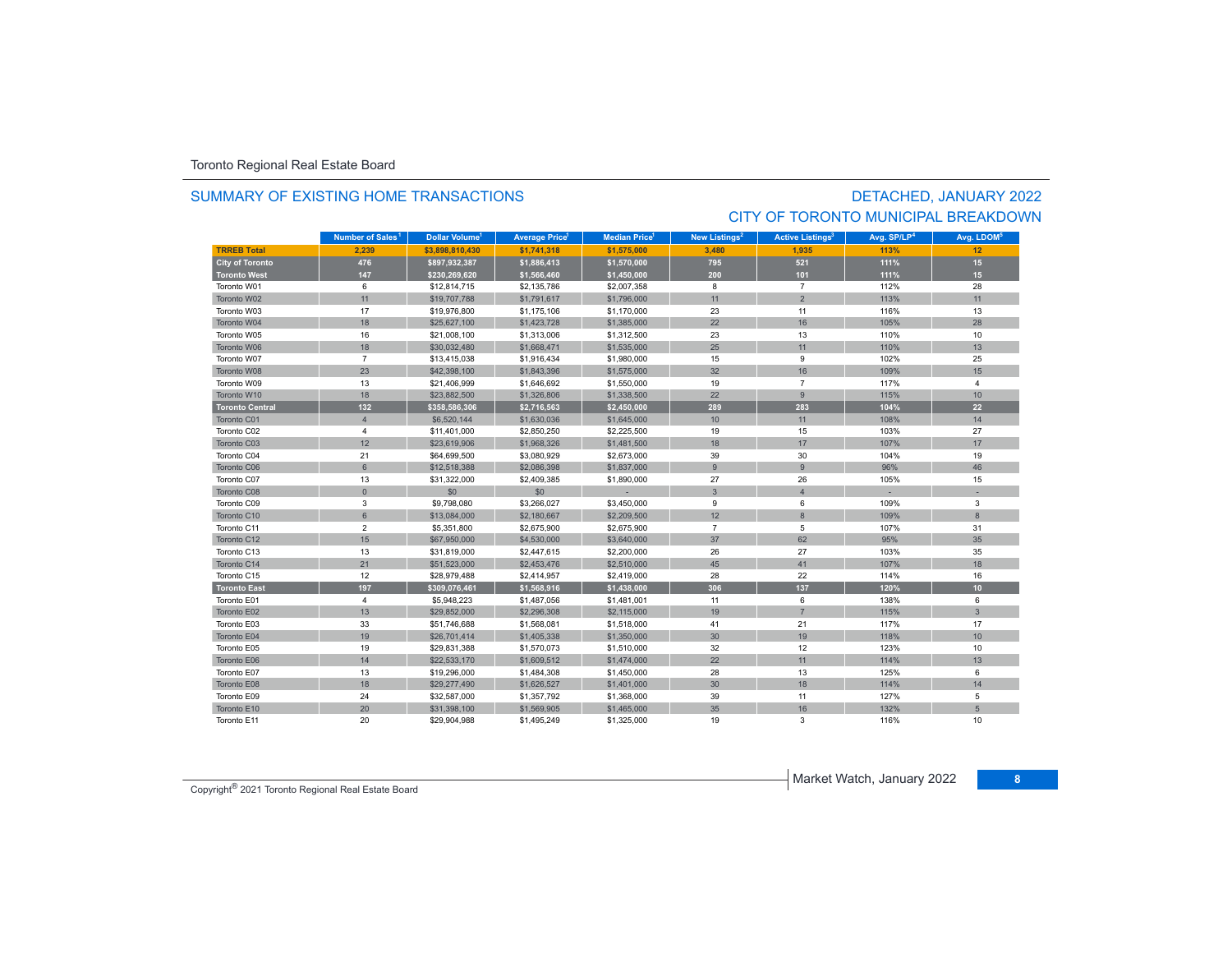#### **TRREB Total 445 \$583,961,531 \$1,312,273 \$1,280,000 631 215 121% 6 Halton Region 28 \$36,877,051 \$1,317,038 \$1,308,500 41 12 124% 5** Burlington 7 \$8,862,000 \$1,266,000 \$1,256,000 9 2 130% 5 Halton Hills $\sim$  1 \$1,100,000 \$1,100,000 \$1,100,000 4 3 122% 5 Miltonn | 13 | \$16,878,051 | \$1,298,312 | \$1,280,000 | 17 | 4 121% 5 Oakvillee 7 \$10,037,000 \$1,433,857 \$1,450,000 11 3 126% 5 **Peel Region 175 \$217,333,339 \$1,241,905 \$1,256,000 240 67 119% 4** Brampton 124 \$152,554,064 \$1,230,275 \$1,250,000 167 46 117% 4 Caledonn 6 \$8,349,000 \$1,391,500 \$1,374,000 7 2 110% 6 Mississauga 45 \$56,430,275 \$1,254,006 \$1,258,000 66 19 124% 4 **City of Toronto 144 \$211,901,018 \$1,471,535 \$1,361,000 220 104 120% 9** Toronto West 43 \$58,595,499 \$1,362,686 \$1,270,000 68 37 113%113% 10 Toronto Central 43 \$72,527,970 \$1,686,697 \$1,500,000 71 41 118%118% 12 Toronto East 58 \$80,777,549 \$1,392,716 \$1,360,000 81 26 127% 6 **York Region 56 \$76,569,124 \$1,367,306 \$1,390,844 83 26 127% 6** Auroraa 3 \$3,859,900 \$1,286,633 \$1,350,000 6 3 120% 7 East Gwillimbury 2 \$2,450,000 \$1,225,000 5 2 111% 3 Georgina 0 \$0 \$0 - 0 0 - - King the second term of the second term of the second term of the second term of the second term of the second Markhamm 20 \$29,905,524 \$1,495,276 \$1,466,500 25 5 129% 4 Newmarket 13 \$15,255,600 \$1,173,508 \$1,255,000 18 5 127% 5 Richmond Hill 9 \$12,643,100 \$1,404,789 \$1,359,000 14 5 132% 6 Vaughan 8 \$11,225,000 \$1,403,125 \$1,401,000 13 5 122% 12 Whitchurch-Stouffvillee 1 \$1,230,000 \$1,230,000 \$1,230,000 2 1 12%  $\%$  1 **Durham Region 32 \$31,971,898 \$999,122 \$997,450 34 4 130% 6** 4 \$4,379,998 \$1,095,000 \$1,090,000 5 0 0 127% 4 4 Brock 0 \$0 \$0 - 0 0 - - Clarington 4 \$4,057,000 \$1,014,250 \$1,007,500 5 1 3 Oshawa 15 \$13,310,900 \$887,393 \$882,000 15 2 130%130% 9 Pickering 7 \$8,153,000 \$1,164,714 \$1,150,000 7 1 133% 4 Scugog 0 \$0 \$0 - 0 0 - - Uxbridge 0 \$0 \$0 - 0 0 - - Whitby 2 \$2,071,000 \$1,035,500 \$1,035,500 2 0 139% 6 **Dufferin County 6 \$5,036,101 \$839,350 \$847,500 6 0 111% 5** Orangeville 6 \$5,036,101 \$839,350 \$847,500 6 0 111% 5 **Simcoe County 4 \$4,273,000 \$1,068,250 \$1,151,500 7 2 118% 5** Adjala-Tosorontio 0 \$0 \$0 - 0 0 - - Bradford West Gwillimbury 1 \$1,208,000 \$1,208,000 \$1,208,000 3 1 121% 1 Essaa dia 1980 - Aniso ao amin'ny faritr'i Nouvelle-Aquitaine, ao amin'ny faritr'i Nouvelle-Aquitaine, ao amin'ny Innisfil 0. 0 50 50 50 - 1 1 1 - 1 New Tecumseth**Municipality Number of Sales Dollar Volume Average Price Median Price New Listings Active Listings Avg. SP/LP Avg. LDOM Number of Sales<sup>1</sup> 1** Dollar Volume<sup>1</sup> | Average Price<sup>1</sup> | Median Price<sup>1</sup> | New Listings<sup>2</sup> | Active Listings<sup>3</sup> | Avg. SP/LP<sup>4</sup> | Avg. LDOM<sup>s</sup>

3 \$3,065,000 \$1,021,667 \$1,095,000 3 0 117%

#### SUMMARY OF EXISTING HOME TRANSACTIONS

#### SEMI-DETACHED, JANUARY 2022 ALL TRREB AREAS

**Copyright<sup>®</sup> 2021 Toronto Regional Real Estate Board 9** Copyright<sup>®</sup> 2021 Toronto Regional Real Estate Board

7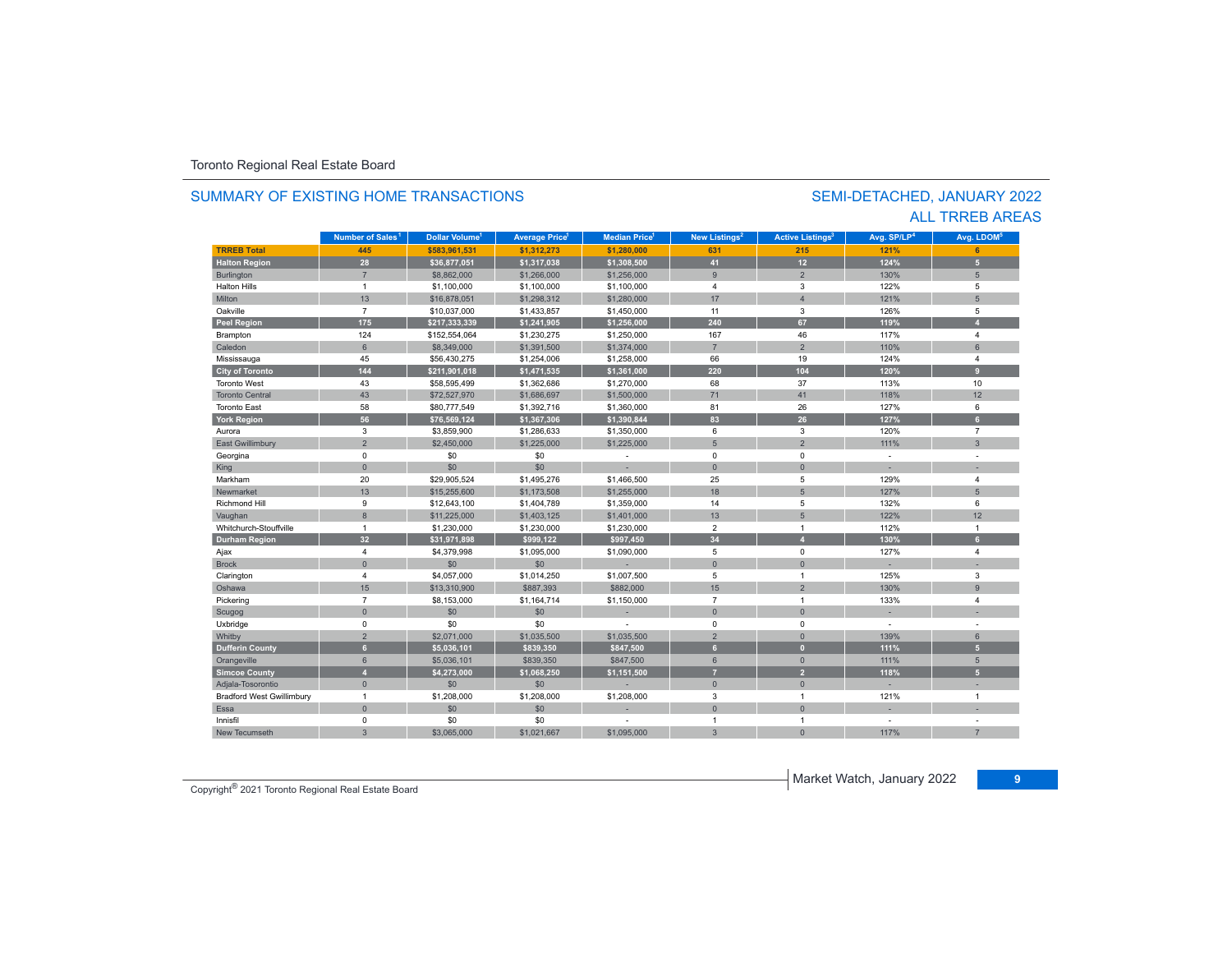#### SUMMARY OF EXISTING HOME TRANSACTIONS

## SEMI-DETACHED, JANUARY 2022 CITY OF TORONTO MUNICIPAL BREAKDOWN

|                        | Number of Sales <sup>1</sup> | Dollar Volume <sup>1</sup> | <b>Average Price<sup>1</sup></b> | <b>Median Price</b> | New Listings <sup>2</sup> | <b>Active Listings<sup>3</sup></b> | Avg. SP/LP <sup>4</sup> | Avg. LDOM <sup>5</sup> |
|------------------------|------------------------------|----------------------------|----------------------------------|---------------------|---------------------------|------------------------------------|-------------------------|------------------------|
| <b>TRREB Total</b>     | 445                          | \$583.961.531              | \$1.312.273                      | \$1,280,000         | 631                       | 215                                | 121%                    |                        |
| <b>City of Toronto</b> | 144                          | \$211,901,018              | \$1,471,535                      | \$1,361,000         | 220                       | 104                                | 120%                    | $\overline{9}$         |
| <b>Toronto West</b>    | 43                           | \$58,595,499               | \$1,362,686                      | \$1,270,000         | 68                        | 37                                 | 113%                    | 10                     |
| Toronto W01            | $\overline{4}$               | \$7,289,000                | \$1,822,250                      | \$1,787,000         | 8                         | 5                                  | 111%                    | 12                     |
| Toronto W02            | 10                           | \$15,249,999               | \$1,525,000                      | \$1,442,500         | 11                        | $\overline{A}$                     | 113%                    | 15                     |
| Toronto W03            | 6                            | \$7,683,000                | \$1,280,500                      | \$1,282,500         | 19                        | 14                                 | 106%                    | 9                      |
| Toronto W04            | $\overline{2}$               | \$2,418,000                | \$1,209,000                      | \$1,209,000         | $\overline{2}$            | $\mathbf{0}$                       | 122%                    | $\overline{2}$         |
| Toronto W05            | 11                           | \$13,168,000               | \$1,197,091                      | \$1,152,000         | 16                        | 9                                  | 111%                    | 8                      |
| Toronto W06            | $\overline{2}$               | \$2,120,000                | \$1,060,000                      | \$1,060,000         | $\overline{2}$            |                                    | 129%                    | $\overline{7}$         |
| Toronto W07            | $\mathsf 0$                  | \$0                        | \$0                              |                     | $\mathbf 0$               | 0                                  | $\sim$                  |                        |
| Toronto W08            | $\overline{2}$               | \$2,482,000                | \$1,241,000                      | \$1,241,000         | 5                         | 3                                  | 131%                    | 8                      |
| Toronto W09            | $\mathbf{1}$                 | \$1,225,500                | \$1,225,500                      | \$1,225,500         | $\overline{1}$            | 0                                  | 123%                    | $\overline{7}$         |
| Toronto W10            | $5\overline{5}$              | \$6,960,000                | \$1,392,000                      | \$1,065,000         | $\overline{4}$            |                                    | 108%                    | $\overline{7}$         |
| <b>Toronto Central</b> | 43                           | \$72,527,970               | \$1,686,697                      | \$1,500,000         | 71                        | 41                                 | 118%                    | 12                     |
| Toronto C01            | 15                           | \$31,832,470               | \$2,122,165                      | \$1,975,502         | 19                        | 9                                  | 113%                    | 12                     |
| Toronto C02            | $\overline{4}$               | \$6,869,500                | \$1,717,375                      | \$1,724,750         | 13                        | 10                                 | 117%                    | 13                     |
| Toronto C03            | $\overline{2}$               | \$2,374,999                | \$1,187,500                      | \$1,187,500         | $6\phantom{1}$            | $\overline{4}$                     | 124%                    | $\mathbf{3}$           |
| Toronto C04            | $\overline{2}$               | \$4,468,000                | \$2,234,000                      | \$2,234,000         | $\overline{2}$            | 0                                  | 133%                    | $\overline{7}$         |
| Toronto C06            | $\overline{1}$               | \$1,205,000                | \$1,205,000                      | \$1,205,000         | $\overline{1}$            | $\mathbf{0}$                       | 96%                     | 147                    |
| Toronto C07            | $\mathbf{1}$                 | \$1,500,000                | \$1,500,000                      | \$1,500,000         | $\mathbf{1}$              | $\overline{1}$                     | 115%                    | 5                      |
| Toronto C08            | $\mathbf{0}$                 | \$0                        | \$0                              |                     | $\overline{2}$            | 5                                  |                         |                        |
| Toronto C09            | $\mathbf{1}$                 | \$2,050,000                | \$2,050,000                      | \$2,050,000         | 3                         | $\overline{2}$                     | 117%                    | $\mathbf{1}$           |
| Toronto C10            | $\overline{2}$               | \$3,139,900                | \$1,569,950                      | \$1,569,950         | $\overline{4}$            | 5                                  | 114%                    | 10                     |
| Toronto C11            | $\mathsf 0$                  | \$0                        | \$0                              | $\sim$              | $\overline{1}$            | $\overline{1}$                     | $\sim$                  |                        |
| Toronto C12            | $\overline{1}$               | \$1,357,000                | \$1,357,000                      | \$1,357,000         | $\overline{1}$            | $\mathbf{0}$                       | 114%                    | 5                      |
| Toronto C13            | 4                            | \$4,736,101                | \$1,184,025                      | \$1,162,500         | $\overline{7}$            | 3                                  | 125%                    | 6                      |
| Toronto C14            | $\mathbf{0}$                 | \$0                        | \$0                              |                     | $\overline{0}$            | $\mathbf{0}$                       |                         |                        |
| Toronto C15            | 10                           | \$12,995,000               | \$1,299,500                      | \$1,280,000         | 11                        | $\mathbf{1}$                       | 128%                    | 5                      |
| <b>Toronto East</b>    | 58                           | \$80,777,549               | \$1,392,716                      | \$1,360,000         | 81                        | 26                                 | 127%                    | 6 <sup>1</sup>         |
| Toronto E01            | 19                           | \$27,970,750               | \$1,472,145                      | \$1,549,000         | 26                        | $\overline{7}$                     | 134%                    | 5                      |
| Toronto E02            | 13                           | \$20,523,800               | \$1,578,754                      | \$1,535,000         | 17                        | $\overline{7}$                     | 115%                    | $6\overline{6}$        |
| Toronto E03            | 12                           | \$16,338,000               | \$1,361,500                      | \$1,381,000         | 20                        | $\overline{7}$                     | 130%                    | 5                      |
| Toronto E04            | $\mathbf{0}$                 | \$0                        | \$0                              |                     | $\mathbf{0}$              | $\overline{0}$                     |                         |                        |
| Toronto E05            | 5                            | \$5,975,000                | \$1,195,000                      | \$1,195,000         | 6                         | $\mathbf{1}$                       | 126%                    | 6                      |
| Toronto E06            | $\overline{1}$               | \$1,135,000                | \$1,135,000                      | \$1,135,000         | $\overline{0}$            | $\mathbf{0}$                       | 113,500,000%            | 27                     |
| Toronto E07            | 3                            | \$3,770,000                | \$1,256,667                      | \$1,300,000         | 3                         | $\mathbf 0$                        | 122%                    | 4                      |
| Toronto E08            | $\mathbf{0}$                 | \$0                        | \$0                              |                     | $\overline{2}$            | $\overline{2}$                     |                         |                        |
| Toronto E09            | $\mathbf{1}$                 | \$999,999                  | \$999,999                        | \$999,999           | $\overline{2}$            | $\mathbf{1}$                       | 125%                    | 14                     |
| Toronto E10            | $\mathbf{3}$                 | \$2,965,000                | \$988,333                        | \$995,000           | 3                         | $\overline{0}$                     | 112%                    | 10                     |
| Toronto E11            | $\overline{1}$               | \$1,100,000                | \$1,100,000                      | \$1,100,000         | $\overline{2}$            | $\overline{1}$                     | 130%                    | 6                      |

**Market Watch, January 2022** 10 Copyright<sup>®</sup> 2021 Toronto Regional Real Estate Board 10 Copyright<sup>®</sup> 2021 Toronto Regional Real Estate Board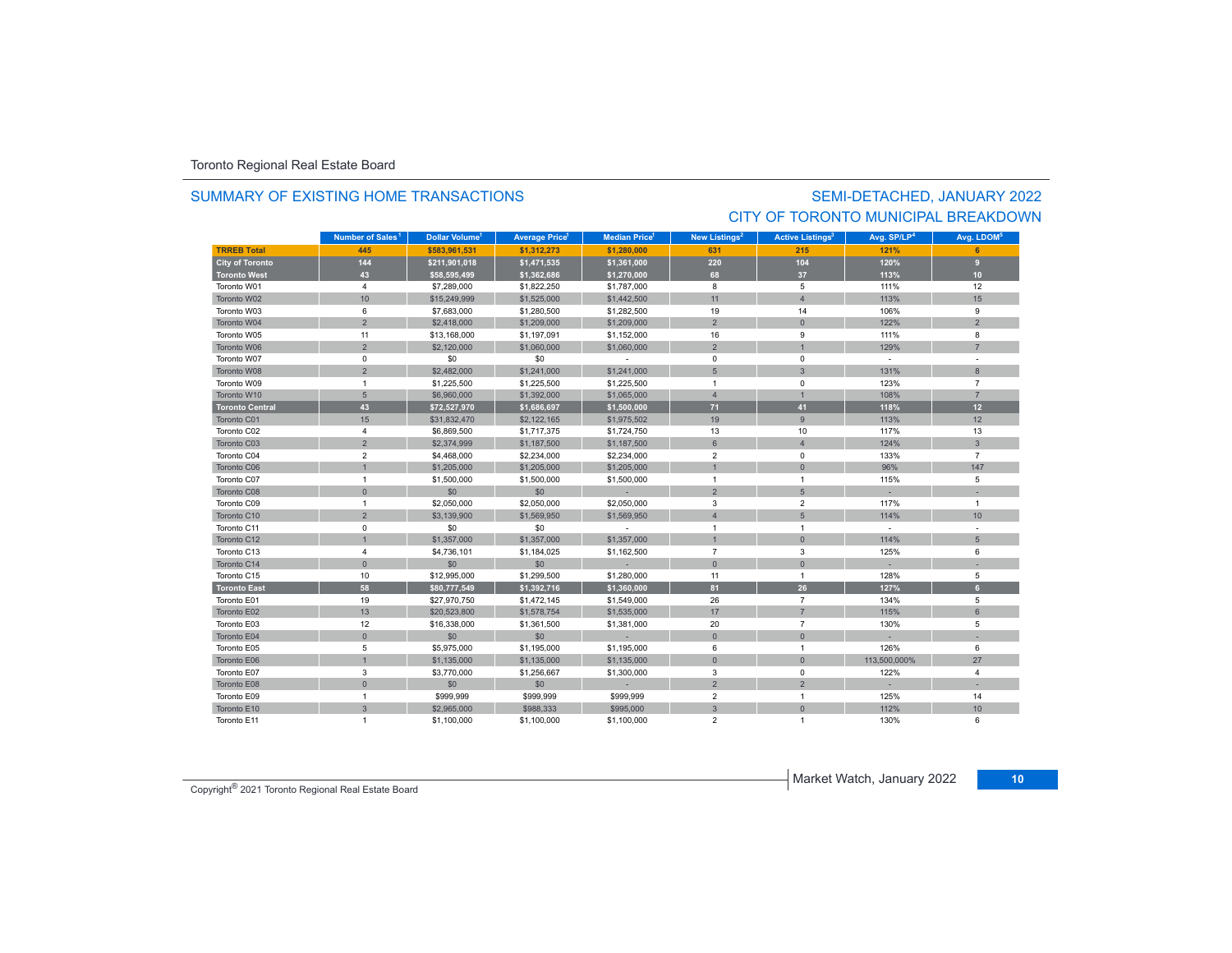#### SUMMARY OF EXISTING HOME TRANSACTIONS

#### ATT/ROW/TWNHOUSE, JANUARY 2022 ALL TRREB AREAS

|                                  | Number of Sales <sup>1</sup> | Dollar Volume <sup>1</sup> | <b>Average Price</b> | <b>Median Price</b> | New Listings <sup>2</sup> | <b>Active Listings<sup>3</sup></b> | Avg. SP/LP <sup>4</sup> | Avg. LDOM <sup>5</sup> |
|----------------------------------|------------------------------|----------------------------|----------------------|---------------------|---------------------------|------------------------------------|-------------------------|------------------------|
| <b>TRREB Total</b>               | 458                          | \$559.550.380              | \$1,221,726          | \$1,200,000         | 632                       | 226                                | 120%                    | $\mathbf{R}$           |
| <b>Halton Region</b>             | 83                           | \$103,621,335              | \$1,248,450          | \$1,220,000         | 117                       | 36                                 | 119%                    | 6                      |
| <b>Burlington</b>                | 6                            | \$7,399,000                | \$1,233,167          | \$1,264,000         | 8                         | $\overline{1}$                     | 122%                    | $\overline{A}$         |
| <b>Halton Hills</b>              | 5                            | \$4,396,001                | \$879,200            | \$960,000           | 5                         | $\overline{2}$                     | 128%                    | 5                      |
| Milton                           | 42                           | \$48,531,223               | \$1,155,505          | \$1,157,500         | 64                        | 22                                 | 122%                    | 5                      |
| Oakville                         | 30                           | \$43,295,111               | \$1,443,170          | \$1,406,000         | 40                        | 11                                 | 115%                    | $\overline{7}$         |
| <b>Peel Region</b>               | 93                           | \$106,213,782              | \$1,142,084          | \$1,152,500         | 117                       | 35                                 | 119%                    | 5 <sup>1</sup>         |
| Brampton                         | 74                           | \$83,608,996               | \$1,129,851          | \$1,146,500         | 96                        | 28                                 | 118%                    | 5                      |
| Caledon                          | $\overline{7}$               | \$8,056,000                | \$1,150,857          | \$1,190,000         | $\overline{4}$            | $\overline{0}$                     | 116%                    | $\mathbf{8}$           |
| Mississauga                      | 12                           | \$14,548,786               | \$1,212,399          | \$1,276,500         | 17                        | $\overline{7}$                     | 129%                    | $\overline{4}$         |
| <b>City of Toronto</b>           | 52                           | \$75,448,870               | \$1,450,940          | \$1,383,000         | 76                        | 44                                 | 109%                    | 20                     |
| <b>Toronto West</b>              | 16                           | \$21,327,990               | \$1,332,999          | \$1,383,000         | 25                        | 11                                 | 109%                    | 14                     |
| <b>Toronto Central</b>           | 20                           | \$34,839,380               | \$1,741,969          | \$1,687,500         | 25                        | 21                                 | 103%                    | 35                     |
| <b>Toronto East</b>              | 16                           | \$19,281,500               | \$1,205,094          | \$1,194,000         | 26                        | 12                                 | 125%                    | $\overline{7}$         |
| <b>York Region</b>               | 118                          | \$160,459,834              | \$1,359,829          | \$1,358,000         | 176                       | 68                                 | 123%                    | $\mathbf{a}$           |
| Aurora                           | 10                           | \$13,666,100               | \$1,366,610          | \$1,337,500         | 15                        | $\overline{\mathbf{4}}$            | 132%                    | 5                      |
| <b>East Gwillimbury</b>          | $\overline{2}$               | \$2,455,000                | \$1,227,500          | \$1,227,500         | $\overline{3}$            | $\overline{0}$                     | 133%                    | $\overline{3}$         |
| Georgina                         | 5                            | \$4,837,000                | \$967,400            | \$1,010,000         | $\overline{7}$            | 3                                  | 120%                    | 6                      |
| King                             | $\overline{1}$               | \$1,225,000                | \$1,225,000          | \$1,225,000         | $\overline{1}$            | $\overline{0}$                     | 123%                    | 6                      |
| Markham                          | 31                           | \$44,397,356               | \$1,432,173          | \$1,401,000         | 41                        | 16                                 | 121%                    | 10                     |
| Newmarket                        | 12                           | \$14,562,888               | \$1,213,574          | \$1,272,500         | 18                        | 5                                  | 130%                    | 6                      |
| <b>Richmond Hill</b>             | 22                           | \$31,858,876               | \$1,448,131          | \$1,436,000         | 36                        | 13                                 | 131%                    | 8                      |
| Vaughan                          | 32                           | \$43,947,726               | \$1,373,366          | \$1,385,000         | 50                        | 24                                 | 114%                    | 11                     |
| Whitchurch-Stouffville           | 3                            | \$3,509,888                | \$1,169,963          | \$1,163,000         | 5                         | 3                                  | 135%                    | 6                      |
| <b>Durham Region</b>             | 94                           | \$97,528,409               | \$1,037,536          | \$1,003,500         | $124$                     | 38                                 | 129%                    | $\mathbf{a}$           |
| Ajax                             | 18                           | \$20,142,468               | \$1,119,026          | \$1,065,000         | 25                        | $\overline{7}$                     | 130%                    | $\overline{4}$         |
| <b>Brock</b>                     | $\overline{1}$               | \$845,000                  | \$845,000            | \$845,000           |                           | $\overline{0}$                     | 106%                    |                        |
| Clarington                       | 17                           | \$15,866,999               | \$933,353            | \$918,000           | 20                        | 6                                  | 127%                    | 10                     |
| Oshawa                           | 14                           | \$12,495,987               | \$892.571            | \$978,000           | 19                        | $\overline{7}$                     | 120%                    | 10 <sup>1</sup>        |
| Pickering                        | 12                           | \$13,840,300               | \$1,153,358          | \$1,200,250         | 15                        | 5                                  | 124%                    | 3                      |
| Scugog                           | $\mathbf{3}$                 | \$2,774,970                | \$924,990            | \$924,990           | $\Omega$                  | $\overline{0}$                     | 101%                    | 62                     |
| Uxbridge                         | $\mathbf{1}$                 | \$1,200,000                | \$1,200,000          | \$1,200,000         | $\mathbf{1}$              | 0                                  | 133%                    | 6                      |
| Whitby                           | 28                           | \$30,362,685               | \$1,084,382          | \$1,068,500         | 43                        | 13                                 | 140%                    | $5\phantom{.}$         |
| <b>Dufferin County</b>           | 6 <sup>1</sup>               | \$5,362,000                | \$893,667            | \$927,500           | $\overline{7}$            |                                    | 119%                    |                        |
| Orangeville                      | 6                            | \$5,362,000                | \$893,667            | \$927,500           | $\overline{7}$            | $\overline{1}$                     | 119%                    | $\overline{4}$         |
| <b>Simcoe County</b>             | 12                           | \$10,916,150               | \$909,679            | \$873,000           | 15                        | $\overline{4}$                     | 119%                    | 7                      |
| Adjala-Tosorontio                | $\mathbf{0}$                 | \$0                        | \$0                  |                     | $\mathbf{0}$              | $\mathbf{0}$                       |                         |                        |
| <b>Bradford West Gwillimbury</b> | $\overline{2}$               | \$2,370,000                | \$1,185,000          | \$1,185,000         | 4                         | $\overline{1}$                     | 125%                    | 6                      |
| Essa                             | $\overline{4}$               | \$3,330,150                | \$832,538            | \$825,075           | 5                         |                                    | 119%                    | $\overline{A}$         |
| Innisfil                         | 3                            | \$2,541,000                | \$847,000            | \$851,000           | 3                         | $\overline{1}$                     | 127%                    | $\overline{7}$         |
| New Tecumseth                    | $\overline{3}$               | \$2,675,000                | \$891,667            | \$895,000           | 3                         |                                    | 109%                    | 11                     |

Market Watch, January 2022 **<sup>11</sup>** Copyright® 2021 Toronto Regional Real Estate Board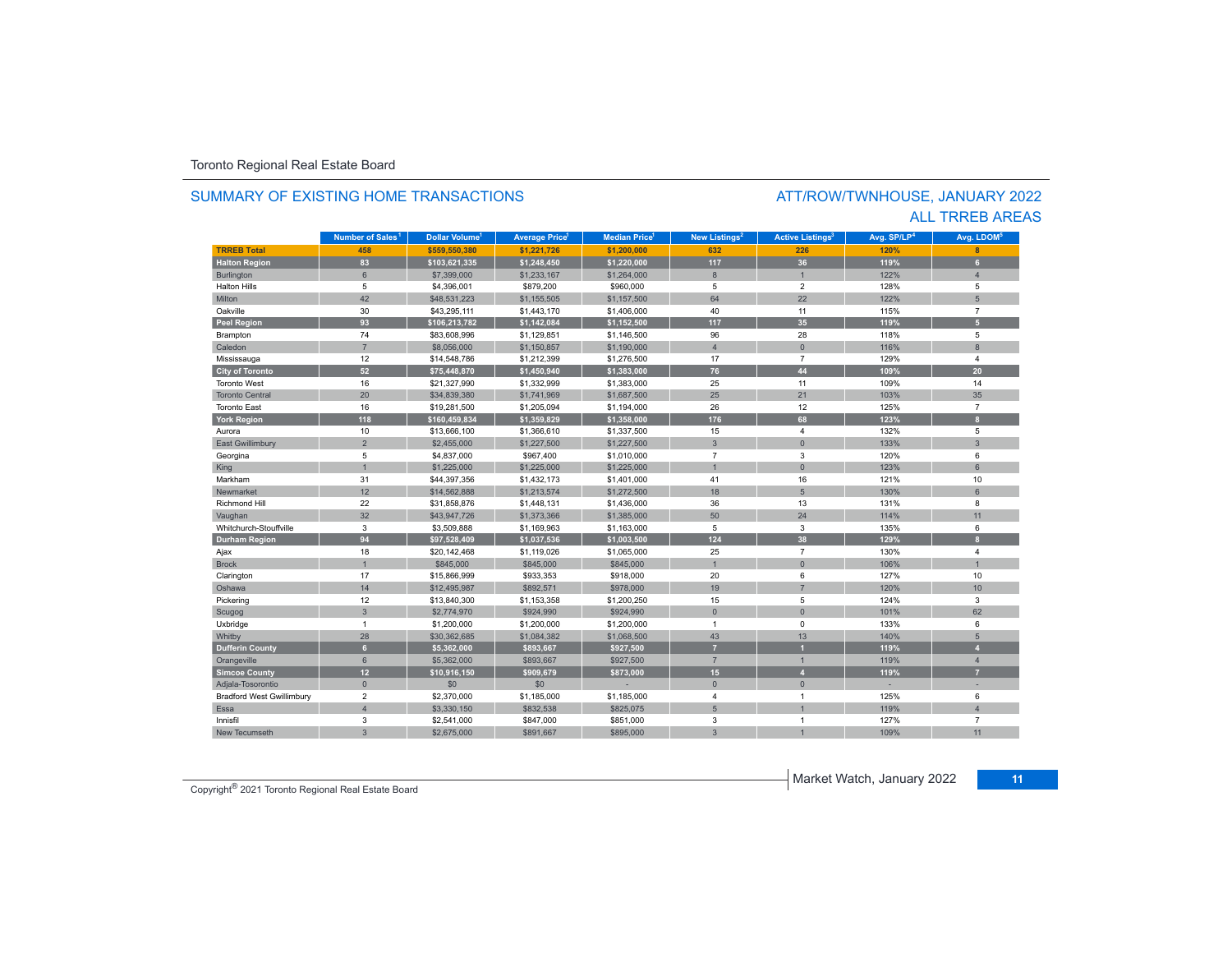#### SUMMARY OF EXISTING HOME TRANSACTIONS

## ATT/ROW/TWNHOUSE, JANUARY 2022 CITY OF TORONTO MUNICIPAL BREAKDOWN

|                        | Number of Sales <sup>1</sup> | Dollar Volume <sup>1</sup> | <b>Average Price<sup>1</sup></b> | <b>Median Price</b> <sup>1</sup> | New Listings <sup>2</sup> | <b>Active Listings<sup>3</sup></b> | Avg. SP/LP <sup>4</sup> | Avg. LDOM <sup>5</sup> |
|------------------------|------------------------------|----------------------------|----------------------------------|----------------------------------|---------------------------|------------------------------------|-------------------------|------------------------|
| <b>TRREB Total</b>     | 458                          | \$559,550,380              | \$1,221,726                      | \$1,200,000                      | 632                       | 226                                | 120%                    | 8                      |
| <b>City of Toronto</b> | 52                           | \$75,448,870               | \$1,450,940                      | \$1,383,000                      | 76                        | 44                                 | 109%                    | 20                     |
| <b>Toronto West</b>    | 16                           | \$21,327,990               | \$1,332,999                      | \$1,383,000                      | 25                        | 11                                 | 109%                    | 14                     |
| Toronto W01            | $\mathsf 0$                  | \$0                        | \$0                              | $\sim$                           | 3                         | $\overline{2}$                     | $\sim$                  | $\sim$                 |
| Toronto W02            | 5                            | \$6,966,000                | \$1,393,200                      | \$1,371,000                      | 8                         | $\overline{4}$                     | 114%                    | 10                     |
| Toronto W03            | $\overline{1}$               | \$676,000                  | \$676,000                        | \$676,000                        | $\overline{1}$            | $\mathbf 0$                        | 97%                     | 18                     |
| Toronto W04            | $\mathbf{0}$                 | \$0                        | \$0                              | $\sim$                           |                           |                                    |                         |                        |
| Toronto W05            | 3                            | \$3,679,990                | \$1,226,663                      | \$1,300,000                      | 5                         | 3                                  | 99%                     | 39                     |
| Toronto W06            | $\mathbf{3}$                 | \$4,191,000                | \$1,397,000                      | \$1,386,000                      | $\mathbf{3}$              | $\mathbf{0}$                       | 110%                    | 6                      |
| Toronto W07            | 0                            | \$0                        | \$0                              | $\sim$                           | $\mathbf{1}$              | $\mathbf{1}$                       | $\sim$                  |                        |
| Toronto W08            | 3                            | \$4,435,000                | \$1,478,333                      | \$1,436,000                      | $\overline{2}$            | $\overline{0}$                     | 115%                    | $\overline{4}$         |
| Toronto W09            | $\overline{1}$               | \$1,380,000                | \$1,380,000                      | \$1,380,000                      | $\overline{1}$            | $\mathbf 0$                        | 100%                    | 9                      |
| Toronto W10            | $\overline{0}$               | \$0                        | \$0                              |                                  | $\overline{0}$            | $\mathbf{0}$                       |                         |                        |
| <b>Toronto Central</b> | 20                           | \$34,839,380               | \$1,741,969                      | \$1,687,500                      | 25                        | 21                                 | 103%                    | 35                     |
| Toronto C01            | $\sqrt{5}$                   | \$8,059,992                | \$1,611,998                      | \$1,392,242                      | 6                         | 9                                  | 104%                    | 37                     |
| Toronto C02            | $\overline{2}$               | \$4,835,000                | \$2,417,500                      | \$2,417,500                      | $\overline{2}$            | $\overline{2}$                     | 95%                     | 17                     |
| Toronto C03            | $\mathbf{0}$                 | \$0                        | \$0                              | $\sim$                           |                           |                                    |                         |                        |
| Toronto C04            | $\overline{1}$               | \$2,895,000                | \$2,895,000                      | \$2,895,000                      | $\overline{1}$            | $\mathbf{1}$                       | 100%                    | 101                    |
| Toronto C06            | $\mathbf{0}$                 | \$0                        | \$0                              | - 1                              | $\mathbf{0}$              | $\overline{0}$                     |                         |                        |
| Toronto C07            | 3                            | \$4,485,000                | \$1,495,000                      | \$1,430,000                      | $\overline{2}$            | $\mathbf{1}$                       | 106%                    | 31                     |
| Toronto C08            | 3                            | \$4,276,500                | \$1,425,500                      | \$1,410,000                      | 5                         | $\overline{4}$                     | 101%                    | 28                     |
| Toronto C09            | 0                            | \$0                        | \$0                              |                                  | $\mathbf 0$               | $\mathbf 0$                        | $\sim$                  | $\sim$                 |
| Toronto C10            | $\mathbf{1}$                 | \$1,675,000                | \$1,675,000                      | \$1,675,000                      | $\mathbf{1}$              | $\overline{0}$                     | 120%                    | $\overline{4}$         |
| Toronto C11            | $\mathsf 0$                  | \$0                        | \$0                              |                                  | $\mathbf 0$               | $\mathbf 0$                        | $\sim$                  | $\sim$                 |
| Toronto C12            | $\mathbf{0}$                 | \$0                        | \$0                              | $\overline{\phantom{a}}$         | $\mathbf{0}$              | $\overline{0}$                     |                         |                        |
| Toronto C13            | $\mathbf 0$                  | \$0                        | \$0                              | $\sim$                           | $\overline{1}$            | $\mathbf{1}$                       | $\sim$                  | $\sim$                 |
| Toronto C14            | 5                            | \$8,612,888                | \$1,722,578                      | \$1,700,000                      | 6                         | $\overline{2}$                     | 104%                    | 39                     |
| Toronto C15            | $\mathbf 0$                  | \$0                        | \$0                              | $\sim$                           | $\mathbf 0$               | $\mathbf 0$                        | $\sim$                  | $\sim$                 |
| <b>Toronto East</b>    | 16                           | \$19,281,500               | \$1,205,094                      | \$1,194,000                      | 26                        | 12                                 | 125%                    | $\overline{7}$         |
| Toronto E01            | 3                            | \$3,885,000                | \$1,295,000                      | \$1,210,000                      | 8                         | 6                                  | 124%                    | $\overline{4}$         |
| Toronto E02            | $\overline{2}$               | \$2,816,000                | \$1,408,000                      | \$1,408,000                      | $\mathbf{3}$              | $\overline{2}$                     | 105%                    | 28                     |
| Toronto E03            | $\mathbf 0$                  | \$0                        | \$0                              | $\sim$                           | $\mathbf 0$               | $\mathbf 0$                        | $\sim$                  |                        |
| Toronto E04            | $\overline{2}$               | \$2,363,000                | \$1,181,500                      | \$1,181,500                      | $\overline{2}$            | $\overline{0}$                     | 128%                    | $\overline{2}$         |
| Toronto E05            | 3                            | \$3,771,000                | \$1,257,000                      | \$1,230,000                      | $\overline{4}$            | $\mathbf{1}$                       | 140%                    | $\overline{4}$         |
| Toronto E06            | $\mathbf{0}$                 | \$0                        | \$0                              | п.                               | $\overline{0}$            | $\overline{0}$                     |                         |                        |
| Toronto E07            | $\mathbf{1}$                 | \$1,200,000                | \$1,200,000                      | \$1,200,000                      | $\overline{2}$            | $\mathbf{1}$                       | 133%                    | 3                      |
| Toronto E08            | $\overline{2}$               | \$2,206,000                | \$1,103,000                      | \$1,103,000                      | $\overline{2}$            | $\mathsf{O}\xspace$                | 130%                    | $5\phantom{.0}$        |
| Toronto E09            | $\mathbf 0$                  | \$0                        | \$0                              | $\sim$                           | $\Omega$                  | $\Omega$                           | $\sim$                  |                        |
| Toronto E10            | $\mathsf{O}\xspace$          | \$0                        | \$0                              |                                  |                           |                                    |                         |                        |
| Toronto E11            | 3                            | \$3,040.500                | \$1,013,500                      | \$1,048,000                      |                           |                                    | 122%                    | $\overline{7}$         |

Market Watch, January 2022 **<sup>12</sup>** Copyright® 2021 Toronto Regional Real Estate Board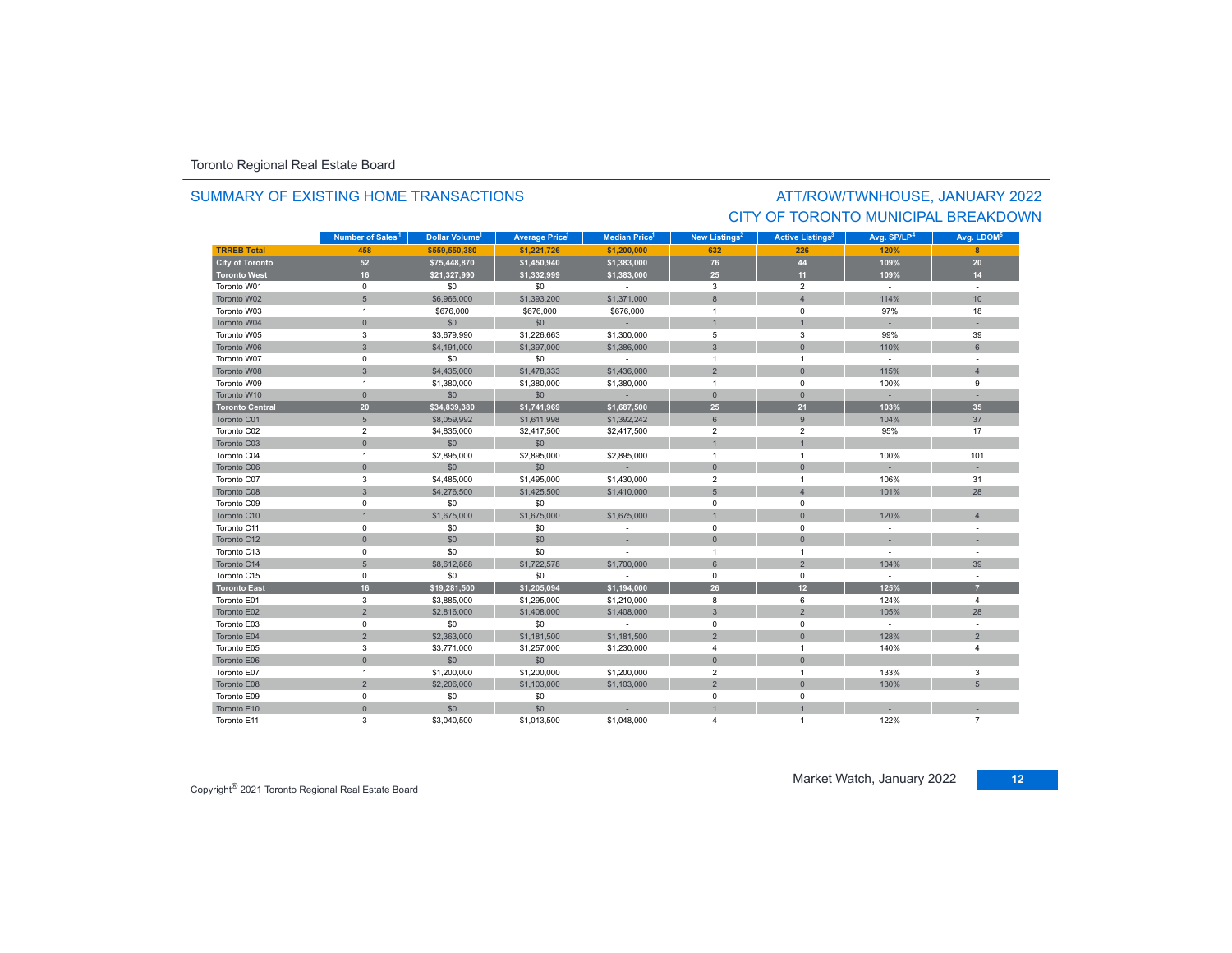#### **TRREB Total 433 \$405,402,272 \$936,264 \$900,000 591 244 116%116%** 10 **Halton Region 49 \$47,210,697 \$963,484 \$883,000 64 18 116% 8** Burlington 20 31 8 118% 819,537,980 \$930,380 \$975,000 \$975,000 \$975,000 \$900, \$975,000 \$920 \$920 \$118% \$118% \$ Halton Hills $\sim$  2 \$1,476,000 \$738,000 \$738,000 2 0 109% 9 Miltonn 10 \$8,926,617 \$892,662 \$891,000 12 2 122% 5 Oakvillee 16 \$17,270,100 \$1,079,381 \$865,000 21 7 112% 112% 12 **Peel Region 138 \$125,121,916 \$906,681 \$915,550 178 57 116% 7** Brampton 53 \$46,274,177 \$873,098 \$860,000 69 18 117% 6 Caledonn 1 \$805,000 \$805,000 \$805,000 1 0 97%  $\%$  2 Mississauga 84 \$78,042,739 \$929,080 \$959,000 108 39 115% 8 **City of Toronto 151 \$143,848,751 \$952,641 \$900,000 218 125 114% 12** Toronto West 53 \$44,247,301 \$834,855 \$820,000 76 47 110%110% 15 Toronto Central 47\$55,367,299 \$1,178,028 \$1,051,000 \$3 \$1,051,000 \$37 \$114% 13 Toronto East 51 \$44,234,151 \$867,336 \$810,000 59 21 116% 9 **York Region 52 \$54,791,658 \$1,053,686 \$974,000 71 27 120% 12** Auroraa 5 \$4,044,700 \$808,940 \$805,000 9 4 117% 3 East Gwillimbury 0 \$0 \$0 - 0 1 - - Georgina 0 \$0 \$0 - 0 0 - - King the second term of the second term of the second term of the second term of the second term of the second Markhamm 19 \$21,121,511 \$1,111,658 \$1,062,000 28 7 125% 8 Newmarket 6 \$5,972,672 \$995,445 \$923,500 9 3 124% 5 Richmond Hill 12 \$14,151,888 \$1,179,324 \$1,204,444 9 4 117% 24 Vaughan 9 \$8,550,888 \$950,099 \$918,888 15 8 114% 14 Whitchurch-Stouffvillee 1 \$949,999 \$949,999 \$949,999 1 0 100%  $%$  4 **Durham Region 39 \$31,938,250 \$818,929 \$850,000 56 16 128% 6** Ajax 8 \$6,854,000 \$856,750 \$853,000 10 2 129% 5 Brock 0 \$0 \$0 - 0 0 - - Clarington 2 \$1,595,750 \$797,875 118% 5 Oshawa 13 \$9,506,000 \$731,231 \$690,000 20 7 129%129% 7 4 9 \$7,813,500 \$868,167 \$870,000 \$87,900 \$870,000 \$870,000 \$870,000 \$870,000 \$870,000 \$870,000 \$870,000 \$87,81 Scugog 0 \$0 \$0 - 0 0 - - Uxbridge 1 \$799,000 \$799,000 \$799,000 1 1 100% 46 55,370,000 \$895,000 \$905,000 \$905,000 \$905,000 \$905,000 \$905,000 \$ **Dufferin County 4 \$2,491,000 \$622,750 \$638,000 4 1 106% 24** Orangeville 4 | \$2,491,000 | \$622,750 | \$638,000 | 4 | 1 106% 24 **Simcoe County 0 \$0 \$0 - 0 0 - -** Adjala-Tosorontio 0 \$0 \$0 - 0 0 - - Bradford West Gwillimbury 0 \$0 \$0 - 0 0 - - Essaa dia 1980 - Aniso ao amin'ny faritr'i Nouvelle-Aquitaine, ao amin'ny faritr'i Nouvelle-Aquitaine, ao amin'ny Innisfil 0 \$0 \$0 - 0 0 - - New Tecumseth**Municipality Number of Sales Dollar Volume Average Price Median Price New Listings Active Listings Avg. SP/LP Avg. LDOM Number of Sales<sup>1</sup> 1** Dollar Volume<sup>1</sup> | Average Price<sup>1</sup> | Median Price<sup>1</sup> | New Listings<sup>2</sup> | Active Listings<sup>3</sup> | Avg. SP/LP<sup>4</sup> | Avg. LDOM<sup>s</sup>

0 \$0 \$0 - 0 0 - -

#### SUMMARY OF EXISTING HOME TRANSACTIONS

#### CONDO TOWNHOUSE, JANUARY 2022 ALL TRREB AREAS

**Copyright<sup>®</sup> 2021 Toronto Regional Real Estate Board 13** Copyright<sup>®</sup> 2021 Toronto Regional Real Estate Board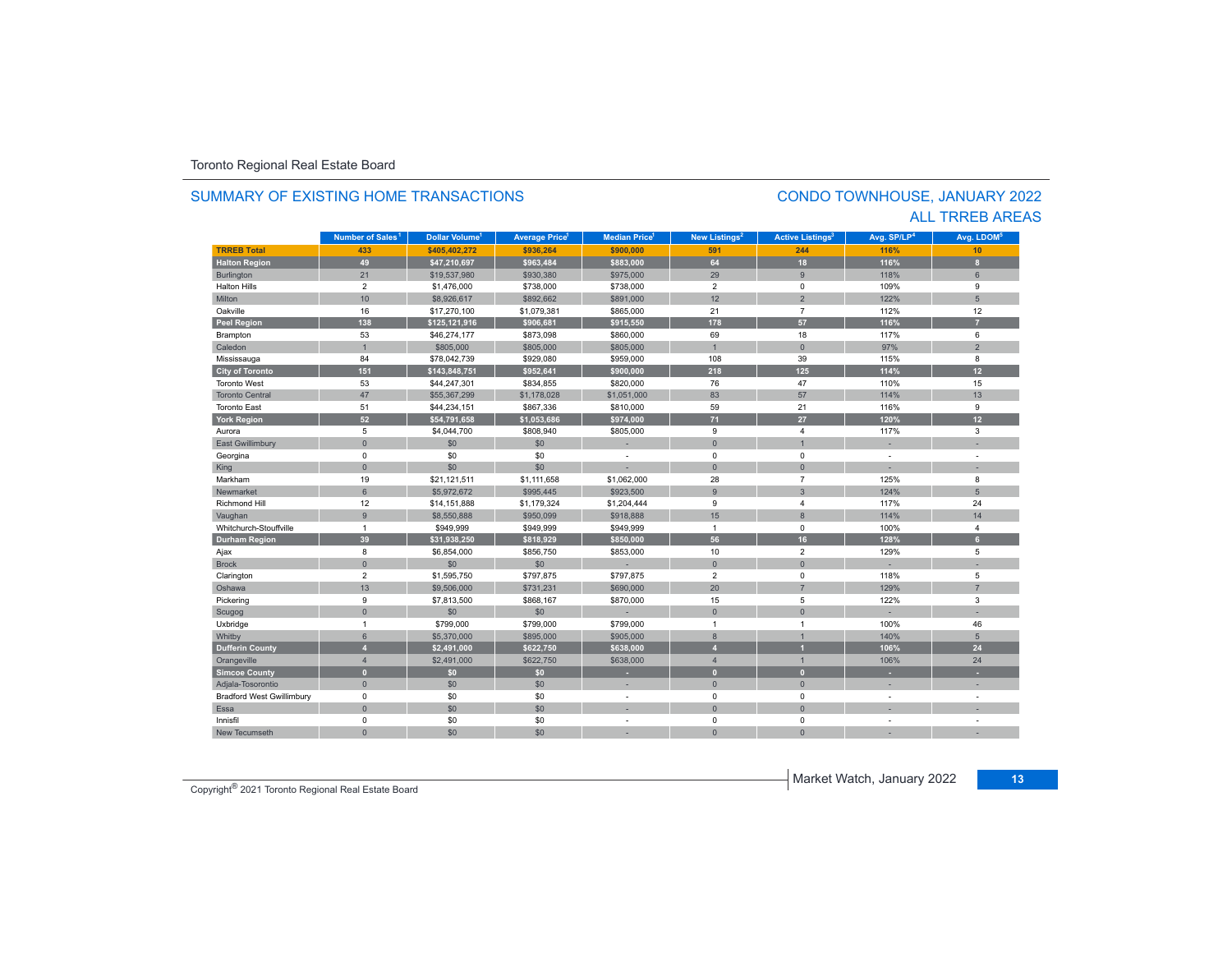#### SUMMARY OF EXISTING HOME TRANSACTIONS

## CONDO TOWNHOUSE, JANUARY 2022 CITY OF TORONTO MUNICIPAL BREAKDOWN

|                        | Number of Sales <sup>1</sup> | Dollar Volume <sup>1</sup> | <b>Average Price</b> <sup>1</sup> | <b>Median Price</b> <sup>1</sup> | New Listings <sup>2</sup> | <b>Active Listings<sup>3</sup></b> | Avg. SP/LP <sup>4</sup>  | Avg. LDOM <sup>5</sup> |
|------------------------|------------------------------|----------------------------|-----------------------------------|----------------------------------|---------------------------|------------------------------------|--------------------------|------------------------|
| <b>TRREB Total</b>     | 433                          | \$405,402,272              | \$936,264                         | \$900,000                        | 591                       | 244                                | 116%                     | 10                     |
| <b>City of Toronto</b> | 151                          | \$143,848,751              | \$952,641                         | \$900,000                        | 218                       | 125                                | 114%                     | 12                     |
| Toronto West           | 53                           | \$44,247,301               | \$834,855                         | \$820,000                        | 76                        | 47                                 | 110%                     | 15 <sub>1</sub>        |
| Toronto W01            | $\mathsf 0$                  | \$0                        | \$0                               | $\sim$                           | 5                         | $\overline{4}$                     | $\sim$                   |                        |
| Toronto W02            | 6                            | \$6,610,000                | \$1,101,667                       | \$1,083,500                      | 11                        | $\overline{7}$                     | 109%                     | $\overline{7}$         |
| Toronto W03            | $\mathbf 0$                  | \$0                        | \$0                               | $\sim$                           | $\overline{2}$            | $\mathbf 0$                        | $\sim$                   | $\sim$                 |
| Toronto W04            | 5                            | \$3,919,000                | \$783,800                         | \$810,000                        | 9                         | 6                                  | 114%                     | 24                     |
| Toronto W05            | 15                           | \$10,569,300               | \$704,620                         | \$730,300                        | 15                        | 5                                  | 110%                     | 19                     |
| Toronto W06            | $\overline{7}$               | \$6,794,111                | \$970,587                         | \$957,500                        | 13                        | 13                                 | 109%                     | 11                     |
| Toronto W07            | $\mathbf 0$                  | \$0                        | \$0                               | $\sim$                           | $\mathbf 0$               | 0                                  | $\sim$                   |                        |
| Toronto W08            | 13                           | \$10,853,890               | \$834,915                         | \$825,000                        | 14                        | $\overline{9}$                     | 110%                     | 13                     |
| Toronto W09            | 3                            | \$2,586,000                | \$862,000                         | \$865,000                        | $\overline{2}$            | $\mathbf{1}$                       | 106%                     | 21                     |
| Toronto W10            | $\overline{4}$               | \$2,915,000                | \$728,750                         | \$687,500                        | $5\phantom{.0}$           | $\overline{2}$                     | 114%                     | 17                     |
| <b>Toronto Central</b> | 47                           | \$55,367,299               | \$1,178,028                       | \$1,051,000                      | 83                        | 57                                 | 114%                     | 13                     |
| Toronto C01            | 12                           | \$13,597,999               | \$1,133,167                       | \$1,103,000                      | 18                        | 11                                 | 114%                     | 20                     |
| Toronto C02            | $\overline{1}$               | \$4,995,000                | \$4,995,000                       | \$4,995,000                      | 6                         | $\overline{7}$                     | 100%                     | $\mathbf{1}$           |
| Toronto C03            | $\mathbf{0}$                 | \$0                        | \$0                               | ×.                               | $\mathbf{0}$              | $\overline{0}$                     |                          |                        |
| Toronto C04            | $\mathbf 0$                  | \$0                        | \$0                               | $\overline{\phantom{a}}$         | $^{\circ}$                | $\mathbf 0$                        | $\overline{\phantom{a}}$ |                        |
| Toronto C06            | $\mathbf{0}$                 | \$0                        | \$0                               |                                  | $\overline{2}$            | $\overline{2}$                     |                          |                        |
| Toronto C07            | 6                            | \$5,403,000                | \$900,500                         | \$910,000                        | 10                        | 6                                  | 116%                     | 10                     |
| Toronto C08            | 3                            | \$4,115,000                | \$1,371,667                       | \$1,065,000                      | $\overline{4}$            | $\overline{7}$                     | 96%                      | 31                     |
| Toronto C09            | $\overline{1}$               | \$1,325,000                | \$1,325,000                       | \$1,325,000                      | 3                         | $\overline{2}$                     | 106%                     | $\mathbf 0$            |
| Toronto C10            | $\mathsf{O}\xspace$          | \$0                        | \$0                               | $\sim$                           | $\mathbf{1}$              |                                    |                          |                        |
| Toronto C11            | $\mathbf{1}$                 | \$775,000                  | \$775,000                         | \$775,000                        | 3                         | $\overline{2}$                     | 111%                     | 3                      |
| Toronto C12            | $\overline{2}$               | \$3,005,000                | \$1,502,500                       | \$1,502,500                      | $\overline{4}$            | $\overline{1}$                     | 117%                     | $\overline{3}$         |
| Toronto C13            | $\overline{4}$               | \$4,030,000                | \$1,007,500                       | \$1,000,000                      | 3                         | $\overline{2}$                     | 111%                     | 22                     |
| Toronto C14            | $5\overline{)}$              | \$6,061,500                | \$1,212,300                       | \$1,250,000                      | 15                        | $\overline{9}$                     | 127%                     | $\overline{4}$         |
| Toronto C15            | 12                           | \$12,059,800               | \$1,004,983                       | \$1,046,400                      | 14                        | $\overline{7}$                     | 124%                     | 6                      |
| <b>Toronto East</b>    | 51                           | \$44,234,151               | \$867,336                         | \$810,000                        | 59                        | 21                                 | 116%                     | 9                      |
| Toronto E01            | 3                            | \$4,279,000                | \$1,426,333                       | \$1,351,000                      | 3                         | $\overline{2}$                     | 111%                     | 12                     |
| Toronto E02            | $\overline{2}$               | \$2,824,000                | \$1,412,000                       | \$1,412,000                      | $\overline{2}$            |                                    | 101%                     | 14                     |
| Toronto E03            | $\overline{1}$               | \$635,000                  | \$635,000                         | \$635,000                        | $\overline{2}$            | 1                                  | 98%                      | 8                      |
| Toronto E04            | $\overline{7}$               | \$5,350,001                | \$764,286                         | \$781,001                        | 8                         | 3                                  | 113%                     | 12                     |
| Toronto E05            | 6                            | \$5,641,000                | \$940,167                         | \$950,000                        | 9                         | 3                                  | 130%                     | $\overline{2}$         |
| Toronto E06            | $\mathbf{0}$                 | \$0                        | \$0                               |                                  | $\mathbf{0}$              |                                    |                          |                        |
| Toronto E07            | $\overline{2}$               | \$2,060,000                | \$1,030,000                       | \$1,030,000                      | $\overline{4}$            | $\overline{2}$                     | 138%                     | 5                      |
| Toronto E08            | $\overline{2}$               | \$1,570,650                | \$785,325                         | \$785,325                        | $5\phantom{.0}$           | $\overline{4}$                     | 128%                     | $\overline{4}$         |
| Toronto E09            | 8                            | \$5,887,500                | \$735,938                         | \$756,500                        | 8                         | $\mathbf 0$                        | 116%                     | 5                      |
| Toronto E10            | $5\phantom{.}$               | \$3,971,000                | \$794,200                         | \$790,000                        | 5                         |                                    | 119%                     | 6                      |
| Toronto E11            | 15                           | \$12,016,000               | \$801,067                         | \$792,000                        | 13                        | 3                                  | 114%                     | 14                     |

Market Watch, January 2022 **<sup>14</sup>** Copyright® 2021 Toronto Regional Real Estate Board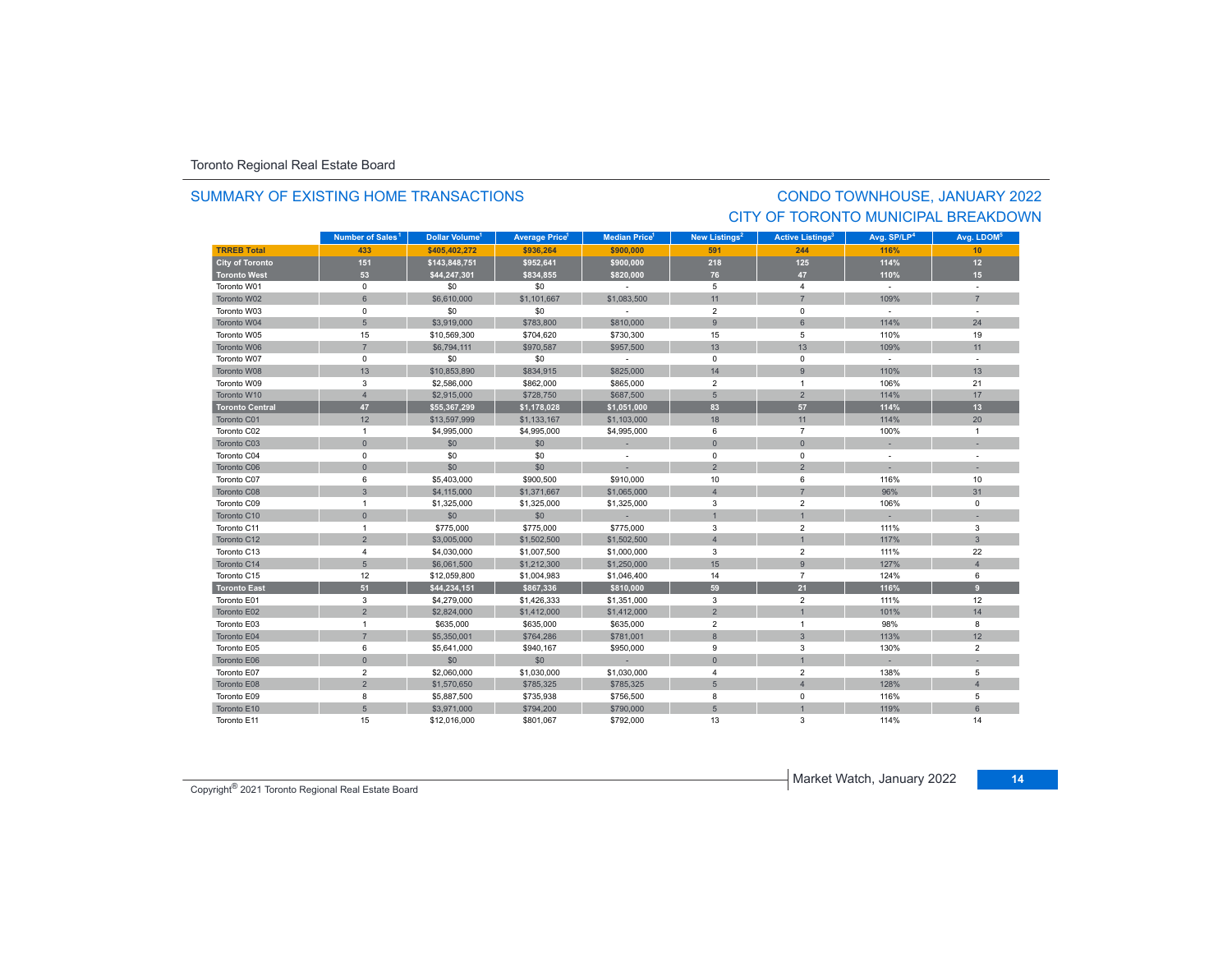|                                  | Number of Sales <sup>1</sup> | Dollar Volume <sup>1</sup> | <b>Average Price</b> | <b>Median Price</b> | New Listings <sup>2</sup> | <b>Active Listings<sup>3</sup></b> | Avg. SP/LP <sup>4</sup> | Ava. LDOM <sup>5</sup>   |
|----------------------------------|------------------------------|----------------------------|----------------------|---------------------|---------------------------|------------------------------------|-------------------------|--------------------------|
| <b>TRREB Total</b>               | 2.016                        | \$1.509.109.631            | \$748.566            | \$695.900           | 2.568                     | 1.472                              | 106%                    | 18                       |
| <b>Halton Region</b>             | 88                           | \$69.754.187               | \$792.661            | \$690,000           | 99                        | 54                                 | 106%                    | 15 <sub>1</sub>          |
| Burlington                       | 42                           | \$33,458,988               | \$796,643            | \$695,000           | 41                        | 16                                 | 106%                    | 15                       |
| <b>Halton Hills</b>              | $\overline{2}$               | \$1,314,900                | \$657,450            | \$657,450           | $\overline{1}$            | $\overline{1}$                     | 99%                     | 20                       |
| Milton                           | 15                           | \$10,640,000               | \$709,333            | \$680,000           | 17                        | 6                                  | 110%                    | 13                       |
| Oakville                         | 29                           | \$24.340.299               | \$839,321            | \$700,000           | 40                        | 31                                 | 103%                    | 17                       |
| <b>Peel Region</b>               | 268                          | \$184,069,508              | \$686,827            | \$658,500           | 336                       | 132                                | 109%                    | 11                       |
| Brampton                         | 38                           | \$23,658,012               | \$622,579            | \$630,750           | 54                        | 19                                 | 111%                    | 6                        |
| Caledon                          | $\overline{2}$               | \$1,562,900                | \$781,450            | \$781,450           | $\overline{1}$            | $\overline{1}$                     | 101%                    | 28                       |
| Mississauga                      | 228                          | \$158,848,596              | \$696,704            | \$670,000           | 281                       | 112                                | 109%                    | 12                       |
| <b>City of Toronto</b>           | 1,409                        | \$1,071,746,561            | \$760,643            | \$700,666           | 1.770                     | 1.095                              | 105%                    | 20                       |
| <b>Toronto West</b>              | 256                          | \$174,439,617              | \$681,405            | \$649,944           | 358                       | 229                                | 106%                    | 21                       |
| <b>Toronto Central</b>           | 966                          | \$775,728,986              | \$803.032            | \$729,444           | 1.211                     | 783                                | 105%                    | 21                       |
| <b>Toronto East</b>              | 187                          | \$121,577,958              | \$650,150            | \$625,000           | 201                       | 83                                 | 110%                    | 15                       |
| <b>York Region</b>               | 196                          | \$149,272,248              | \$761,593            | \$730.100           | 286                       | 154                                | 110%                    | 13                       |
| Aurora                           | 6                            | \$4,798,900                | \$799,817            | \$720,000           | $\overline{7}$            | $\overline{2}$                     | 103%                    | 20                       |
| <b>East Gwillimbury</b>          | $\mathbf{0}$                 | \$0                        | \$0                  |                     | $\bullet$                 | $\overline{0}$                     |                         |                          |
| Georgina                         | $\mathbf 0$                  | \$0                        | \$0                  |                     | $\mathbf 0$               | $\Omega$                           | $\sim$                  | ÷,                       |
| King                             | $\mathbf{1}$                 | \$570,000                  | \$570,000            | \$570,000           | $\overline{1}$            | $\overline{0}$                     | 102%                    | $\mathbf{1}$             |
| Markham                          | 58                           | \$45.281.228               | \$780.711            | \$756,000           | 76                        | 26                                 | 114%                    | 10                       |
| Newmarket                        | $\overline{2}$               | \$1,261,000                | \$630,500            | \$630,500           | $\overline{\mathbf{A}}$   | $\overline{3}$                     | 113%                    | 13                       |
| <b>Richmond Hill</b>             | 49                           | \$36,437,201               | \$743,616            | \$730,000           | 70                        | 29                                 | 110%                    | 11                       |
| Vaughan                          | 77                           | \$58,815,919               | \$763,843            | \$741,000           | 122                       | 91                                 | 108%                    | 17                       |
| Whitchurch-Stouffville           | 3                            | \$2,108,000                | \$702,667            | \$653,000           | 6                         | 3                                  | 107%                    | $\overline{4}$           |
| <b>Durham Region</b>             | 46                           | \$27,828,339               | \$604.964            | \$621,111           | 69                        | 31                                 | 119%                    | $\overline{7}$           |
| Ajax                             | 8                            | \$5,081,617                | \$635,202            | \$639,700           | 8                         | $\overline{1}$                     | 126%                    | 8                        |
| <b>Brock</b>                     | $\Omega$                     | \$0                        | \$0                  |                     | $\Omega$                  | $\overline{0}$                     |                         |                          |
| Clarington                       | 6                            | \$3,374,322                | \$562,387            | \$576,000           | 14                        | 6                                  | 122%                    | $\overline{7}$           |
| Oshawa                           | 10                           | \$3,587,000                | \$358,700            | \$300,000           | 14                        | 9                                  | 109%                    | 10 <sup>1</sup>          |
| Pickering                        | 12                           | \$8,497,400                | \$708,117            | \$685,000           | 18                        | 12                                 | 119%                    | $\overline{4}$           |
| Scugog                           | $\mathbf{0}$                 | \$0                        | \$0                  |                     | $\mathbf{0}$              | $\mathbf{0}$                       |                         |                          |
| Uxbridge                         | $\mathbf{1}$                 | \$710,000                  | \$710,000            | \$710,000           | $\overline{1}$            | $\Omega$                           | 130%                    | 8                        |
| Whitby                           | 9                            | \$6,578,000                | \$730,889            | \$700,000           | 14                        | $\overline{3}$                     | 119%                    | 5                        |
| <b>Dufferin County</b>           | $\mathbf{0}$                 | \$0\$                      | \$0                  |                     |                           |                                    |                         |                          |
| Orangeville                      | $\mathbf{0}$                 | \$0                        | \$0                  |                     | $\mathbf{1}$              | $\mathbf{1}$                       | $\sim$                  | н.                       |
| <b>Simcoe County</b>             | 9                            | \$6,438,788                | \$715.421            | \$732.000           | $\overline{7}$            | $\overline{5}$                     | 99%                     | 26                       |
| Adjala-Tosorontio                | $\mathbf{0}$                 | \$0                        | \$0                  |                     | $\mathbf{0}$              | $\overline{0}$                     | ×.                      | ×.                       |
| <b>Bradford West Gwillimbury</b> | 0                            | \$0                        | \$0                  | ٠                   | $\overline{2}$            | $\overline{2}$                     |                         | ÷,                       |
| Essa                             | $\mathbf{0}$                 | \$0                        | \$0                  | ×.                  | $\Omega$                  | $\overline{0}$                     |                         | $\overline{\phantom{a}}$ |
| Innisfil                         | $\overline{7}$               | \$4,978,788                | \$711,255            | \$732,000           | 5                         | 3                                  | 99%                     | 22                       |
| New Tecumseth                    | $\overline{2}$               | \$1,460,000                | \$730,000            | \$730,000           | $\mathbf{0}$              | $\Omega$                           | 99%                     | 40                       |

#### SUMMARY OF EXISTING HOME TRANSACTIONS

Market Watch, January 2022 **<sup>15</sup>** Copyright® 2021 Toronto Regional Real Estate Board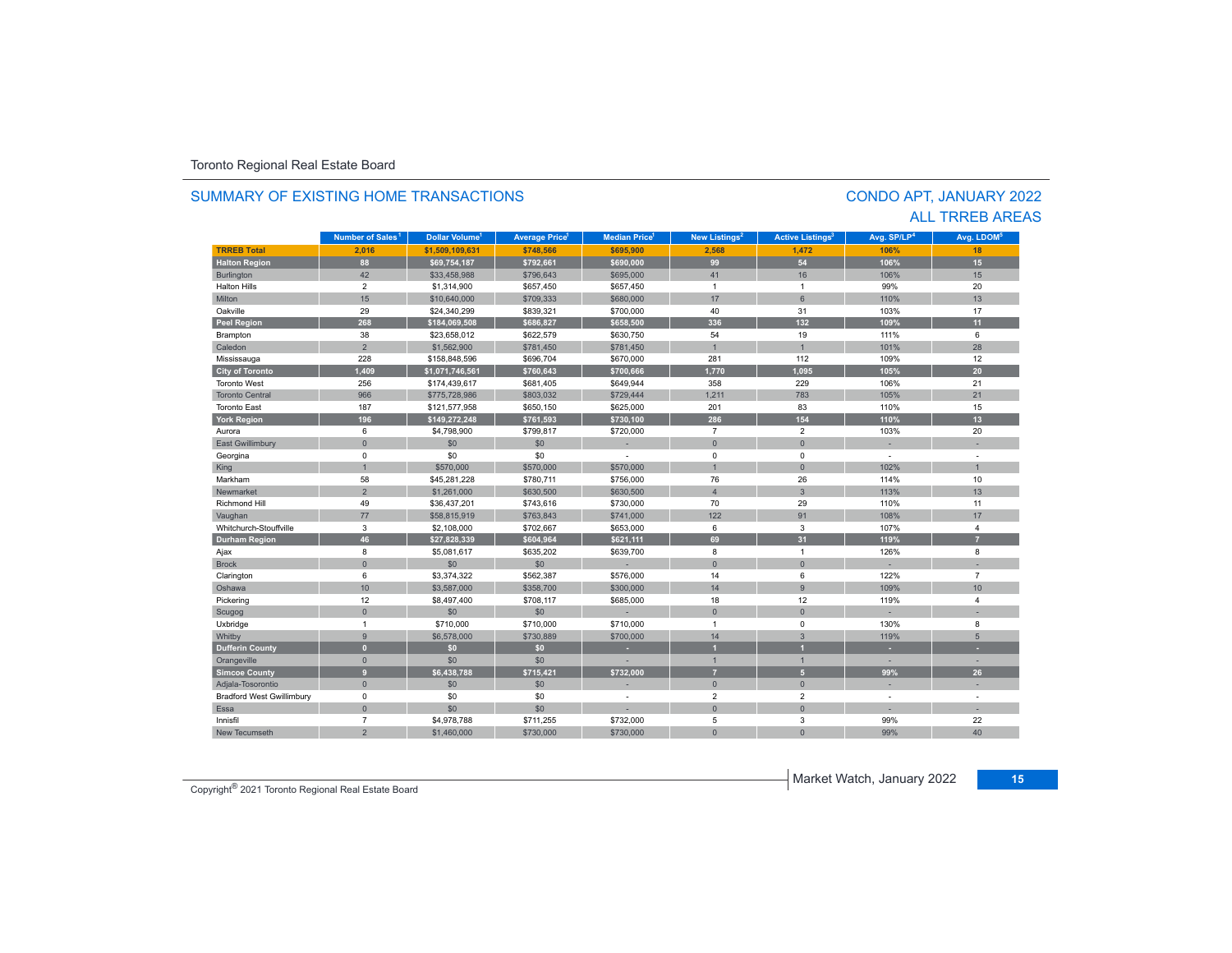#### SUMMARY OF EXISTING HOME TRANSACTIONS

# CONDO APT, JANUARY 2022 CITY OF TORONTO MUNICIPAL BREAKDOWN

|                        | Number of Sales <sup>1</sup> | Dollar Volume <sup>1</sup> | <b>Average Price</b> | <b>Median Price</b> <sup>1</sup> | New Listings <sup>2</sup> | <b>Active Listings<sup>3</sup></b> | Avg. SP/LP <sup>4</sup> | Avg. LDOM <sup>5</sup> |
|------------------------|------------------------------|----------------------------|----------------------|----------------------------------|---------------------------|------------------------------------|-------------------------|------------------------|
| <b>TRREB Total</b>     | 2.016                        | \$1,509,109,631            | \$748,566            | \$695,900                        | 2.568                     | 1.472                              | 106%                    | 18                     |
| <b>City of Toronto</b> | 1,409                        | \$1,071,746,561            | \$760,643            | \$700,666                        | 1,770                     | 1,095                              | 105%                    | 20                     |
| <b>Toronto West</b>    | 256                          | \$174,439,617              | \$681,405            | \$649,944                        | 358                       | 229                                | 106%                    | 21                     |
| Toronto W01            | 18                           | \$14,719,740               | \$817,763            | \$780,000                        | 29                        | 21                                 | 107%                    | 11                     |
| Toronto W02            | 17                           | \$12,302,500               | \$723,676            | \$700,000                        | 29                        | 15                                 | 106%                    | 14                     |
| Toronto W03            | 5                            | \$3,054,000                | \$610,800            | \$577,000                        | 10                        | 6                                  | 105%                    | 26                     |
| Toronto W04            | 33                           | \$18,910,697               | \$573,051            | \$552,500                        | 27                        | 10                                 | 107%                    | 26                     |
| Toronto W05            | 25                           | \$14,341,650               | \$573,666            | \$619,900                        | 48                        | 38                                 | 107%                    | 27                     |
| Toronto W06            | 59                           | \$49,284,789               | \$835,335            | \$740,000                        | 95                        | 86                                 | 101%                    | 25                     |
| Toronto W07            | $\mathbf{1}$                 | \$703,900                  | \$703,900            | \$703,900                        | $\overline{2}$            | 3                                  | 100%                    | 41                     |
| Toronto W08            | 56                           | \$38,425,466               | \$686,169            | \$657,950                        | 76                        | 35                                 | 110%                    | 15                     |
| Toronto W09            | 23                           | \$11,228,000               | \$488,174            | \$455,000                        | 10                        | 3                                  | 103%                    | 32                     |
| Toronto W10            | 19                           | \$11,468,875               | \$603,625            | \$596,000                        | 32                        | 12                                 | 111%                    | 15                     |
| <b>Toronto Central</b> | 966                          | \$775,728,986              | \$803,032            | \$729,444                        | 1,211                     | 783                                | 105%                    | 21                     |
| Toronto C01            | 393                          | \$320,423,911              | \$815,328            | \$738,000                        | 486                       | 317                                | 104%                    | 22                     |
| Toronto C02            | 33                           | \$42,941,399               | \$1,301,255          | \$925,000                        | 57                        | 62                                 | 103%                    | 23                     |
| Toronto C03            | $\overline{9}$               | \$8,018,618                | \$890,958            | \$778,000                        | 24                        | 21                                 | 108%                    | 15                     |
| Toronto C04            | 10                           | \$7,943,000                | \$794,300            | \$760,000                        | 25                        | 20                                 | 104%                    | 13                     |
| Toronto C06            | 26                           | \$16,849,600               | \$648,062            | \$597,500                        | 27                        | 9                                  | 106%                    | 21                     |
| Toronto C07            | 46                           | \$35,895,359               | \$780,334            | \$762,500                        | 44                        | 17                                 | 105%                    | 18                     |
| Toronto C08            | 200                          | \$152,824,366              | \$764,122            | \$713,500                        | 251                       | 171                                | 104%                    | 21                     |
| Toronto C09            | 14                           | \$16,644,000               | \$1,188,857          | \$1,057,500                      | 19                        | 19                                 | 98%                     | 38                     |
| Toronto C10            | 35                           | \$26,486,153               | \$756,747            | \$700,000                        | 52                        | 33                                 | 104%                    | 11                     |
| Toronto C11            | 18                           | \$11,279,800               | \$626,656            | \$680,900                        | 21                        | $\overline{7}$                     | 104%                    | 18                     |
| Toronto C12            | $\overline{4}$               | \$3,613,000                | \$903,250            | \$900,000                        | 8                         | 8                                  | 105%                    | 33                     |
| Toronto C13            | 24                           | \$16,348,886               | \$681,204            | \$656,000                        | 31                        | 19                                 | 104%                    | 22                     |
| Toronto C14            | 77                           | \$59,706,630               | \$775,411            | \$751,000                        | 72                        | 14                                 | 108%                    | 14                     |
| Toronto C15            | 77                           | \$56,754,264               | \$737,068            | \$722,000                        | 94                        | 66                                 | 107%                    | 25                     |
| <b>Toronto East</b>    | 187                          | \$121,577,958              | \$650,150            | \$625,000                        | 201                       | 83                                 | 110%                    | 15                     |
| Toronto E01            | 18                           | \$16,288,000               | \$904,889            | \$870,500                        | 16                        | 5                                  | 108%                    | 11                     |
| Toronto E02            | 12                           | \$10,180,490               | \$848,374            | \$822,500                        | 16                        | 10                                 | 105%                    | 19                     |
| Toronto E03            | 18                           | \$10,079,500               | \$559,972            | \$559,000                        | 13                        | 9                                  | 101%                    | 39                     |
| Toronto E04            | 21                           | \$12,471,500               | \$593,881            | \$580,000                        | 23                        | 5                                  | 111%                    | 10                     |
| Toronto E05            | 22                           | \$15,113,600               | \$686,982            | \$680,500                        | 29                        | 18                                 | 110%                    | 18                     |
| Toronto E06            | $5\overline{5}$              | \$2,977,000                | \$595,400            | \$598,000                        | $\overline{7}$            | $\mathbf{3}$                       | 109%                    | 3                      |
| Toronto E07            | 14                           | \$9,102,588                | \$650,185            | \$597,500                        | 19                        | 8                                  | 116%                    | $\overline{7}$         |
| Toronto E08            | 18                           | \$10,310,300               | \$572,794            | \$591,400                        | 20                        | 10                                 | 108%                    | 12                     |
| Toronto E09            | 33                           | \$21,281,480               | \$644,893            | \$650,000                        | 36                        | 8                                  | 117%                    | 8                      |
| Toronto E10            | 12                           | \$6,279,000                | \$523,250            | \$514,000                        | 10                        | $\overline{A}$                     | 109%                    | 22                     |
| Toronto E11            | 14                           | \$7,494,500                | \$535,321            | \$495,000                        | 12                        | 3                                  | 110%                    | 22                     |

Market Watch, January 2022 **<sup>16</sup>** Copyright® 2021 Toronto Regional Real Estate Board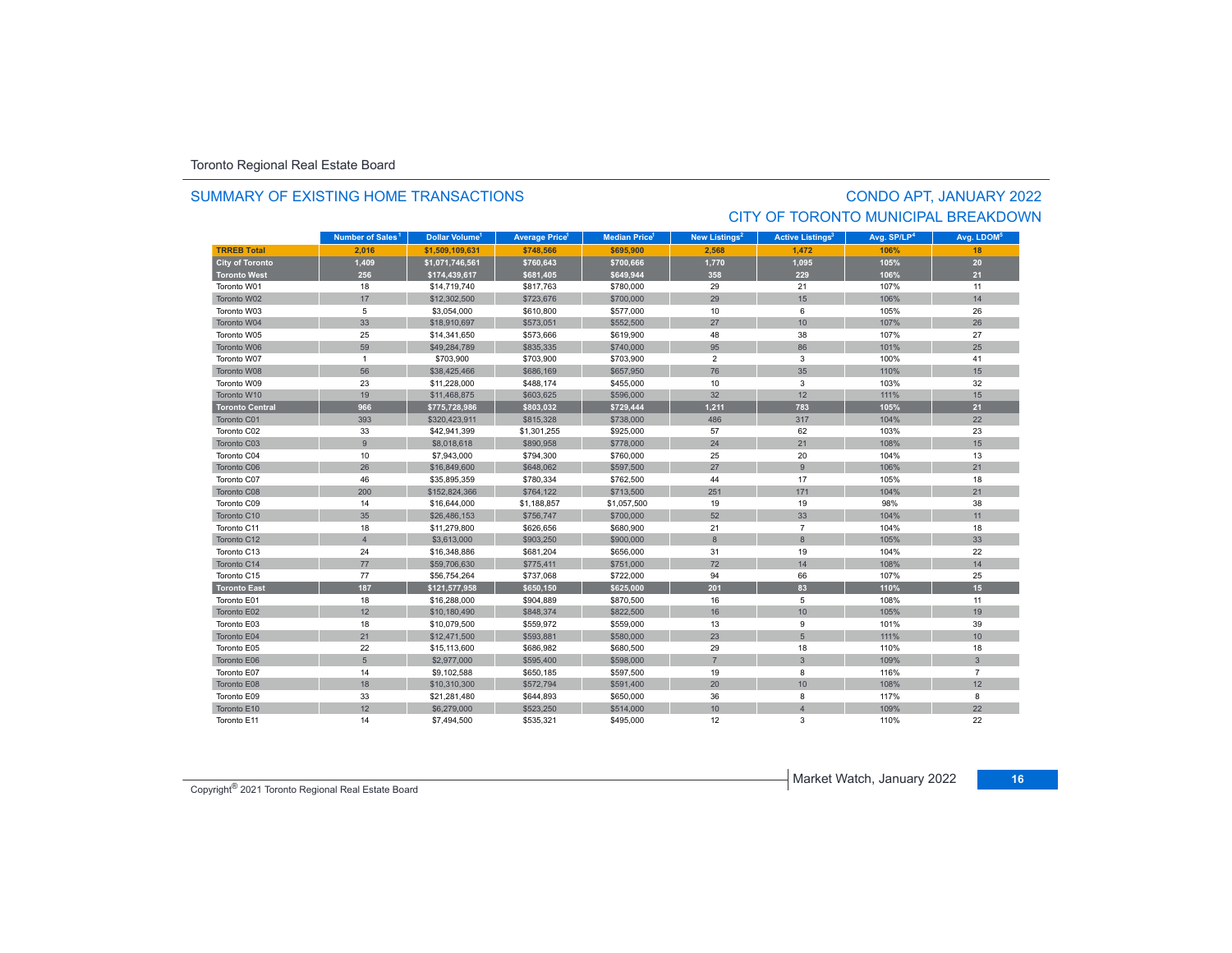|                                  |                              |                            |                                  |                                  |                           |                                    |                          | LINK, JANUARY 2022<br><b>ALL TRREB AREAS</b> |
|----------------------------------|------------------------------|----------------------------|----------------------------------|----------------------------------|---------------------------|------------------------------------|--------------------------|----------------------------------------------|
|                                  | Number of Sales <sup>1</sup> | Dollar Volume <sup>1</sup> | <b>Average Price<sup>1</sup></b> | <b>Median Price</b> <sup>1</sup> | New Listings <sup>2</sup> | <b>Active Listings<sup>3</sup></b> | Avg. SP/LP <sup>4</sup>  | Avg. LDOM <sup>5</sup>                       |
| <b>TRREB Total</b>               | 27                           | \$36,353,000               | \$1,346,407                      | \$1,370,000                      | 46                        | 18                                 | 123%                     | 5 <sup>5</sup>                               |
| <b>Halton Region</b>             | $\overline{4}$               | \$5,717,000                | \$1,429,250                      | \$1,402,500                      | $\mathbf{a}$              | $\overline{A}$                     | 121%                     | 6 <sup>1</sup>                               |
| Burlington                       | $\overline{2}$               | \$2,635,000                | \$1,317,500                      | \$1,317,500                      | $\overline{2}$            | $\mathbf{0}$                       | 115%                     | 8                                            |
| <b>Halton Hills</b>              | $\mathbf 0$                  | \$0                        | \$0                              | $\sim$                           | $\mathbf 0$               | $\mathbf 0$                        | ÷                        | $\sim$                                       |
| Milton                           | $\mathbf{0}$                 | \$0                        | \$0                              |                                  | $\overline{0}$            | $\mathbf{0}$                       |                          | ×.                                           |
| Oakville                         | $\overline{2}$               | \$3,082,000                | \$1,541,000                      | \$1,541,000                      | 6                         | $\overline{4}$                     | 127%                     | 5                                            |
| <b>Peel Region</b>               | $\mathbf{0}$                 | \$0                        | \$0                              |                                  | $\overline{0}$            | $\mathbf{0}$                       | ÷                        | ÷                                            |
| Brampton                         | $\mathbf 0$                  | \$0                        | \$0                              | $\sim$                           | $\mathbf 0$               | $\mathbf 0$                        | $\sim$                   | $\sim$                                       |
| Caledon                          | $\mathbf{0}$                 | \$0                        | \$0                              |                                  | $\mathbf{0}$              | $\mathbf{0}$                       |                          |                                              |
| Mississauga                      | $\Omega$                     | \$0                        | \$0                              |                                  | $\Omega$                  | $\Omega$                           | ÷,                       |                                              |
| <b>City of Toronto</b>           | 3 <sup>1</sup>               | \$4,359,000                | \$1,453,000                      | \$1,465,000                      | 6 <sup>1</sup>            | $\overline{\mathbf{3}}$            | 109%                     | 11                                           |
| <b>Toronto West</b>              | $\mathbf 0$                  | \$0                        | \$0                              | $\sim$                           | $\Omega$                  | $\mathbf 0$                        | $\sim$                   | $\sim$                                       |
| <b>Toronto Central</b>           | $\mathbf{0}$                 | \$0                        | \$0                              |                                  | $\Omega$                  | $\mathbf{0}$                       | ×.                       | ×.                                           |
| <b>Toronto East</b>              | 3                            | \$4,359,000                | \$1,453,000                      | \$1,465,000                      | 6                         | 3                                  | 109%                     | 11                                           |
| <b>York Region</b>               | 12 <sup>°</sup>              | \$18,261,000               | \$1,521,750                      | \$1,450,000                      | 21                        | $\mathbf{a}$                       | 127%                     | $\overline{A}$                               |
| Aurora                           | $\mathbf{1}$                 | \$1,330,000                | \$1,330,000                      | \$1,330,000                      | $\overline{4}$            | $\overline{2}$                     | 148%                     | 0                                            |
| East Gwillimbury                 | $\overline{1}$               | \$1,260,000                | \$1,260,000                      | \$1,260,000                      |                           | $\mathbf{0}$                       | 126%                     | $\overline{9}$                               |
| Georgina                         | $\mathbf 0$                  | \$0                        | \$0                              |                                  | $\mathbf 0$               | $\mathbf 0$                        | $\sim$                   | $\overline{\phantom{a}}$                     |
| King                             | $\mathbf{0}$                 | \$0                        | \$0                              |                                  | $\overline{0}$            | $\mathbf{0}$                       |                          |                                              |
| Markham                          | 6                            | \$9,481,000                | \$1,580,167                      | \$1,526,500                      | 11                        | 5                                  | 125%                     | 5                                            |
| Newmarket                        | $\Omega$                     | \$0                        | \$0                              |                                  | $\Omega$                  | $\Omega$                           |                          |                                              |
| <b>Richmond Hill</b>             | $\overline{2}$               | \$3,510,000                | \$1,755,000                      | \$1,755,000                      | 3                         | $\overline{1}$                     | 126%                     | 3                                            |
| Vaughan                          | $\mathbf{0}$                 | \$0                        | \$0                              |                                  | $\mathbf{0}$              | $\mathbf{0}$                       | a.                       | ×.                                           |
| Whitchurch-Stouffville           | $\overline{2}$               | \$2,680,000                | \$1,340,000                      | \$1,340,000                      | $\overline{2}$            | $\mathbf 0$                        | 128%                     | $\overline{2}$                               |
| <b>Durham Region</b>             | 5 <sup>5</sup>               | \$5,311,000                | \$1,062,200                      | \$1,030,000                      | $\mathbf{a}$              | $\overline{\mathbf{3}}$            | 131%                     | 6 <sup>1</sup>                               |
| Ajax                             | $\mathbf 0$                  | \$0                        | \$0                              | $\sim$                           | $\overline{1}$            | $\overline{1}$                     | $\sim$                   | ÷                                            |
| <b>Brock</b>                     | $\mathbf{0}$                 | \$0                        | \$0                              |                                  | $\mathbf{0}$              | $\mathbf{0}$                       |                          |                                              |
| Clarington                       | $\mathbf{1}$                 | \$971,000                  | \$971,000                        | \$971,000                        | $\mathbf{1}$              | $\mathbf 0$                        | 139%                     | 6                                            |
| Oshawa                           | $\overline{2}$               | \$2,300,000                | \$1,150,000                      | \$1,150,000                      | $\overline{4}$            | $\overline{2}$                     | 139%                     | $\overline{7}$                               |
| Pickering                        | $\mathbf 0$                  | \$0                        | \$0                              | $\sim$                           | $\mathbf 0$               | $\mathbf 0$                        | $\sim$                   | $\sim$                                       |
| Scugog                           | $\mathbf{0}$                 | \$0                        | \$0                              |                                  | $\Omega$                  | $\mathbf{0}$                       |                          | ٠                                            |
| Uxbridge                         | $\mathbf{1}$                 | \$1,010,000                | \$1,010,000                      | \$1,010,000                      | $\overline{1}$            | $\mathbf 0$                        | 126%                     | 5                                            |
| Whitby                           | $\mathbf{1}$                 | \$1,030,000                | \$1,030,000                      | \$1,030,000                      | $\overline{1}$            | $\Omega$                           | 114%                     | 5                                            |
| <b>Dufferin County</b>           | $\mathbf{0}$                 | \$0                        | \$0                              | ٠                                | $\mathbf{0}$              | $\mathbf{0}$                       | ×.                       | ÷                                            |
| Orangeville                      | $\Omega$                     | \$0                        | \$0                              |                                  | $\Omega$                  | $\Omega$                           | ×.                       |                                              |
| <b>Simcoe County</b>             | $\overline{3}$               | \$2,705,000                | \$901,667                        | \$910.000                        | $\overline{3}$            | $\mathbf{0}$                       | 115%                     | $\overline{A}$                               |
| Adjala-Tosorontio                | $\mathbf{0}$                 | \$0                        | \$0                              |                                  | $\mathbf{0}$              | $\mathbf{0}$                       | ×.                       |                                              |
| <b>Bradford West Gwillimbury</b> | $\mathbf 0$                  | \$0                        | \$0                              | $\sim$                           | $\Omega$                  | $\mathbf 0$                        | ÷                        | $\sim$                                       |
| Essa                             | $\overline{3}$               | \$2,705,000                | \$901,667                        | \$910,000                        | 3                         | $\mathbf{0}$                       | 115%                     | $\overline{4}$                               |
| Innisfil                         | $\mathbf 0$                  | \$0                        | \$0                              |                                  | $\Omega$                  | $\mathbf 0$                        | $\overline{\phantom{a}}$ | ÷                                            |
| New Tecumseth                    | $\Omega$                     | \$0                        | \$0                              |                                  | $\Omega$                  | $\Omega$                           |                          |                                              |

# SUMMARY OF EXISTING HOME TRANSACTIONS

Market Watch, January 2022 **<sup>17</sup>** Copyright® 2021 Toronto Regional Real Estate Board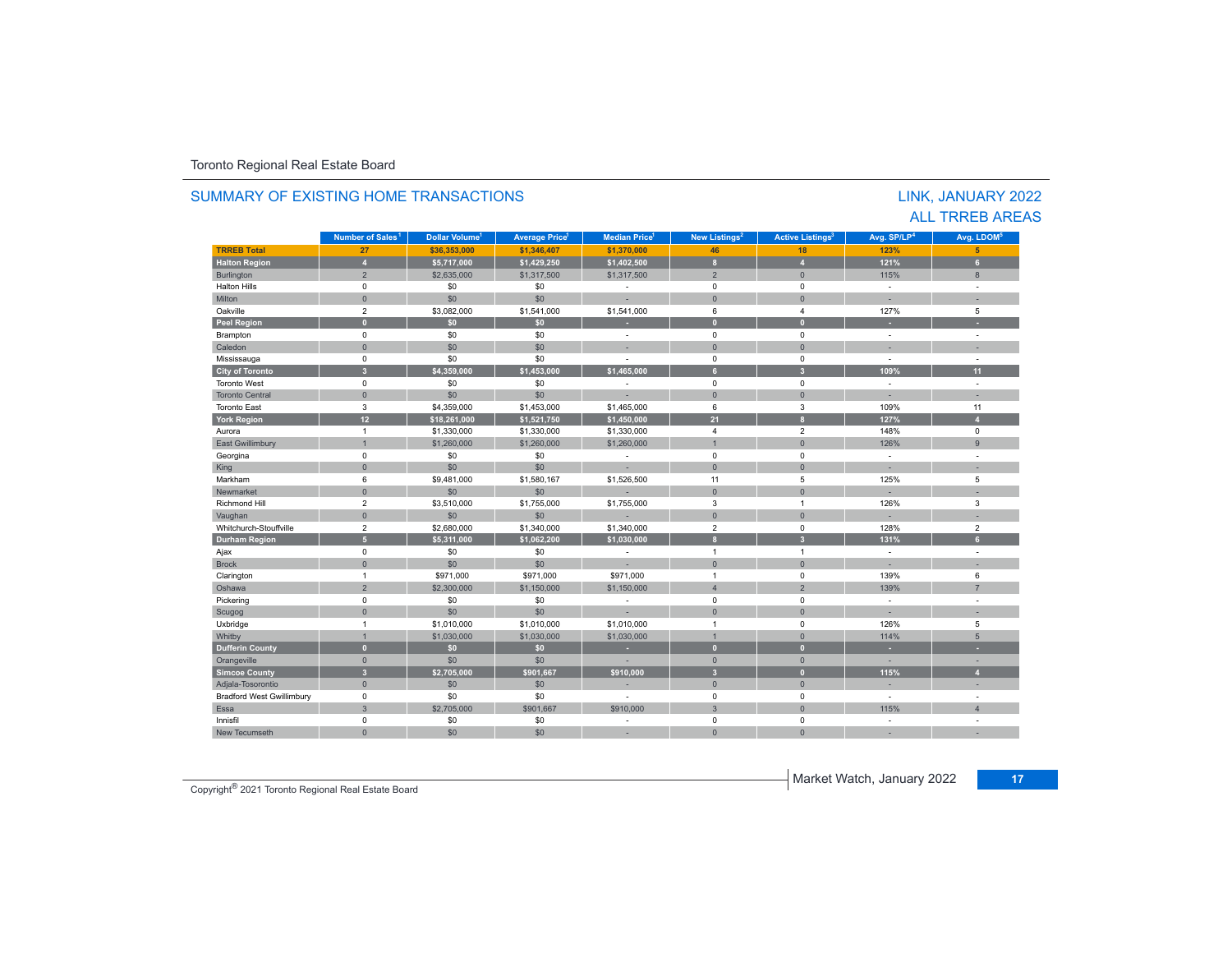#### SUMMARY OF EXISTING HOME TRANSACTIONS

# LINK, JANUARY 2022 CITY OF TORONTO MUNICIPAL BREAKDOWN

|                        | Number of Sales <sup>1</sup> | Dollar Volume <sup>1</sup> | <b>Average Price</b> | <b>Median Price</b> <sup>1</sup> | New Listings <sup>2</sup> | <b>Active Listings<sup>3</sup></b> | Avg. SP/LP <sup>4</sup>  | Avg. LDOM <sup>5</sup> |
|------------------------|------------------------------|----------------------------|----------------------|----------------------------------|---------------------------|------------------------------------|--------------------------|------------------------|
| <b>TRREB Total</b>     | 27                           | \$36,353,000               | \$1,346,407          | \$1,370,000                      | 46                        | 18                                 | 123%                     | 5                      |
| City of Toronto        | $\overline{\mathbf{3}}$      | \$4,359,000                | \$1,453,000          | \$1,465,000                      | 6                         | $\overline{\mathbf{3}}$            | 109%                     | 11                     |
| <b>Toronto West</b>    | $\bullet$                    | \$0\$                      | \$0                  |                                  | $\overline{0}$            | $\mathbf{0}$                       |                          |                        |
| Toronto W01            | $\mathsf 0$                  | \$0                        | \$0                  | $\sim$                           | $\mathsf 0$               | $\mathbf 0$                        | $\overline{\phantom{a}}$ | $\sim$                 |
| Toronto W02            | $\mathsf{O}\xspace$          | \$0                        | \$0                  |                                  | $\mathbf{0}$              | $\mathbf{0}$                       |                          |                        |
| Toronto W03            | $\mathsf 0$                  | \$0                        | \$0                  | ٠                                | $\mathbf 0$               | $\mathbf 0$                        | ÷.                       | ä,                     |
| Toronto W04            | $\mathbf{0}$                 | \$0                        | \$0                  |                                  | $\mathbf 0$               | $\mathbf{0}$                       |                          |                        |
| Toronto W05            | $\mathsf 0$                  | \$0                        | \$0                  |                                  | $\mathsf 0$               | $\mathbf 0$                        |                          |                        |
| Toronto W06            | $\mathbf{0}$                 | \$0                        | \$0                  |                                  | $\overline{0}$            | $\mathbf{0}$                       |                          |                        |
| Toronto W07            | $\pmb{0}$                    | \$0                        | \$0                  |                                  | $\mathbf 0$               | $\mathbf 0$                        |                          |                        |
| Toronto W08            | $\mathbf{0}$                 | \$0                        | \$0                  |                                  | $\mathbf{0}$              | $\Omega$                           |                          |                        |
| Toronto W09            | $\mathsf 0$                  | \$0                        | \$0                  |                                  | $\mathbf 0$               | $^{\circ}$                         | $\overline{\phantom{a}}$ |                        |
| Toronto W10            | $\mathbf{0}$                 | \$0                        | \$0                  | $\sim$                           | $\mathbf{0}$              | $\overline{0}$                     | $\overline{\phantom{a}}$ |                        |
| <b>Toronto Central</b> | $\bullet$                    | \$0                        | \$0                  | ٠                                | $\mathbf{0}$              | $\mathbf{0}$                       |                          | ٠                      |
| Toronto C01            | $\mathbf{0}$                 | \$0                        | \$0                  |                                  | $\mathbf{0}$              | $\overline{0}$                     |                          |                        |
| Toronto C02            | $\mathbf 0$                  | \$0                        | \$0                  | $\overline{\phantom{a}}$         | $\mathbf 0$               | $\mathbf 0$                        | $\overline{\phantom{a}}$ | $\sim$                 |
| Toronto C03            | $\mathbf{0}$                 | \$0                        | \$0                  |                                  | $\mathbf 0$               | $\mathbf{0}$                       |                          |                        |
| Toronto C04            | $\mathsf 0$                  | \$0                        | \$0                  |                                  | $\mathbf 0$               | $\mathbf 0$                        |                          |                        |
| Toronto C06            | $\mathsf{O}\xspace$          | \$0                        | \$0                  |                                  | $\mathbf{0}$              | $\overline{0}$                     |                          |                        |
| Toronto C07            | $\pmb{0}$                    | \$0                        | \$0                  |                                  | $\mathbf 0$               | $\mathbf 0$                        |                          |                        |
| Toronto C08            | $\mathbf{0}$                 | \$0                        | \$0                  |                                  | $\overline{0}$            | $\overline{0}$                     |                          |                        |
| Toronto C09            | $\pmb{0}$                    | \$0                        | \$0                  |                                  | $\mathbf 0$               | $\mathbf 0$                        |                          |                        |
| Toronto C10            | $\mathsf{O}\xspace$          | \$0                        | \$0                  |                                  | $\mathbf 0$               | $\mathbf{0}$                       |                          |                        |
| Toronto C11            | $\pmb{0}$                    | \$0                        | \$0                  |                                  | $\mathsf 0$               | $\mathbf 0$                        |                          |                        |
| Toronto C12            | $\mathbf{0}$                 | \$0                        | \$0                  |                                  | $\mathbf 0$               | $\mathbf{0}$                       |                          |                        |
| Toronto C13            | $\mathsf 0$                  | \$0                        | \$0                  | $\sim$                           | $\mathbf 0$               | $\mathbf 0$                        | $\sim$                   | ÷.                     |
| Toronto C14            | $\mathsf{O}\xspace$          | \$0                        | \$0                  |                                  | $\mathbf{0}$              | $\mathbf{0}$                       |                          |                        |
| Toronto C15            | $\mathsf 0$                  | \$0                        | \$0                  |                                  | $\mathbf 0$               | $\mathbf 0$                        |                          |                        |
| <b>Toronto East</b>    | $\overline{\mathbf{3}}$      | \$4,359,000                | \$1,453,000          | \$1,465,000                      | 6                         | 3                                  | 109%                     | 11                     |
| Toronto E01            | $\mathsf 0$                  | \$0                        | \$0                  |                                  | $\mathbf 0$               | $\mathbf 0$                        |                          |                        |
| Toronto E02            | $\mathbf{0}$                 | \$0                        | \$0                  |                                  | $\mathbf{0}$              | $\mathbf{0}$                       |                          |                        |
| Toronto E03            | $\pmb{0}$                    | \$0                        | \$0                  |                                  | $\mathbf 0$               | $\mathsf 0$                        | $\sim$                   | $\sim$                 |
| Toronto E04            | $\overline{1}$               | \$1,489,000                | \$1,489,000          | \$1,489,000                      | $\overline{1}$            | $\mathbf{0}$                       | 99%                      | 21                     |
| Toronto E05            | $\mathbf{1}$                 | \$1,405,000                | \$1,405,000          | \$1,405,000                      | $\overline{1}$            | $\mathbf 0$                        | 141%                     | $\overline{2}$         |
| Toronto E06            | $\mathbf{0}$                 | \$0                        | \$0                  |                                  | $\mathbf{0}$              | $\mathbf{0}$                       |                          |                        |
| Toronto E07            | $\overline{1}$               | \$1,465,000                | \$1,465,000          | \$1,465,000                      | $\overline{2}$            | $\overline{1}$                     | 99%                      | 9                      |
| Toronto E08            | $\mathbf{0}$                 | \$0                        | \$0                  |                                  | $\overline{1}$            | $\overline{1}$                     |                          |                        |
| Toronto E09            | $\mathbf 0$                  | \$0                        | \$0                  | $\sim$                           | $\mathbf 0$               | $\mathbf 0$                        | $\sim$                   |                        |
| Toronto E10            | $\mathsf{O}\xspace$          | \$0                        | \$0                  | $\sim$                           | $\mathbf{0}$              | $\mathbf{0}$                       |                          |                        |
| Toronto E11            | $\mathbf 0$                  | \$0                        | \$0                  |                                  | $\overline{1}$            | $\overline{1}$                     |                          |                        |

**Market Watch, January 2022** 17 Copyright<sup>®</sup> 2021 Toronto Regional Real Estate Board 18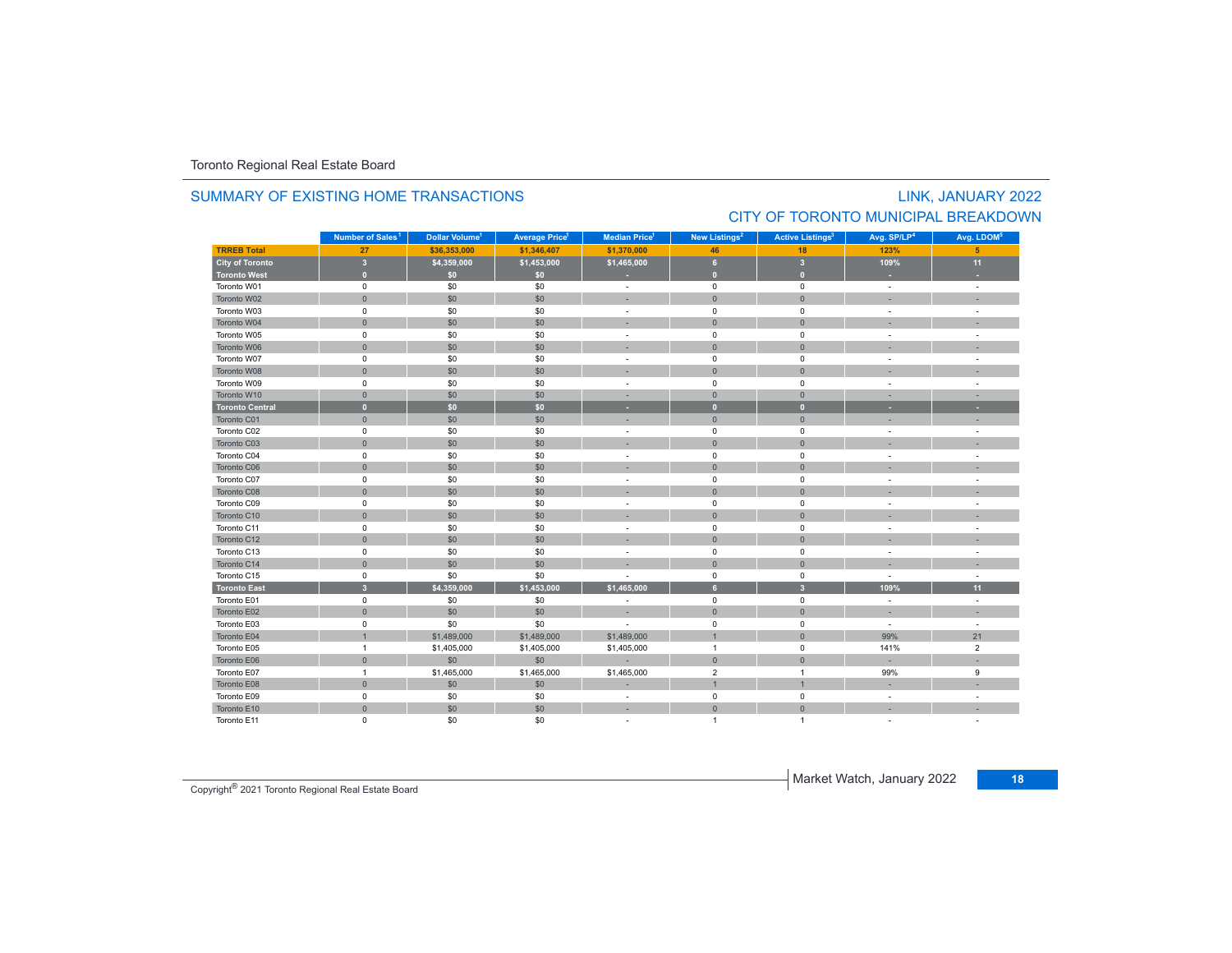#### **TRREB Total 5 \$2,514,000 \$502,800 \$475,000 8 14 106% 23 Halton Region 1 \$475,000 \$475,000 \$475,000 0 0 103% 31** Burlington 1 : 1 : 1 : \$475,000 \$475,000 \$475,000 \$475,000 \$475,000 \$475,000 \$1 : 31 Halton Hills 0 \$0 \$0 - 0 0 - - Miltonn 1980 - 1991 - 1992 - 1993 - 1994 - 1994 - 1995 - 1996 - 1997 - 1998 - 1999 - 1999 - 1999 - 1999 - 1999 - 199 Oakville<br>Peel Region e 0 \$0 \$0 - 0 0 - -**Peel Region 1 \$650,000 \$650,000 \$650,000 1 1 110% 2** Brampton 0 \$0 \$0 - 0 0 - - Caledonn 1980 - 1980 - 1980 - 1981 - 1981 - 1982 - 1983 - 1984 - 1986 - 1987 - 1988 - 1988 - 1988 - 1988 - 1988 - 198 Mississauga 1 \$650,000 \$650,000 \$650,000 1 1 110% 2 **City of Toronto 3 \$1,389,000 \$463,000 \$475,000 7 13 104% 28** Toronto Westt and  $\sim$  1 \$365,000 \$365,000 \$365,000 0 5 92%92% 8<br>98% 58 Toronto Central 1 \$475,000 \$475,000 \$475,000 5 7 98% 58 Toronto Eastt 1 \$549,000 \$549,000 \$549,000 2 1 122%122% 18 **York Region 0 \$0 \$0 - 0 0 - -** Aurora 0 \$0 \$0 - 0 0 - - East Gwillimbury 0 \$0 \$0 - 0 0 - - Georgina 0 \$0 \$0 - 0 0 - - King 0 \$0 \$0 - 0 0 - - Markham 0 \$0 \$0 - 0 0 - - Newmarket 0 \$0 \$0 - 0 0 - - Richmond Hill 0 \$0 \$0 - 0 0 - - Vaughan 0 \$0 \$0 - 0 0 - - Whitchurch-Stouffvillee 0 \$0 \$0 - 0 0 - -**Durham Region 0 \$0 \$0 - 0 0 - -** Ajax 0 \$0 \$0 - 0 0 - - Brock 0 \$0 \$0 - 0 0 - - Clarington 0 \$0 \$0 - 0 0 - - Oshawaa dia 1980 - Aniso ao amin'ny faritr'i Nouvelle-Aquitaine, ao amin'ny faritr'i Nouvelle-Aquitaine, ao amin'ny المال المسابق التي يقوم التي يقوم التي يقوم التي يقوم التي يقوم التي يقوم التي تعليم التي تعليم التي يقوم التي<br>التي يقوم التي يقوم التي يقوم التي يقوم التي يقوم التي يقوم التي يقوم التي يقوم التي يقوم التي يقوم التي يقوم Scugog 0 \$0 \$0 - 0 0 - - Uxbridge 0 \$0 \$0 - 0 0 - - Whitby 0 \$0 \$0 - 0 0 - - **Dufferin County 0 \$0 \$0 - 0 0 - -** Orangeville 0 \$0 \$0 - 0 0 - - **Simcoe County 0 \$0 \$0 - 0 0 - -** Adjala-Tosorontio 0 \$0 \$0 - 0 0 - - Bradford West Gwillimbury 0 \$0 \$0 - 0 0 - - Essaa dia 1980 - Aniso ao amin'ny faritr'i Nouvelle-Aquitaine, ao amin'ny faritr'i Nouvelle-Aquitaine, ao amin'ny Innisfil 0 \$0 \$0 - 0 0 - - New Tecumseth 0 \$0 \$0 - 0 0 - - **Municipality Number of Sales Dollar Volume Average Price Median Price New Listings Active Listings Avg. SP/LP Avg. LDOM Number of Sales<sup>1</sup> 1 1 1 2 3 4 5**

#### SUMMARY OF EXISTING HOME TRANSACTIONS

CO-OP APT, JANUARY 2022 ALL TRREB AREAS

**Market Watch, January 2022** 19 Copyright<sup>®</sup> 2021 Toronto Regional Real Estate Board<br> **19** Copyright® 2021 Toronto Regional Real Estate Board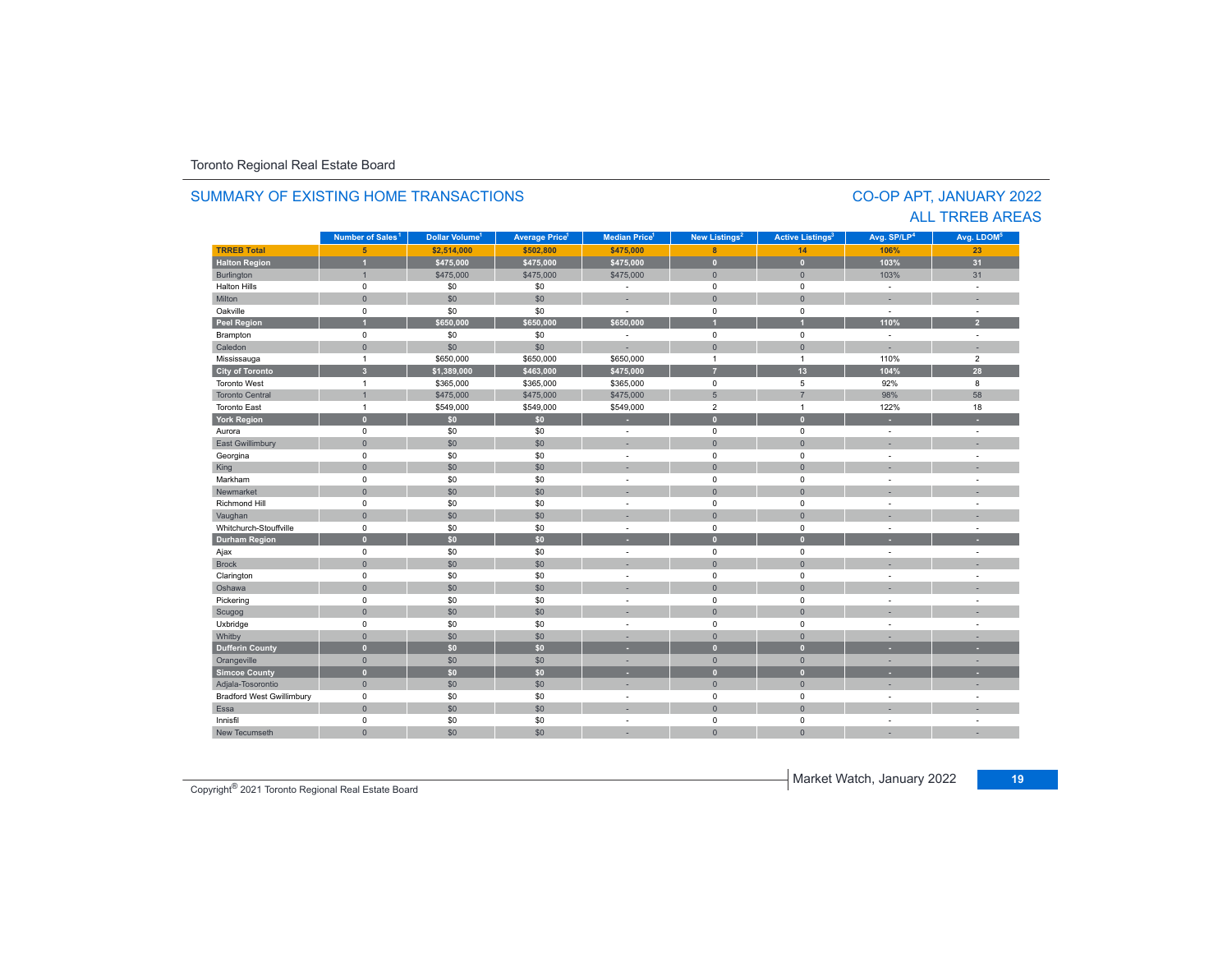#### SUMMARY OF EXISTING HOME TRANSACTIONS

# CO-OP APT, JANUARY 2022 CITY OF TORONTO MUNICIPAL BREAKDOWN

|                        | Number of Sales <sup>1</sup> | Dollar Volume <sup>1</sup> | <b>Average Price<sup>1</sup></b> | <b>Median Price</b> <sup>1</sup> | New Listings <sup>2</sup> | <b>Active Listings<sup>3</sup></b> | Avg. SP/LP <sup>4</sup>  | Avg. LDOM <sup>5</sup> |
|------------------------|------------------------------|----------------------------|----------------------------------|----------------------------------|---------------------------|------------------------------------|--------------------------|------------------------|
| <b>TRREB Total</b>     | 5 <sup>5</sup>               | \$2,514,000                | \$502,800                        | \$475,000                        | 8                         | 14                                 | 106%                     | 23                     |
| <b>City of Toronto</b> | $\overline{\mathbf{3}}$      | \$1,389,000                | \$463,000                        | \$475,000                        | $\overline{7}$            | 13                                 | 104%                     | 28                     |
| <b>Toronto West</b>    | $\overline{1}$               | \$365,000                  | \$365,000                        | \$365,000                        | $\overline{0}$            | 5 <sup>1</sup>                     | 92%                      | $\mathbf{8}$           |
| Toronto W01            | $\mathbf 0$                  | \$0                        | \$0                              | $\blacksquare$                   | $\mathsf 0$               | $\mathbf 0$                        | $\sim$                   | $\sim$                 |
| Toronto W02            | $\mathsf{O}\xspace$          | \$0                        | \$0                              | ×,                               | $\mathbf{0}$              | $\overline{0}$                     |                          |                        |
| Toronto W03            | $\mathsf 0$                  | \$0                        | \$0                              | $\overline{\phantom{a}}$         | $\mathsf 0$               | $\mathbf 0$                        | $\overline{\phantom{a}}$ |                        |
| Toronto W04            | $\mathsf{O}\xspace$          | \$0                        | \$0                              | ٠                                | $\overline{0}$            | $\Omega$                           |                          |                        |
| Toronto W05            | $\mathsf 0$                  | \$0                        | \$0                              | ä,                               | $\mathsf 0$               | $\mathsf 0$                        | $\sim$                   |                        |
| Toronto W06            | $\mathbf{1}$                 | \$365,000                  | \$365,000                        | \$365,000                        | $\overline{0}$            | $\overline{3}$                     | 92%                      | 8                      |
| Toronto W07            | $\mathsf 0$                  | \$0                        | \$0                              | ٠                                | $\mathbf 0$               | $\mathbf 0$                        | $\sim$                   | $\overline{a}$         |
| Toronto W08            | $\mathbf 0$                  | \$0                        | \$0                              | ٠                                | $\mathbf 0$               | $\overline{2}$                     |                          |                        |
| Toronto W09            | $\mathsf 0$                  | \$0                        | \$0                              | $\sim$                           | $\mathsf 0$               | $\mathsf 0$                        | $\sim$                   | $\sim$                 |
| Toronto W10            | $\mathbf{0}$                 | \$0                        | \$0                              | ×.                               | $\mathbf{0}$              | $\mathbf{0}$                       | $\overline{\phantom{a}}$ | ÷                      |
| <b>Toronto Central</b> | $\overline{1}$               | \$475,000                  | \$475,000                        | \$475,000                        | 5 <sup>5</sup>            | $\overline{7}$                     | 98%                      | 58                     |
| Toronto C01            | $\mathsf{O}\xspace$          | \$0                        | \$0                              |                                  | $\overline{1}$            | $\overline{1}$                     |                          |                        |
| Toronto C02            | $\overline{1}$               | \$475,000                  | \$475,000                        | \$475,000                        | $\mathsf 0$               | $\mathsf 0$                        | 98%                      | 58                     |
| Toronto C03            | $\mathsf{O}\xspace$          | \$0                        | \$0                              |                                  | $\overline{2}$            | $\overline{1}$                     |                          |                        |
| Toronto C04            | $\mathbf 0$                  | \$0                        | \$0                              | $\sim$                           | $\mathsf 0$               | $\mathbf 0$                        | $\sim$                   | ÷                      |
| Toronto C06            | $\mathbf 0$                  | \$0                        | \$0                              | ×,                               | $\mathbf{0}$              | $\overline{0}$                     |                          |                        |
| Toronto C07            | $\mathsf 0$                  | \$0                        | \$0                              | ٠                                | $\mathsf 0$               | $\mathbf 0$                        |                          |                        |
| Toronto C08            | $\mathbf{0}$                 | \$0                        | \$0                              | ×                                | $\overline{0}$            | $\overline{0}$                     |                          |                        |
| Toronto C09            | 0                            | \$0                        | \$0                              | $\overline{\phantom{a}}$         | $\overline{2}$            | 5                                  |                          | $\sim$                 |
| Toronto C10            | $\mathbf 0$                  | \$0                        | \$0                              |                                  | $\mathbf{0}$              | $\overline{0}$                     |                          |                        |
| Toronto C11            | $\mathsf 0$                  | \$0                        | \$0                              | ٠                                | $\mathsf 0$               | $\mathbf 0$                        |                          |                        |
| Toronto C12            | $\mathbf{0}$                 | \$0                        | \$0                              |                                  | $\overline{0}$            | $\overline{0}$                     |                          |                        |
| Toronto C13            | $\mathbf 0$                  | \$0                        | \$0                              | $\sim$                           | $\mathbf 0$               | $\mathbf 0$                        | $\sim$                   | ÷                      |
| Toronto C14            | $\mathsf{O}\xspace$          | \$0                        | \$0                              |                                  | $\mathsf{O}\xspace$       | $\mathsf{O}\xspace$                |                          |                        |
| Toronto C15            | $\mathsf 0$                  | \$0                        | \$0                              |                                  | $\mathsf 0$               | 0                                  | ÷                        | ÷.                     |
| <b>Toronto East</b>    | $\overline{1}$               | \$549,000                  | \$549,000                        | \$549,000                        | $\overline{2}$            |                                    | 122%                     | 18                     |
| Toronto E01            | $\mathsf 0$                  | \$0                        | \$0                              | ٠                                | $\mathbf 0$               | $\mathbf 0$                        | $\sim$                   | ÷.                     |
| Toronto E02            | $\mathsf{O}\xspace$          | \$0                        | \$0                              | ×.                               | $\overline{0}$            | $\overline{0}$                     |                          |                        |
| Toronto E03            | $\mathsf 0$                  | \$0                        | \$0                              | ä,                               | $\mathbf 0$               | $\mathbf 0$                        | $\sim$                   | $\sim$                 |
| Toronto E04            | $\overline{1}$               | \$549,000                  | \$549,000                        | \$549,000                        | $\overline{1}$            | $\overline{0}$                     | 122%                     | 18                     |
| Toronto E05            | $\mathsf 0$                  | \$0                        | \$0                              | ä,                               | $\mathsf 0$               | $\mathsf 0$                        | $\sim$                   |                        |
| Toronto E06            | $\mathsf{O}\xspace$          | \$0                        | \$0                              | ×,                               | $\mathbf{0}$              | $\overline{0}$                     |                          |                        |
| Toronto E07            | 0                            | \$0                        | \$0                              | ÷.                               | $\mathsf 0$               | $\mathbf 0$                        | $\sim$                   | ä,                     |
| Toronto E08            | $\mathsf{O}\xspace$          | \$0                        | \$0                              |                                  | $\mathbf{0}$              | $\overline{0}$                     |                          |                        |
| Toronto E09            | $\mathsf 0$                  | \$0                        | \$0                              | $\overline{\phantom{a}}$         | $\mathbf 0$               | $\mathbf 0$                        |                          |                        |
| Toronto E10            | $\mathsf{O}\xspace$          | \$0                        | \$0                              | ×                                |                           |                                    |                          |                        |
| Toronto E11            | 0                            | \$0                        | \$0                              |                                  | $\mathbf 0$               | 0                                  |                          |                        |

Market Watch, January 2022 **<sup>20</sup>** Copyright® 2021 Toronto Regional Real Estate Board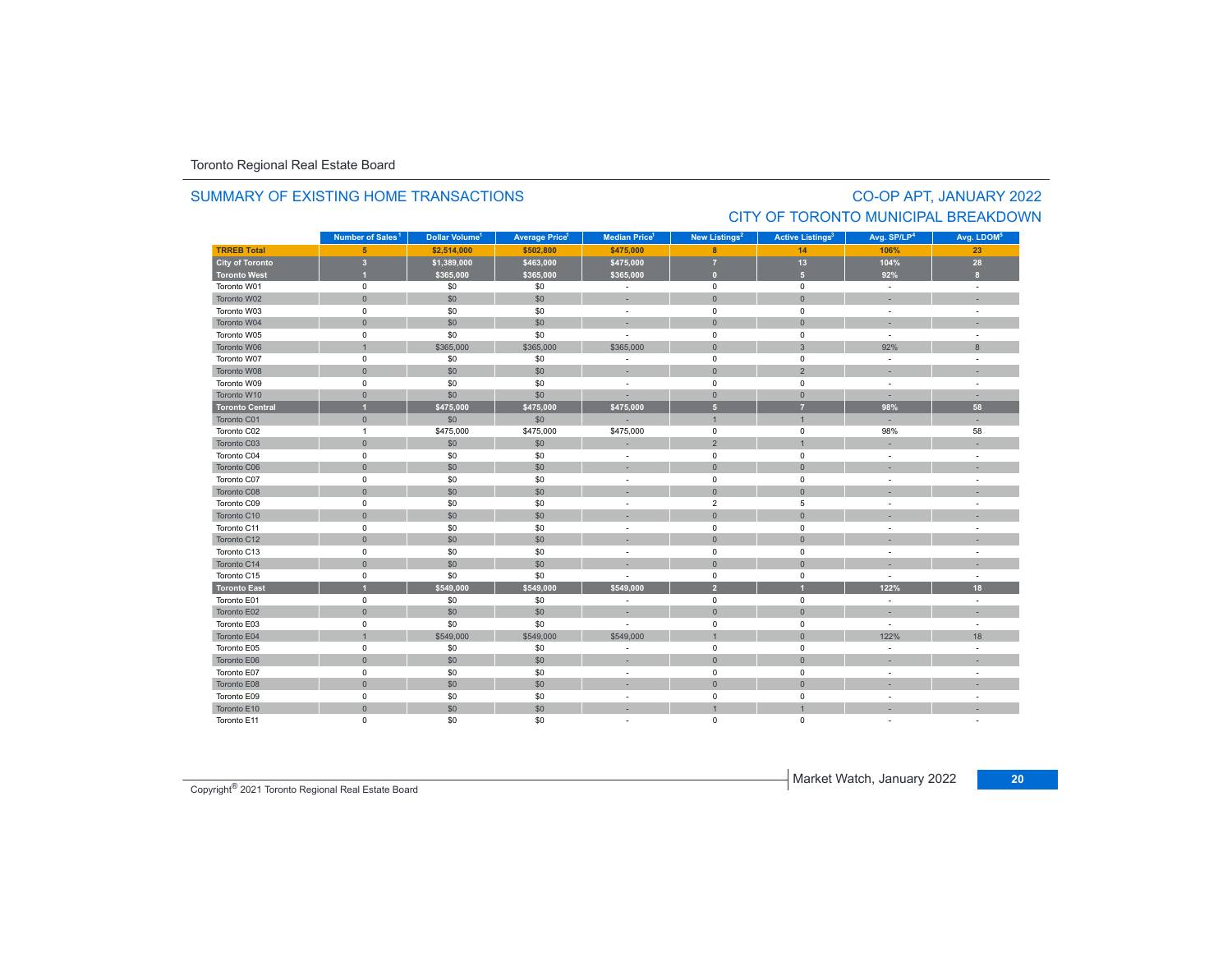#### **TR5EB Total 4 \$4,028,000 \$1,007,000 \$929,000 5 3 102%102%** 14 **Halton Region 0 \$0 \$0 - 1 0 - -** Burlington 0 \$0 \$0 - 1 0 - - Halton Hills 0 \$0 \$0 - 0 0 - - Miltonn 1980 - 1991 - 1992 - 1993 - 1994 - 1994 - 1995 - 1996 - 1997 - 1998 - 1999 - 1999 - 1999 - 1999 - 1999 - 199 Oakville<br>Peel Region e 0 \$0 \$0 - 0 0 - -**Peel Region 1 \$1,370,000 \$1,370,000 \$1,370,000 1 0 105% 6** Brampton 1 \$1,370,000 \$1,370,000 \$1,370,000 1 0 105% 6 Caledonn 1980 - 1980 - 1980 - 1981 - 1981 - 1982 - 1983 - 1984 - 1986 - 1987 - 1988 - 1988 - 1988 - 1988 - 1988 - 198 Mississauga 0 \$0 \$0 - 0 0 - - **City of Toronto 0 \$0 \$0 - 0 0 - -** Toronto West 0 \$0 \$0 - 0 0 - - Toronto Central 0 \$0 \$0 - 0 0 - - Toronto East 0 \$0 \$0 - 0 0 - - **York Region 0 \$0 \$0 - 0 2 - -** Aurora 0 \$0 \$0 - 0 0 - - East Gwillimbury 0 \$0 \$0 - 0 0 - - Georgina 0 \$0 \$0 - 0 0 - - King the second term of the second term of the second term of the second term of the second term of the second Markham 0 \$0 \$0 - 0 2 - - Newmarket 0 \$0 \$0 - 0 0 - - Richmond Hill 0 \$0 \$0 - 0 0 - - Vaughan 1980 (1980) (1980) (1980) (1980) (1980) (1980) (1980) (1980) (1980) (1980) (1980) (1980) (1980) (1980) Whitchurch-Stouffvillee 0 \$0 \$0 - 0 0 - -**Durham Region 0 \$0 \$0 - 0 0 - -** Ajax 0 \$0 \$0 - 0 0 - - Brock 0 \$0 \$0 - 0 0 - - Clarington 0 \$0 \$0 - 0 0 - - Oshawaa dia 1980 - Aniso ao amin'ny faritr'i Nouvelle-Aquitaine, ao amin'ny faritr'i Nouvelle-Aquitaine, ao amin'ny المال المسابق التي يقوم المسابق التي يقوم التي يقوم التي يقوم التي يقوم التي تعالى التي يقوم التي تعالى التي ي<br>التي يقوم التي يقوم التي يقوم التي يقوم التي يقوم التي يقوم التي يقوم التي يقوم التي يقوم التي يقوم التي يقوم Scugog 0 \$0 \$0 - 0 0 - - Uxbridge 0 \$0 \$0 - 0 0 - - Whitby 0 \$0 \$0 - 0 0 - - **Dufferin County 0 \$0 \$0 - 0 0 - -** Orangeville 0 \$0 \$0 - 0 0 - - **Simcoe County 3 \$2,658,000 \$886,000 \$925,000 3 1 101% 17** Adjala-Tosorontio 0 \$0 \$0 - 0 0 - - Bradford West Gwillimbury 0 \$0 \$0 - 0 0 - - Essaa dia 1980 - Aniso ao amin'ny faritr'i Nouvelle-Aquitaine, ao amin'ny faritr'i Nouvelle-Aquitaine, ao amin'ny Innisfil 0 \$0 \$0 - 0 0 - - New Tecumseth101% 17 **Municipality Number of Sales Dollar Volume Average Price Median Price New Listings Active Listings Avg. SP/LP Avg. LDOM Number of Sales<sup>1</sup> 1** Dollar Volume<sup>1</sup> | Average Price<sup>1</sup> | Median Price<sup>1</sup> | New Listings<sup>2</sup> | Active Listings<sup>2</sup> | Avg. SP/LP<sup>4</sup> | Avg. LDOM<sup>5</sup>

h | 3 \$2,658,000 \$886,000 | \$925,000 | 3 1 101%

#### SUMMARY OF EXISTING HOME TRANSACTIONS

DET CONDO, JANUARY 2022 ALL TRREB AREAS

Market Watch, January 2022 **<sup>21</sup>** Copyright® 2021 Toronto Regional Real Estate Board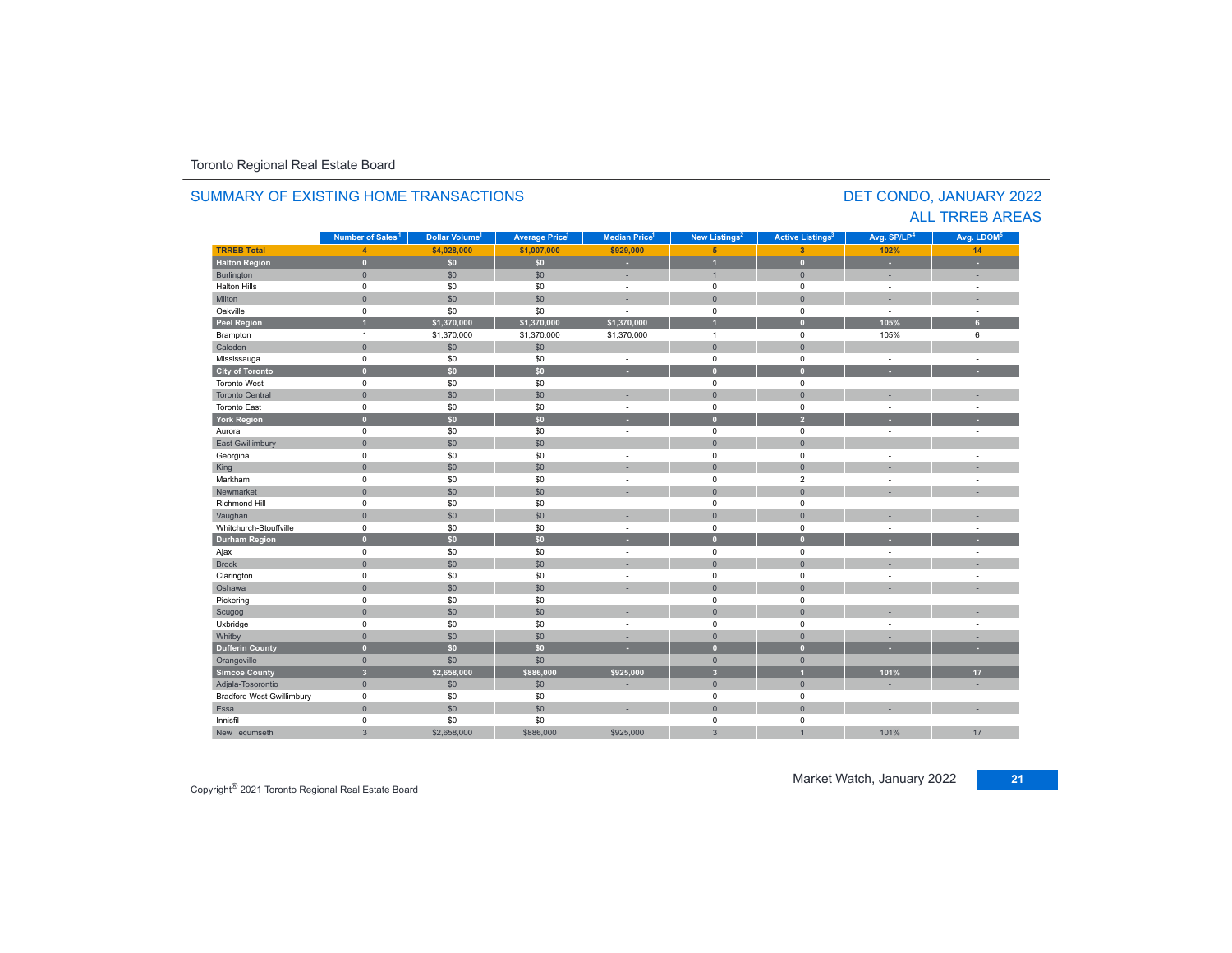#### **TRREB Total 4 \$4,028,000 \$1,007,000 \$929,000 5 3 102% 14 City of Toronto 0 \$0 \$0 - 0 0 - - Toronto West 0 \$0 \$0 - 0 0 - -** Toronto W01 $1$  and the contract of the contract of the contract of the contract of the contract of the contract of the contract of the contract of the contract of the contract of the contract of the contract of the contract of the c Toronto W022 - 1 0 - 1 - 50 - 50 - 50 - 1 - 0 - 1 - 0 - 1 - - 1 - -Toronto W03 $\begin{matrix} 3 \end{matrix}$  and the  $\begin{matrix} 0 \end{matrix}$  of  $\begin{matrix} 60 \end{matrix}$  ,  $\begin{matrix} 50 \end{matrix}$  ,  $\begin{matrix} 50 \end{matrix}$  , and  $\begin{matrix} 0 \end{matrix}$  , and  $\begin{matrix} 0 \end{matrix}$  , and  $\begin{matrix} 0 \end{matrix}$  , and  $\begin{matrix} 0 \end{matrix}$  , and  $\begin{matrix} 0 \end{matrix}$  , and  $\begin{matrix} 0 \end{matrix}$  , Toronto W044 0 0 0 \$0 \$0 \$0 0 - 0 0 0 0 - 1 Toronto W055 0 0 - 50 50 50 - 0 0 0 - 1 Toronto W066 - 1 0 - 1 - 50 - 50 - 50 - 50 - 0 - 0 - 0 - 1 - - 1 - -Toronto W07 $\begin{matrix}7\end{matrix}$  , the contract of the contract of the contract of the contract of the contract of the contract of the contract of the contract of the contract of the contract of the contract of the contract of the contract Toronto W088 - 1 0 | \$0 | \$0 | - - | 0 | 0 | - - | -Toronto W09 $\begin{matrix} 9 & 0 & 0 \end{matrix}$  , and  $\begin{matrix} 60 & 50 \end{matrix}$  , and  $\begin{matrix} 50 & 0 \end{matrix}$  , and  $\begin{matrix} 0 & 0 \end{matrix}$  , and  $\begin{matrix} 0 & 0 \end{matrix}$  , and  $\begin{matrix} 0 & 0 \end{matrix}$  , and  $\begin{matrix} 0 & 0 \end{matrix}$  , and  $\begin{matrix} 0 & 0 \end{matrix}$  , and  $\begin{matrix} 0 & 0 \end{matrix}$  , and Toronto W10 0 \$0 \$0 - 0 0 - - **Toronto Central 0 \$0 \$0 - 0 0 - -** Toronto C01 0 \$0 \$0 - 0 0 - - Toronto C02 0 \$0 \$0 - 0 0 - - Toronto C03 0 \$0 \$0 - 0 0 - - Toronto C04 0 \$0 \$0 - 0 0 - - Toronto C06 0 \$0 \$0 - 0 0 - - Toronto C07 0 \$0 \$0 - 0 0 - - Toronto C08 0 \$0 \$0 - 0 0 - - Toronto C09 0 \$0 \$0 - 0 0 - - Toronto C10 0 \$0 \$0 - 0 0 - - Toronto C11 $\begin{matrix}0\end{matrix} \hspace{1.5cm} \begin{matrix}0\end{matrix} \hspace{1.5cm} \begin{matrix}0\end{matrix} \hspace{1.5cm} \begin{matrix}0\end{matrix} \hspace{1.5cm} \begin{matrix}0\end{matrix} \hspace{1.5cm} \begin{matrix}0\end{matrix} \hspace{1.5cm} \begin{matrix}0\end{matrix} \hspace{1.5cm} \begin{matrix}0\end{matrix} \hspace{1.5cm} \begin{matrix}0\end{matrix} \hspace{1.5cm} \begin{matrix}0\end{matrix} \hspace{1.5cm} \begin{matrix}0\end{matrix} \hspace{1.5cm}$ Toronto C12 0 \$0 \$0 - 0 0 - - Toronto C13 $\begin{matrix}3\end{matrix}$  and the  $\begin{matrix}0\end{matrix}$  of  $\begin{matrix}0\end{matrix}$  ,  $\begin{matrix}0\end{matrix}$  ,  $\begin{matrix}0\end{matrix}$  ,  $\begin{matrix}0\end{matrix}$  ,  $\begin{matrix}0\end{matrix}$  ,  $\begin{matrix}0\end{matrix}$  ,  $\begin{matrix}0\end{matrix}$  ,  $\begin{matrix}0\end{matrix}$  ,  $\begin{matrix}0\end{matrix}$  ,  $\begin{matrix}0\end{matrix}$  ,  $\begin{matrix}0\end{matrix}$  ,  $\begin{matrix}$ Toronto C14 0 \$0 \$0 - 0 0 - - Toronto C155 5 0 50 50 50 - 0 0 0 - 1 **Toronto East 0 \$0 \$0 - 0 0 - -** Toronto E01 $\begin{matrix}0\end{matrix}$  , and  $\begin{matrix}0\end{matrix}$  , and  $\begin{matrix}0\end{matrix}$  , and  $\begin{matrix}0\end{matrix}$  , and  $\begin{matrix}0\end{matrix}$  , and  $\begin{matrix}0\end{matrix}$  , and  $\begin{matrix}0\end{matrix}$  , and  $\begin{matrix}0\end{matrix}$  , and  $\begin{matrix}0\end{matrix}$  , and  $\begin{matrix}0\end{matrix}$  , and  $\begin{matrix}0\end{matrix}$  , and Toronto E02 0 \$0 \$0 - 0 0 - - Toronto E03 $\begin{matrix} 3 \end{matrix}$  and  $\begin{matrix} 0 \end{matrix}$  and  $\begin{matrix} 50 \end{matrix}$  and  $\begin{matrix} 50 \end{matrix}$  and  $\begin{matrix} 0 \end{matrix}$  and  $\begin{matrix} 0 \end{matrix}$  and  $\begin{matrix} 0 \end{matrix}$  and  $\begin{matrix} 0 \end{matrix}$  and  $\begin{matrix} 0 \end{matrix}$  and  $\begin{matrix} 0 \end{matrix}$  and  $\begin{matrix} 0 \end{matrix}$  and  $\begin{matrix} 0 \end$ Toronto E04 0 \$0 \$0 - 0 0 - - Toronto E05 0 \$0 \$0 - 0 0 - - **Municipality Number of Sales Dollar Volume Average Price Median Price New Listings Active Listings Avg. SP/LP Avg. LDOM** DET CONDO, JANUARY 2022 **Number of Sales<sup>1</sup> 1 1 1 2 3 4 5**

6 - 1 0 - 1 30 30 30 - 1 0 0 0 0 - 1 - 1

0 \$0 \$0 - 0 0 - -

8 - 0 - 1 - 50 - 50 - 50 - - 1 - 0 - 1 - 0 - 1 - - 1 - -

 $0$  50 50 50 - 0 0 -  $1$ 

0 \$0 \$0 - 0 0 - -

0 \$0 \$0 - 0 0 - -

#### SUMMARY OF EXISTING HOME TRANSACTIONS

# CITY OF TORONTO MUNICIPAL BREAKDOWN

Market Watch, January 2022 **<sup>22</sup>** Copyright® 2021 Toronto Regional Real Estate Board

Toronto E06

Toronto E07

Toronto E08

Toronto E09

Toronto E10

Toronto E11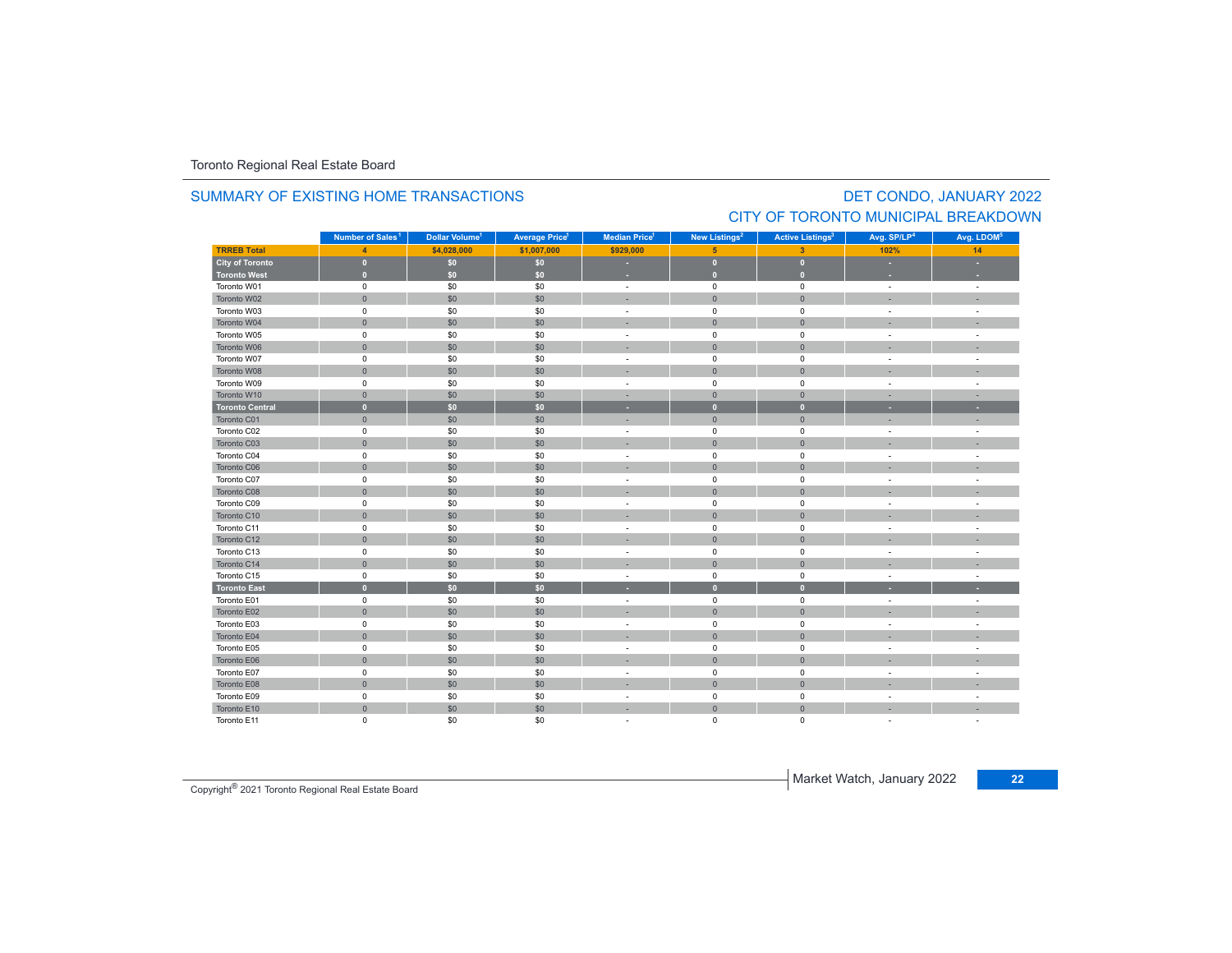#### **TR5EB Total 9 \$4,654,513 \$517,168 \$450,000 18 13 103%103%** 37 **Halton Region 0 \$0 \$0 - 0 0 - -** Burlington 0 \$0 \$0 | = 0 | = | = Halton Hills 0 \$0 \$0 - 0 0 - - Miltonn 1980 - 1991 - 1992 - 1993 - 1994 - 1994 - 1995 - 1996 - 1997 - 1998 - 1999 - 1999 - 1999 - 1999 - 1999 - 199 Oakville<br>Peel Region e 0 \$0 \$0 - 0 0 - -**Peel Region 0 \$0 \$0 - 0 0 - -** Brampton 0 \$0 \$0 - 0 0 - - Caledonn 1980 - 1980 - 1980 - 1981 - 1981 - 1982 - 1983 - 1984 - 1986 - 1987 - 1988 - 1988 - 1988 - 1988 - 1988 - 198 Mississauga 0 \$0 \$0 - 0 0 - - **City of Toronto 9 \$4,654,513 \$517,168 \$450,000 18 13 103% 37** Toronto West 0 $\begin{array}{ccccccccccc} 0 & \hspace{1.5cm} & \hspace{1.5cm} & \hspace{1.5cm} & \hspace{1.5cm} & \hspace{1.5cm} & \hspace{1.5cm} & \hspace{1.5cm} & \hspace{1.5cm} & \hspace{1.5cm} & \hspace{1.5cm} & \hspace{1.5cm} & \hspace{1.5cm} & \hspace{1.5cm} & \hspace{1.5cm} & \hspace{1.5cm} & \hspace{1.5cm} & \hspace{1.5cm} \end{array}$ Toronto Central 9.9 \$4,654,513 \$517,168 \$450,000 16 11 103% 103% 37 Toronto East 0 \$0 \$0 - 0 0 - - **York Region 0 \$0 \$0 - 0 0 - -** Aurora 0 \$0 \$0 - 0 0 - - East Gwillimbury 0 \$0 \$0 - 0 0 - - Georgina 0 \$0 \$0 - 0 0 - - King 0 \$0 \$0 - 0 0 - - Markham 0 \$0 \$0 - 0 0 - - Newmarket 0 \$0 \$0 - 0 0 - - Richmond Hill 0 \$0 \$0 - 0 0 - - Vaughan 1980 (1980) (1980) (1980) (1980) (1980) (1980) (1980) (1980) (1980) (1980) (1980) (1980) (1980) (1980) Whitchurch-Stouffvillee 0 \$0 \$0 - 0 0 - -**Durham Region 0 \$0 \$0 - 0 0 - -** Ajax 0 \$0 \$0 - 0 0 - - Brock 0 \$0 \$0 - 0 0 - - Clarington 0 \$0 \$0 - 0 0 - - Oshawaa dia 1980 - Aniso ao amin'ny faritr'i Nouvelle-Aquitaine, ao amin'ny faritr'i Nouvelle-Aquitaine, ao amin'ny المال المسابق التي يقوم التي يقوم التي يقوم التي يقوم التي يقوم التي يقوم التي تعليم التي تعليم التي يقوم التي<br>التي يقوم التي يقوم التي يقوم التي يقوم التي يقوم التي يقوم التي يقوم التي يقوم التي يقوم التي يقوم التي يقوم Scugog 0 \$0 \$0 - 0 0 - - Uxbridge 0 \$0 \$0 - 0 0 - - Whitby 0 \$0 \$0 - 0 0 - - **Dufferin County 0 \$0 \$0 - 0 0 - -** Orangeville 0 \$0 \$0 - 0 0 - - **Simcoe County 0 \$0 \$0 - 0 0 - -** Adjala-Tosorontio 0 \$0 \$0 - 0 0 - - Bradford West Gwillimbury 0 \$0 \$0 - 0 0 - - Essaa dia 1980 - Aniso ao amin'ny faritr'i Nouvelle-Aquitaine, ao amin'ny faritr'i Nouvelle-Aquitaine, ao amin'ny Innisfil 0 \$0 \$0 - 0 0 - - New Tecumseth 0 \$0 \$0 - 0 0 - - **Municipality Number of Sales Dollar Volume Average Price Median Price New Listings Active Listings Avg. SP/LP Avg. LDOM Number of Sales<sup>1</sup> 1** Dollar Volume<sup>1</sup> | Average Price<sup>1</sup> | Median Price<sup>1</sup> | New Listings<sup>2</sup> | Active Listings<sup>3</sup> | Avg. SP/LP<sup>4</sup> | Avg. LDOM<sup>5</sup>

#### SUMMARY OF EXISTING HOME TRANSACTIONS

### CO-OWNERSHIP APT, JANUARY 2022 ALL TRREB AREAS

Market Watch, January 2022 **<sup>23</sup>** Copyright® 2021 Toronto Regional Real Estate Board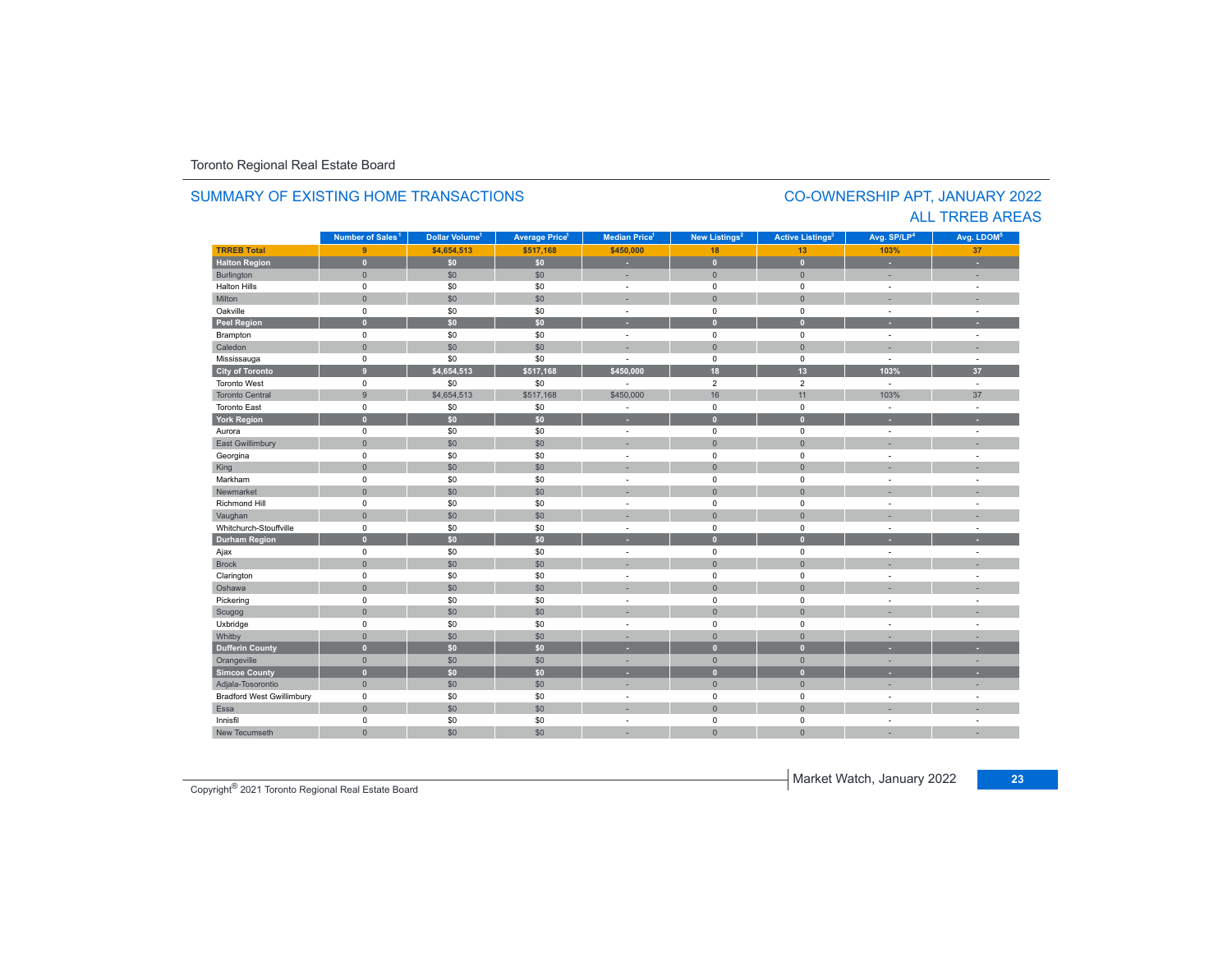### SUMMARY OF EXISTING HOME TRANSACTIONS

## CO-OWNERSHIP APT, JANUARY 2022 CITY OF TORONTO MUNICIPAL BREAKDOWN

|                        | Number of Sales <sup>1</sup> | Dollar Volume <sup>1</sup> | <b>Average Price</b> | Median Price <sup>1</sup> | New Listings <sup>2</sup> | <b>Active Listings<sup>3</sup></b> | Avg. SP/LP <sup>4</sup>  | Avg. LDOM <sup>5</sup> |
|------------------------|------------------------------|----------------------------|----------------------|---------------------------|---------------------------|------------------------------------|--------------------------|------------------------|
| <b>TRREB Total</b>     | 9                            | \$4,654,513                | \$517,168            | \$450,000                 | 18                        | 13                                 | 103%                     | 37                     |
| City of Toronto        | $\overline{9}$               | \$4,654,513                | \$517,168            | \$450,000                 | 18                        | 13                                 | 103%                     | 37                     |
| <b>Toronto West</b>    | $\mathbf{0}$                 | \$0                        | \$0                  |                           | $\overline{2}$            | $\overline{2}$                     |                          |                        |
| Toronto W01            | $\mathsf 0$                  | \$0                        | \$0                  | $\sim$                    | $\mathsf 0$               | $\mathsf 0$                        | $\sim$                   | $\sim$                 |
| Toronto W02            | $\mathbf{0}$                 | \$0                        | \$0                  |                           | $\mathbf{0}$              | $\mathbf{0}$                       |                          |                        |
| Toronto W03            | $\mathsf 0$                  | \$0                        | \$0                  | $\sim$                    | $\mathbf 0$               | $\mathbf 0$                        | $\sim$                   | $\sim$                 |
| Toronto W04            | $\mathbf{0}$                 | \$0                        | \$0                  |                           | $\mathbf 0$               | $\mathbf{0}$                       |                          |                        |
| Toronto W05            | $\mathsf{O}$                 | \$0                        | \$0                  |                           | $\mathsf 0$               | $\mathbf 0$                        |                          |                        |
| Toronto W06            | $\mathsf{O}\xspace$          | \$0                        | \$0                  |                           | $\overline{2}$            | $\overline{2}$                     |                          |                        |
| Toronto W07            | $\mathbf 0$                  | \$0                        | \$0                  |                           | $\mathbf 0$               | $\mathbf 0$                        |                          |                        |
| Toronto W08            | $\mathbf{0}$                 | \$0                        | \$0                  |                           | $\mathbf{0}$              | $\Omega$                           |                          |                        |
| Toronto W09            | $\mathsf 0$                  | \$0                        | \$0                  | $\overline{\phantom{a}}$  | $\mathbf 0$               | $\mathbf 0$                        | $\sim$                   | $\sim$                 |
| Toronto W10            | $\mathsf{O}\xspace$          | \$0                        | \$0                  |                           | $\mathbf{0}$              | $\overline{0}$                     |                          |                        |
| <b>Toronto Central</b> | 9                            | \$4,654,513                | \$517,168            | \$450.000                 | 16                        | 11                                 | 103%                     | 37                     |
| Toronto C01            | $\overline{1}$               | \$487,500                  | \$487,500            | \$487,500                 | $\mathbf{3}$              | $\overline{3}$                     | 98%                      | 49                     |
| Toronto C02            | $\mathsf 0$                  | \$0                        | \$0                  | $\sim$                    | $\overline{1}$            | $\overline{1}$                     | $\sim$                   | $\sim$                 |
| Toronto C03            | $\mathbf{1}$                 | \$645,000                  | \$645,000            | \$645,000                 | $\overline{2}$            | $\overline{2}$                     | 95%                      | 73                     |
| Toronto C04            | $\overline{2}$               | \$1,035,000                | \$517,500            | \$517,500                 | $\overline{2}$            | $\overline{1}$                     | 96%                      | 45                     |
| Toronto C06            | $\mathsf{O}\xspace$          | \$0                        | \$0                  | $\sim$                    | $\mathbf 0$               | $\mathbf 0$                        |                          |                        |
| Toronto C07            | $\mathbf 0$                  | \$0                        | \$0                  | $\overline{a}$            | $\mathbf 0$               | $\mathbf 0$                        | $\sim$                   | $\sim$                 |
| Toronto C08            | $\mathbf{3}$                 | \$1,276,500                | \$425,500            | \$431,500                 | $\overline{3}$            | $\overline{1}$                     | 104%                     | 33                     |
| Toronto C09            | 0                            | \$0                        | \$0                  |                           | $\overline{2}$            | $\overline{2}$                     |                          | $\sim$                 |
| Toronto C10            | $\mathsf{O}\xspace$          | \$0                        | \$0                  | ×.                        | $\mathbf 0$               | $\mathbf{0}$                       |                          |                        |
| Toronto C11            | $\mathbf 0$                  | \$0                        | \$0                  | $\sim$                    | $\mathbf 0$               | $\mathbf 0$                        |                          |                        |
| Toronto C12            | $\mathbf{0}$                 | \$0                        | \$0                  |                           | $\mathbf 0$               | $\mathbf{0}$                       | $\overline{\phantom{a}}$ | ×.                     |
| Toronto C13            | $\overline{1}$               | \$360,513                  | \$360,513            | \$360,513                 | $\overline{2}$            | $\overline{1}$                     | 99%                      | 18                     |
| Toronto C14            | $\mathbf{0}$                 | \$0                        | \$0                  |                           | $\mathbf 0$               | $\mathbf 0$                        |                          |                        |
| Toronto C15            | $\mathbf{1}$                 | \$850,000                  | \$850,000            | \$850,000                 | $\overline{1}$            | $\mathsf 0$                        | 127%                     | 9                      |
| <b>Toronto East</b>    | $\mathbf{0}$                 | \$0                        | \$0                  |                           | $\overline{0}$            | $\bf{0}$                           |                          | н                      |
| Toronto E01            | $\mathbf 0$                  | \$0                        | \$0                  | ٠                         | $\mathbf 0$               | $\mathbf 0$                        |                          |                        |
| Toronto E02            | $\mathbf{0}$                 | \$0                        | \$0                  |                           | $\mathbf{0}$              | $\mathbf{0}$                       |                          |                        |
| Toronto E03            | $\mathsf 0$                  | \$0                        | \$0                  |                           | $\mathbf 0$               | $\mathbf 0$                        |                          | ÷.                     |
| Toronto E04            | $\mathsf{O}\xspace$          | \$0                        | \$0                  |                           | $\mathbf 0$               | $\mathbf{0}$                       |                          |                        |
| Toronto E05            | $\pmb{0}$                    | \$0                        | \$0                  |                           | $\mathsf 0$               | $\mathsf 0$                        |                          |                        |
| Toronto E06            | $\mathsf{O}\xspace$          | \$0                        | \$0                  |                           | $\mathbf 0$               | $\mathbf{0}$                       |                          |                        |
| Toronto E07            | $\mathsf 0$                  | \$0                        | \$0                  | $\sim$                    | $\mathbf 0$               | $\mathbf 0$                        | $\sim$                   | ÷                      |
| Toronto E08            | $\mathbf{0}$                 | \$0                        | \$0                  |                           | $\mathbf 0$               | $\mathbf{0}$                       |                          |                        |
| Toronto E09            | $\mathsf 0$                  | \$0                        | \$0                  | $\sim$                    | $\pmb{0}$                 | $\mathbf 0$                        |                          |                        |
| Toronto E10            | $\mathsf{O}\xspace$          | \$0                        | \$0                  |                           | $\mathbf{0}$              | $\mathbf{0}$                       |                          |                        |
| Toronto E11            | $\mathbf 0$                  | \$0                        | \$0                  |                           | $\mathbf 0$               | 0                                  |                          |                        |

Market Watch, January 2022 **<sup>24</sup>** Copyright® 2021 Toronto Regional Real Estate Board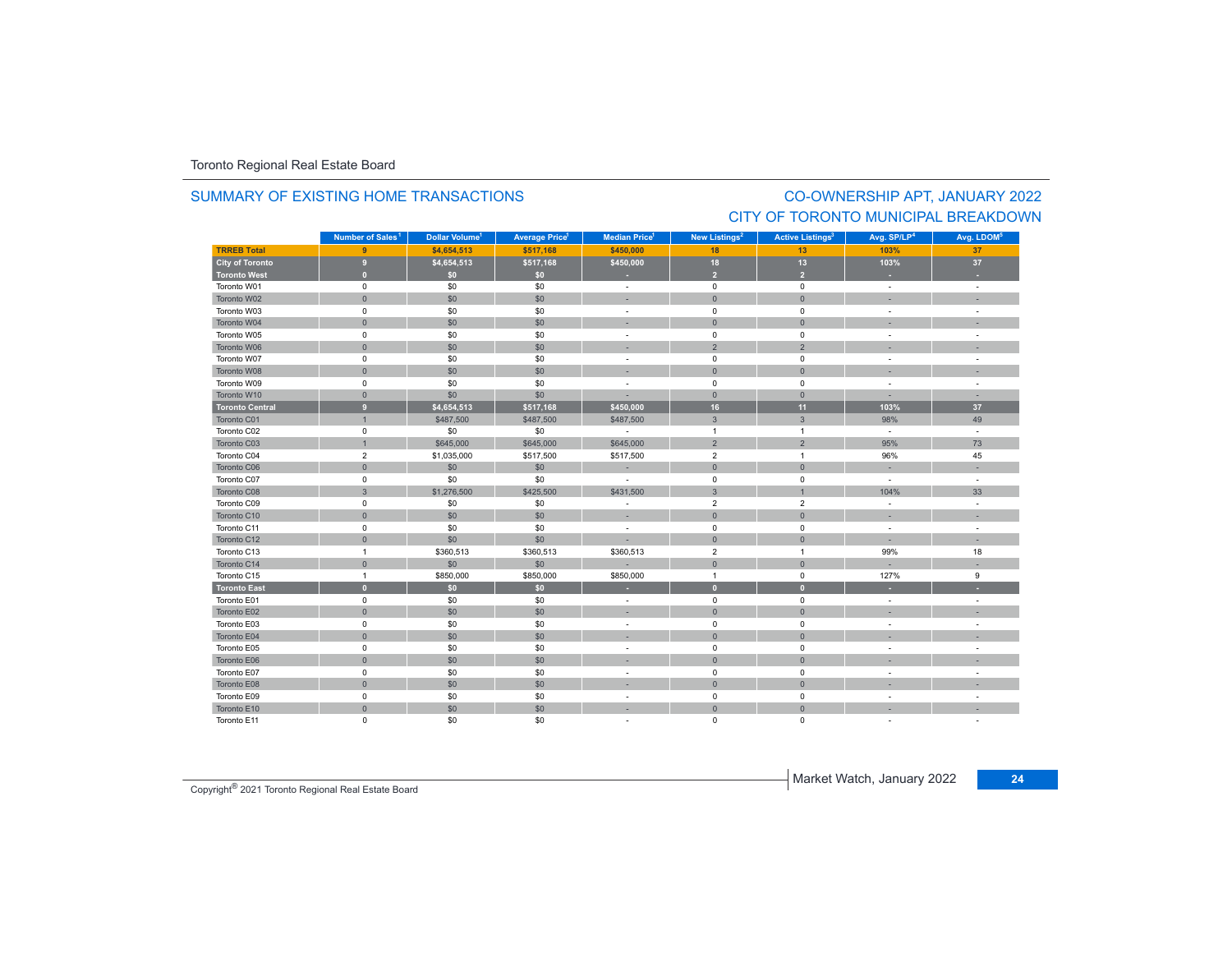#### FOCUS ON THE MLS HOME PRICE INDEX

# INDEX AND BENCHMARK PRICE, JANUARY 2022

|                                  |       | <b>Composite</b> |                          |                          | <b>Single Family Detached</b> |                         |              | <b>Single Family Attached</b> |                          |                          | <b>Townhouse</b> |                          |        | <b>Apartment</b> |                         |
|----------------------------------|-------|------------------|--------------------------|--------------------------|-------------------------------|-------------------------|--------------|-------------------------------|--------------------------|--------------------------|------------------|--------------------------|--------|------------------|-------------------------|
|                                  | Index |                  | Benchmark Yr./Yr. % Chg. | Index                    |                               | Benchmark Yr./Yr. % Chg | <b>Index</b> |                               | Benchmark Yr./Yr. % Chg. | Index                    |                  | Benchmark Yr./Yr. % Chg. | Index  |                  | Benchmark Yr./Yr. % Chg |
| <b>TRREB Total</b>               | 412.4 | \$1.259.900      | 33.29%                   | 424.3                    | \$1,587,300                   | 36.21%                  | 439.5        | \$1,238,000                   | 36.53%                   | 408.4                    | \$879.100        | 30.98%                   | 367.6  | \$728.000        | 26.11%                  |
| <b>Halton Region</b>             | 458.1 | \$1,411,000      | 32.44%                   | 464.3                    | \$1.694.300                   | 32.54%                  | 489.7        | \$1.239.400                   | 35.02%                   | 459.6                    | \$885.500        | 31.20%                   | 383.4  | \$725,500        | 23.76%                  |
| <b>Burlington</b>                | 458.2 | \$1,322,000      | 29.18%                   | 475.0                    | \$1,634,800                   | 29.29%                  | 513.6        | \$1,252,100                   | 31.39%                   | 468.1                    | \$874,800        | 32.19%                   | 391.8  | \$646,800        | 24.03%                  |
| <b>Halton Hills</b>              | 449.2 | \$1,324,900      | 33.21%                   | 439.2                    | \$1,432,500                   | 33.37%                  | 469.6        | \$1,046,500                   | 33.30%                   | 495.4                    | \$788,700        | 35.54%                   | 387.5  | \$591,700        | 24.88%                  |
| Milton                           | 453.7 | \$1,381,000      | 36.25%                   | 452.7                    | \$1,667,500                   | 34.65%                  | 471.9        | \$1,137,600                   | 35.25%                   | 441.6                    | \$757,500        | 30.96%                   | 364.6  | \$750.100        | 24.65%                  |
| Oakville                         | 463.2 | \$1,564,200      | 33.76%                   | 471.3                    | \$1,911,100                   | 34.70%                  | 504.6        | \$1,406,600                   | 38.06%                   | 446.5                    | \$1,014,000      | 29.83%                   | 378.4  | \$755,900        | 23.06%                  |
| <b>Peel Region</b>               | 422.2 | \$1.196.500      | 38.15%                   | 425.6                    | \$1.507.200                   | 41.25%                  | 443.2        | \$1.132.500                   | 41.15%                   | 402.0                    | \$850,000        | 32.06%                   | 389.6  | \$666.200        | 29.01%                  |
| Brampton                         | 445.5 | \$1,134,700      | 42.29%                   | 440.7                    | \$1,298,500                   | 44.21%                  | 459.6        | \$1,073,300                   | 43.36%                   | 410.4                    | \$742,100        | 31.75%                   | 393.1  | \$579,800        | 31.91%                  |
| Caledon                          | 397.6 | \$1,453,000      | 43.49%                   | 401.5                    | \$1,526,200                   | 43.50%                  | 435.7        | \$1,076,300                   | 41.51%                   | 371.1                    | \$803,300        | 40.04%                   | ×.     |                  |                         |
| Mississauga                      | 402.3 | \$1,187,700      | 33.39%                   | 409.2                    | \$1,634,400                   | 36.40%                  | 413.2        | \$1.139.500                   | 36.50%                   | 398.5                    | \$880,700        | 32.04%                   | 388.9  | \$682,800        | 28.43%                  |
| <b>City of Toronto</b>           | 376.9 | \$1,242,700      | 24.64%                   | 388.3                    | \$1,754,500                   | 26.48%                  | 399.8        | \$1,350,700                   | 22.60%                   | 375.2                    | \$890.000        | 23.22%                   | 363.5  | \$741,600        | 24.36%                  |
| York Region                      | 413.7 | \$1,409,500      | 38.18%                   | 424.1                    | \$1.639.600                   | 37.78%                  | 428.8        | \$1.239.300                   | 41.89%                   | 375.8                    | \$972.500        | 36.41%                   | 349.3  | \$758.300        | 33.78%                  |
| Aurora                           | 403.6 | \$1,334,900      | 35.03%                   | 405.5                    | \$1,523,500                   | 34.76%                  | 433.5        | \$1,117,900                   | 41.11%                   | 373.3                    | \$1,011,300      | 36.99%                   | 344.4  | \$739,000        | 27.41%                  |
| East Gwillimbury                 | 412.2 | \$1,410,400      | 40.30%                   | 412.9                    | \$1,473,200                   | 38.79%                  | 453.6        | \$948,900                     | 48.28%                   | $\sim$                   | ä,               | ÷                        | ÷      |                  |                         |
| Georgina                         | 438.3 | \$850,500        | 39.94%                   | 449.2                    | \$866,600                     | 40.11%                  | 432.0        | \$851,500                     | 40.99%                   |                          |                  |                          |        |                  |                         |
| King                             | 410.2 | \$1,909,200      | 37.05%                   | 415.6                    | \$1,947,800                   | 36.94%                  | 418.6        | \$1.283.800                   | 46.72%                   | $\overline{\phantom{a}}$ | ۰                | ٠                        | 320.8  | \$793,000        | 28.42%                  |
| Markham                          | 426.8 | \$1,500,200      | 42.60%                   | 446.7                    | \$1,870,200                   | 40.83%                  | 450.2        | \$1,340,200                   | 47.41%                   | 370.2                    | \$999,100        | 42.66%                   | 363.3  | \$836,700        | 38.03%                  |
| Newmarket                        | 394.0 | \$1,160,200      | 40.26%                   | 395.6                    | \$1,333,400                   | 40.63%                  | 404.5        | \$952.700                     | 42.93%                   | 407.1                    | \$842,500        | 32.43%                   | 347.2  | \$594.200        | 28.88%                  |
| <b>Richmond Hill</b>             | 419.8 | \$1,508,300      | 33.57%                   | 448.8                    | \$1,917,000                   | 33.61%                  | 422.8        | \$1,285,500                   | 36.78%                   | 334.1                    | \$847,000        | 25.74%                   | 349.8  | \$707,800        | 30.38%                  |
| Vaughan                          | 394.4 | \$1,439,500      | 35.49%                   | 390.9                    | \$1,660,900                   | 34.65%                  | 411.8        | \$1,250,200                   | 37.59%                   | 386.5                    | \$1,068,800      | 34.90%                   | 336.3  | \$776,700        | 34.09%                  |
| Whitchurch-Stouffville           | 445.9 | \$1,553,400      | 43.93%                   | 441.5                    | \$1,628,500                   | 43.76%                  | 463.1        | \$1,155,500                   | 50.06%                   | 461.0                    | \$818,300        | 33.47%                   | 344.3  | \$688.900        | 25.79%                  |
| <b>Durham Region</b>             | 452.4 | \$1.056.300      | 44.58%                   | 440.0                    | \$1.148.200                   | 44.78%                  | 478.7        | \$954.700                     | 45.55%                   | 472.5                    | \$743.400        | 43.79%                   | 411.2  | \$682.300        | 34.69%                  |
| Ajax                             | 437.0 | \$1,077,800      | 41.88%                   | 437.2                    | \$1,172,900                   | 42.97%                  | 455.7        | \$983.400                     | 42.27%                   | 404.4                    | \$759,900        | 32.46%                   | 373.9  | \$600,500        | 35.08%                  |
| <b>Brock</b>                     | 399.7 | \$674,100        | 36.09%                   | 399.2                    | \$680,000                     | 36.06%                  | 406.1        | \$819,100                     | 43.45%                   | $\sim$                   |                  | $\sim$                   | $\sim$ |                  |                         |
| Clarington                       | 479.7 | \$1,013,200      | 50.19%                   | 462.3                    | \$1,113,400                   | 50.29%                  | 509.4        | \$973.100                     | 52.84%                   | 483.6                    | \$781,100        | 51.69%                   | 354.9  | \$523,000        | 34.89%                  |
| Oshawa                           | 473.0 | \$899,500        | 46.26%                   | 452.1                    | \$964,800                     | 45.98%                  | 513.3        | \$859,100                     | 45.41%                   | 539.7                    | \$684,100        | 53.15%                   | 409.5  | \$463,300        | 32.78%                  |
| Pickering                        | 433.9 | \$1,157,300      | 39.29%                   | 413.8                    | \$1,289,100                   | 41.71%                  | 440.1        | \$1.026.900                   | 39.67%                   | 432.1                    | \$737,300        | 33.08%                   | 523.7  | \$986,500        | 36.10%                  |
| Scugog                           | 393.1 | \$1,009,200      | 33.30%                   | 387.9                    | \$1,028,200                   | 34.13%                  | 402.6        | \$748,400                     | 33.36%                   | $\sim$                   | ٠                | ÷                        | ÷      |                  |                         |
| Uxbridge                         | 383.9 | \$1,279,100      | 33.07%                   | 385.8                    | \$1,332,500                   | 32.85%                  | 378.2        | \$877,000                     | 32.47%                   | 373.4                    | \$680,000        | 33.84%                   | 318.3  | \$760,100        | 31.37%                  |
| Whitby                           | 444.9 | \$1.155.900      | 45.87%                   | 442.3                    | \$1,272,100                   | 45.49%                  | 468.2        | \$1.031.400                   | 46.45%                   | 428.8                    | \$720,500        | 39.04%                   | 328.1  | \$609,200        | 32.89%                  |
| <b>Dufferin County</b>           | 452.9 | \$999,600        | 40.74%                   | 474.9                    | \$1,082,300                   | 40.34%                  | 454.4        | \$851.500                     | 41.25%                   | 428.9                    | \$567,000        | 49.70%                   | 403.7  | \$592.200        | 25.14%                  |
| Orangeville                      | 452.9 | \$999,600        | 40.74%                   | 474.9                    | \$1,082,300                   | 40.34%                  | 454.4        | \$851,500                     | 41.25%                   | 428.9                    | \$567,000        | 49.70%                   | 403.7  | \$592,200        | 25.14%                  |
| <b>Simcoe County</b>             | 417.5 | \$912.100        | 36.84%                   | 407.6                    | \$935.100                     | 37.01%                  | 466.2        | \$870,700                     | 46.10%                   | 382.1                    | \$603,300        | 45.12%                   | 375.9  | \$594,500        | 33.11%                  |
| Adjala-Tosorontio                | 398.4 | \$1,065,100      | 35.42%                   | 398.8                    | \$1,067,800                   | 35.37%                  | $\sim$       |                               | ×                        | $\sim$                   | ٠                | $\sim$                   | $\sim$ |                  |                         |
| <b>Bradford West Gwillimbury</b> | 438.0 | \$1,096,500      | 37.91%                   | 411.5                    | \$1,174,100                   | 29.97%                  | 484.4        | \$1,020,600                   | 44.47%                   | 429.7                    | \$697,800        | 46.26%                   | 347.8  | \$586,700        | 29.29%                  |
| Essa                             | 443.8 | \$888,500        | 37.40%                   | 430.4                    | \$910,800                     | 40.93%                  | 473.5        | \$747,200                     | 38.94%                   | 406.8                    | \$648,800        | 35.46%                   | $\sim$ |                  |                         |
| Innisfil                         | 413.3 | \$815,100        | 34.89%                   | 410.1                    | \$833,700                     | 34.15%                  | 488.6        | \$747,100                     | 39.72%                   | 376.9                    | \$317,000        | 64.23%                   | 352.4  | \$692,500        | 29.13%                  |
| Barrie                           | ٠     |                  | $\overline{\phantom{a}}$ | $\overline{\phantom{a}}$ | ٠                             | ٠                       | ÷            |                               | $\overline{a}$           | $\overline{\phantom{a}}$ | ٠                | $\sim$                   | ÷      |                  |                         |
| <b>New Tecumseth</b>             | 392.4 | \$921,800        | 38.80%                   | 383.4                    | \$998,200                     | 37.12%                  | 432.0        | \$786,600                     | 38.11%                   | 372.0                    | \$751,800        | 41.61%                   | 405.6  | \$632,600        | 38.52%                  |

ALL TRREB AREAS

Market Watch, January 2022 **<sup>25</sup>** Copyright® 2021 Toronto Regional Real Estate Board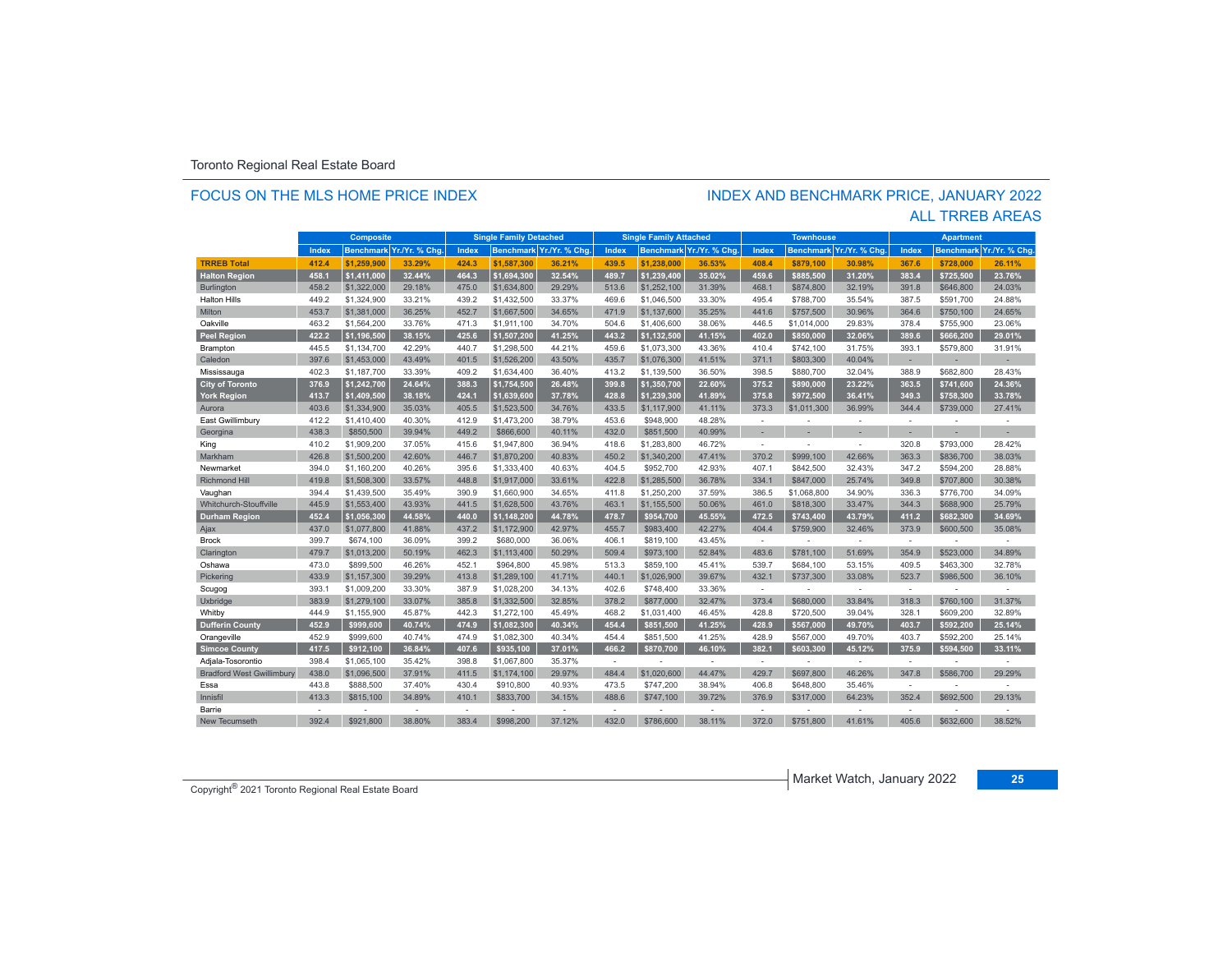#### FOCUS ON THE MLS HOME PRICE INDEX

### CITY OF TORONTO INDEX AND BENCHMARK PRICE, JANUARY 2022

|                        | <b>Composite</b> |             |                         | <b>Single Family Detached</b> |             |                          | <b>Single Family Attached</b> |             |                          | <b>Townhouse</b>         |             |                          | <b>Apartment</b> |                  |                |
|------------------------|------------------|-------------|-------------------------|-------------------------------|-------------|--------------------------|-------------------------------|-------------|--------------------------|--------------------------|-------------|--------------------------|------------------|------------------|----------------|
|                        | Index            |             | Benchmark Yr./Yr. % Chg | Index                         |             | Benchmark Yr./Yr. % Chg. | Index                         |             | Benchmark Yr./Yr. % Chg. | Index                    |             | Benchmark Yr./Yr. % Chg. | Index            | <b>Benchmark</b> | Yr./Yr. % Chg. |
| <b>TRREB Total</b>     | 412.4            | \$1,259,900 | 33.29%                  | 424.3                         | \$1,587,300 | 36.21%                   | 439.5                         | \$1,238,000 | 36.53%                   | 408.4                    | \$879.100   | 30.98%                   | 367.6            | \$728,000        | 26.11%         |
| <b>City of Toronto</b> | 376.9            | \$1,242,700 | 24.64%                  | 388.3                         | \$1,754,500 | 26.48%                   | 399.8                         | \$1,350,700 | 22.60%                   | 375.2                    | \$890,000   | 23.22%                   | 363.5            | \$741,600        | 24.36%         |
| Toronto W01            | 341.6            | \$1,458,200 | 17.15%                  | 364.9                         | \$2,032,500 | 17.79%                   | 380.3                         | \$1,511,600 | 17.34%                   | 298.5                    | \$898,100   | 13.97%                   | 327.1            | \$739,500        | 16.70%         |
| Toronto W02            | 416.8            | \$1,485,000 | 22.62%                  | 390.7                         | \$1,707,800 | 21.07%                   | 444.3                         | \$1,321,200 | 21.99%                   | 444.5                    | \$865,500   | 22.76%                   | 397.9            | \$854,200        | 22.88%         |
| Toronto W03            | 405.5            | \$1,045,600 | 19.05%                  | 415.6                         | \$1,124,800 | 19.70%                   | 410.3                         | \$1,051,100 | 16.43%                   | 316.7                    | \$776,500   | 17.25%                   | 394.5            | \$674,100        | 25.40%         |
| Toronto W04            | 382.8            | \$982,500   | 19.92%                  | 367.5                         | \$1,163,000 | 22.99%                   | 365.3                         | \$1,038,200 | 22.05%                   | 327.0                    | \$752,700   | 18.22%                   | 411.5            | \$607,000        | 17.20%         |
| Toronto W05            | 359.4            | \$853,800   | 23.59%                  | 372.5                         | \$1,249,200 | 27.70%                   | 360.7                         | \$1,047,800 | 28.78%                   | 342.4                    | \$621,800   | 18.40%                   | 358.2            | \$473,200        | 18.14%         |
| Toronto W06            | 328.1            | \$961.000   | 25.61%                  | 419.6                         | \$1,325,900 | 22.87%                   | 372.2                         | \$1,253,400 | 22.07%                   | 400.2                    | \$1,186,700 | 25.34%                   | 274.2            | \$687,800        | 28.31%         |
| Toronto W07            | 342.0            | \$1,512,300 | 21.84%                  | 370.3                         | \$1,698,200 | 24.14%                   | 354.6                         | \$1,474,100 | 23.47%                   | 283.1                    | \$1,040,700 | 22.93%                   | 195.0            | \$790,700        | 16.49%         |
| Toronto W08            | 325.2            | \$1,378,400 | 23.51%                  | 346.2                         | \$1,941,100 | 26.54%                   | 367.1                         | \$1,380,400 | 25.03%                   | 379.3                    | \$912,300   | 21.45%                   | 300.8            | \$626,400        | 21.34%         |
| Toronto W09            | 362.0            | \$944,500   | 26.04%                  | 372.7                         | \$1,445,300 | 27.07%                   | 397.5                         | \$1,096,500 | 35.02%                   | 275.2                    | \$764,300   | 13.91%                   | 367.1            | \$483,700        | 25.93%         |
| Toronto W10            | 414.4            | \$946,600   | 29.14%                  | 398.9                         | \$1,196,600 | 32.04%                   | 386.8                         | \$989.800   | 26.03%                   | 450.3                    | \$810,600   | 25.29%                   | 425.0            | \$605,500        | 27.82%         |
| Toronto C01            | 387.9            | \$973,200   | 22.17%                  | 451.1                         | \$1,767,400 | 7.35%                    | 447.3                         | \$1,634,500 | 8.20%                    | 369.4                    | \$1,052,900 | 21.31%                   | 382.6            | \$796,500        | 24.06%         |
| Toronto C02            | 360.8            | \$1,817,800 | 22.26%                  | 341.7                         | \$2,884,100 | 18.81%                   | 351.0                         | \$1,967,200 | 16.15%                   | 344.2                    | \$1,730,800 | 14.96%                   | 364.5            | \$1,038,400      | 26.30%         |
| Toronto C03            | 411.5            | \$2,384,500 | 19.17%                  | 393.4                         | \$2,667,000 | 19.21%                   | 400.5                         | \$1,545,400 | 17.00%                   |                          |             |                          | 444.9            | \$1,163,800      | 21.19%         |
| Toronto C04            | 338.4            | \$2,182,500 | 23.55%                  | 351.1                         | \$2,570,100 | 24.55%                   | 358.0                         | \$1,674,200 | 28.32%                   | $\overline{\phantom{a}}$ |             |                          | 289.9            | \$775,500        | 18.42%         |
| Toronto C06            | 357.3            | \$1,439,600 | 21.49%                  | 369.3                         | \$1,644,300 | 20.84%                   | 352.5                         | \$1,299,400 | 17.38%                   | 323.0                    | \$866,300   | 14.42%                   | 349.2            | \$751,000        | 22.74%         |
| Toronto C07            | 378.5            | \$1,293,700 | 24.84%                  | 407.6                         | \$1,940,600 | 22.29%                   | 335.7                         | \$1,266,000 | 28.82%                   | 324.8                    | \$915,500   | 14.25%                   | 370.8            | \$772,700        | 27.51%         |
| Toronto C08            | 349.4            | \$907,300   | 25.05%                  | 364.1                         | \$2,131,900 | 24.52%                   | 379.6                         | \$1,810,900 | 25.40%                   | 362.7                    | \$938,000   | 19.55%                   | 347.2            | \$743,700        | 25.48%         |
| Toronto C09            | 290.4            | \$2,083,300 | 25.17%                  | 315.9                         | \$4,072,900 | 31.41%                   | 315.4                         | \$2,985,300 | 28.63%                   | 324.5                    | \$1,916,500 | 20.90%                   | 262.2            | \$868,700        | 21.00%         |
| Toronto C10            | 366.2            | \$1,447,500 | 24.86%                  | 350.5                         | \$2,164,000 | 22.00%                   | 345.1                         | \$1,705,000 | 23.69%                   | 321.1                    | \$1,076,300 | 20.49%                   | 375.7            | \$897,200        | 25.69%         |
| Toronto C11            | 400.2            | \$1,451,800 | 22.05%                  | 379.5                         | \$2,732,400 | 27.43%                   | 406.9                         | \$1,886,800 | 25.82%                   | 331.2                    | \$573,800   | 21.50%                   | 410.9            | \$596,600        | 18.83%         |
| Toronto C12            | 316.3            | \$2,732,600 | 21.14%                  | 308.2                         | \$3,341,600 | 23.43%                   | 356.2                         | \$1,464,500 | 19.97%                   | 269.3                    | \$1,077,500 | 17.24%                   | 366.5            | \$1,149,100      | 21.20%         |
| Toronto C13            | 354.6            | \$1,327,900 | 22.23%                  | 350.7                         | \$1,952,400 | 20.68%                   | 343.7                         | \$1,071,900 | 26.13%                   | 326.3                    | \$943,300   | 18.31%                   | 355.9            | \$727,100        | 22.94%         |
| Toronto C14            | 365.7            | \$1,241,300 | 26.28%                  | 406.2                         | \$2,443,600 | 25.80%                   | 340.8                         | \$1,759,600 | 40.59%                   | 412.6                    | \$1,111,100 | 25.03%                   | 349.8            | \$880,900        | 25.87%         |
| Toronto C15            | 377.6            | \$1,222,800 | 27.91%                  | 375.7                         | \$1,764,000 | 20.92%                   | 330.2                         | \$1,073,500 | 27.69%                   | 372.9                    | \$892,500   | 21.74%                   | 383.0            | \$881,800        | 31.75%         |
| Toronto E01            | 438.9            | \$1,366,100 | 20.08%                  | 453.1                         | \$1,596,200 | 20.54%                   | 453.0                         | \$1,428,700 | 19.21%                   | 538.2                    | \$984,400   | 22.93%                   | 348.3            | \$779,100        | 22.00%         |
| Toronto E02            | 401.4            | \$1,498,600 | 25.40%                  | 354.9                         | \$1,606,100 | 27.89%                   | 421.2                         | \$1,409,500 | 24.95%                   | 414.7                    | \$1,194,400 | 19.96%                   | 368.4            | \$1,046,800      | 23.05%         |
| Toronto E03            | 399.6            | \$1,243,100 | 25.15%                  | 408.7                         | \$1,389,300 | 25.06%                   | 383.1                         | \$1,278,700 | 24.38%                   | $\sim$                   | ×.          | $\overline{\phantom{a}}$ | 382.0            | \$571,000        | 29.23%         |
| Toronto E04            | 402.7            | \$993,200   | 26.44%                  | 393.5                         | \$1,160,100 | 30.77%                   | 405.1                         | \$976,300   | 26.63%                   | 362.2                    | \$770,100   | 28.90%                   | 437.0            | \$666,400        | 20.25%         |
| Toronto E05            | 358.6            | \$952,800   | 28.95%                  | 404.9                         | \$1,425,900 | 35.55%                   | 400.8                         | \$1,104,500 | 38.02%                   | 362.5                    | \$788,300   | 22.67%                   | 301.0            | \$617,800        | 20.26%         |
| Toronto E06            | 411.5            | \$1,144,300 | 28.47%                  | 422.1                         | \$1,205,700 | 28.65%                   | 418.2                         | \$994,600   | 25.43%                   | 390.1                    | \$862,100   | 29.34%                   | 364.1            | \$749,500        | 28.79%         |
| Toronto E07            | 393.7            | \$965,100   | 28.96%                  | 413.0                         | \$1,353,700 | 34.79%                   | 403.3                         | \$1,054,500 | 35.02%                   | 368.5                    | \$798,300   | 20.74%                   | 378.4            | \$648,000        | 24.11%         |
| Toronto E08            | 408.5            | \$941,700   | 29.39%                  | 403.0                         | \$1,256,200 | 30.72%                   | 360.9                         | \$935,600   | 28.94%                   | 382.3                    | \$700,900   | 36.73%                   | 424.2            | \$578,800        | 25.06%         |
| Toronto E09            | 400.8            | \$957,000   | 32.06%                  | 406.9                         | \$1,155,300 | 34.65%                   | 385.6                         | \$943,100   | 29.92%                   | 446.1                    | \$803,100   | 38.97%                   | 388.8            | \$729,300        | 28.32%         |
| Toronto E10            | 433.0            | \$1,214,300 | 39.59%                  | 420.0                         | \$1,345,700 | 41.51%                   | 425.2                         | \$1,102,600 | 42.97%                   | 503.0                    | \$820,500   | 40.74%                   | 374.7            | \$604,500        | 26.63%         |
| Toronto E11            | 429.7            | \$916,400   | 28.92%                  | 433.1                         | \$1,204,600 | 34.54%                   | 440.4                         | \$997,600   | 33.37%                   | 336.3                    | \$660,000   | 27.87%                   | 506.2            | \$641,700        | 23.80%         |